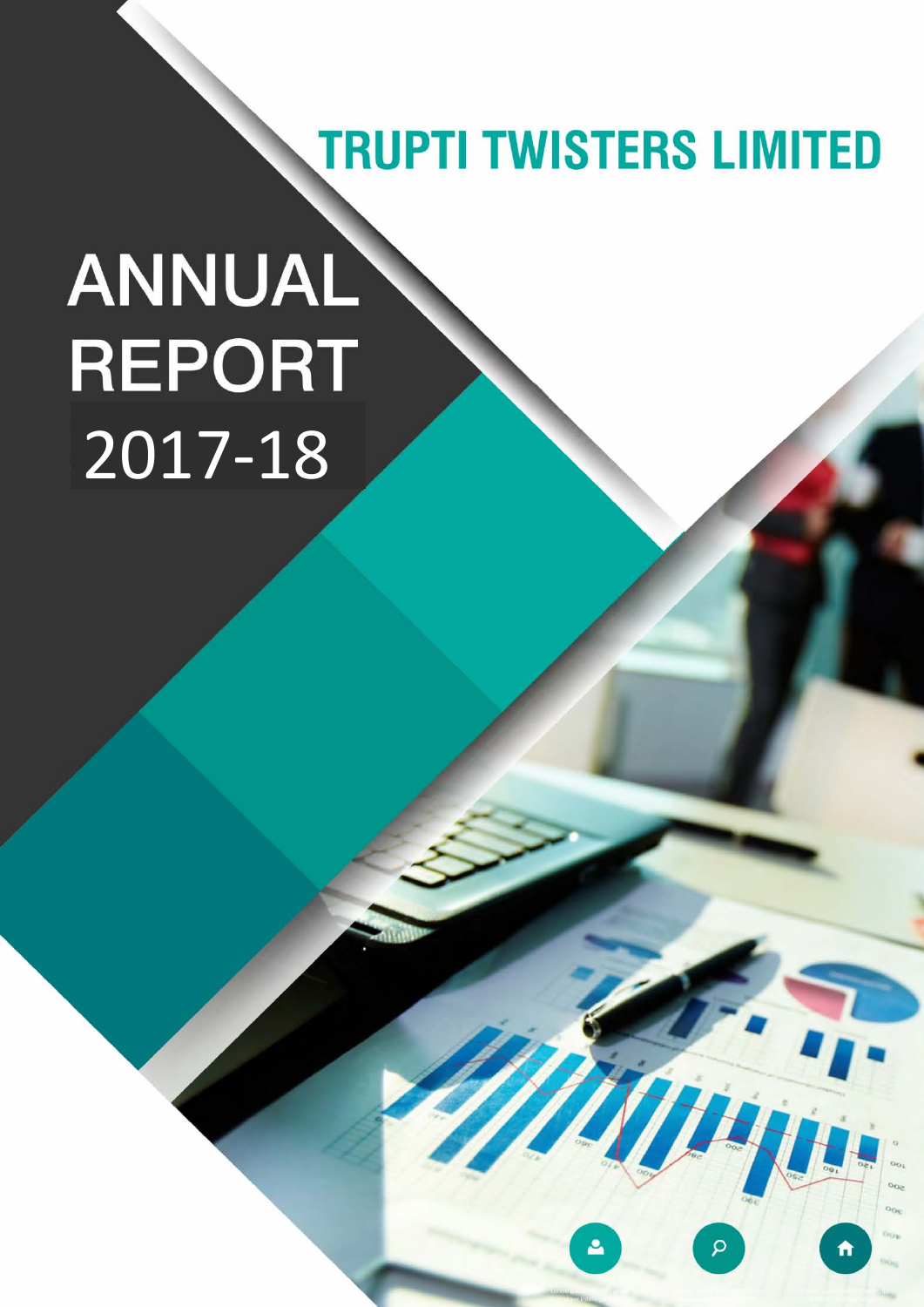# **BOARD OF DIRECTORS**

| <b>Name</b>            | <b>Designation</b>   |
|------------------------|----------------------|
| Mr. Mayank Devashrayee | Director             |
| Ms. Trupti Devashrayee | Director             |
| Mr. Keyoor Bakshi      | Independent Director |
| Mr. Bhavin Mehta       | Independent Director |

# **AUDIT COMMITTEE**

| <b>Name</b>            | <b>Designation</b> |
|------------------------|--------------------|
| Mr. Keyoor Bakshi      | Chairman           |
| Mr. Mayank Devashrayee | Member             |
| Mr. Bhavin Mehta       | Member             |

# **STAKEHOLDER'S RELATIONSHIP COMMITTEE**

| <b>Name</b>            | <b>Designation</b> |
|------------------------|--------------------|
| Mr. Bhavin Mehta       | Chairman           |
| Ms. Trupti Devashrayee | Member             |
| Mr. Keyoor Bakshi      | Member             |

# **COMPANY SECRETARY AND COMPLIANCE OFFICER: Mr. Malay Desai**

# **AUDITORS**

M/s. V.D Shukla & Co. Chartered Accountants Ahmedabad

# **REGISTERED OFFICE**

304,  $3<sup>rd</sup>$  Floor, Shoppers Plaza – 5, Opp. Municipal Market, C.G. Road, Navrangpura, Ahmedabad – 380009.

# **Bank: State Bank of India**

# **REGISTRAR:**

**Accurate Securities and Registry Pvt. Ltd.**

**Address:** 23, Sarthik Complex, Nr. Iscon Cross Roasd, Satellite, Ahmedabad - 380015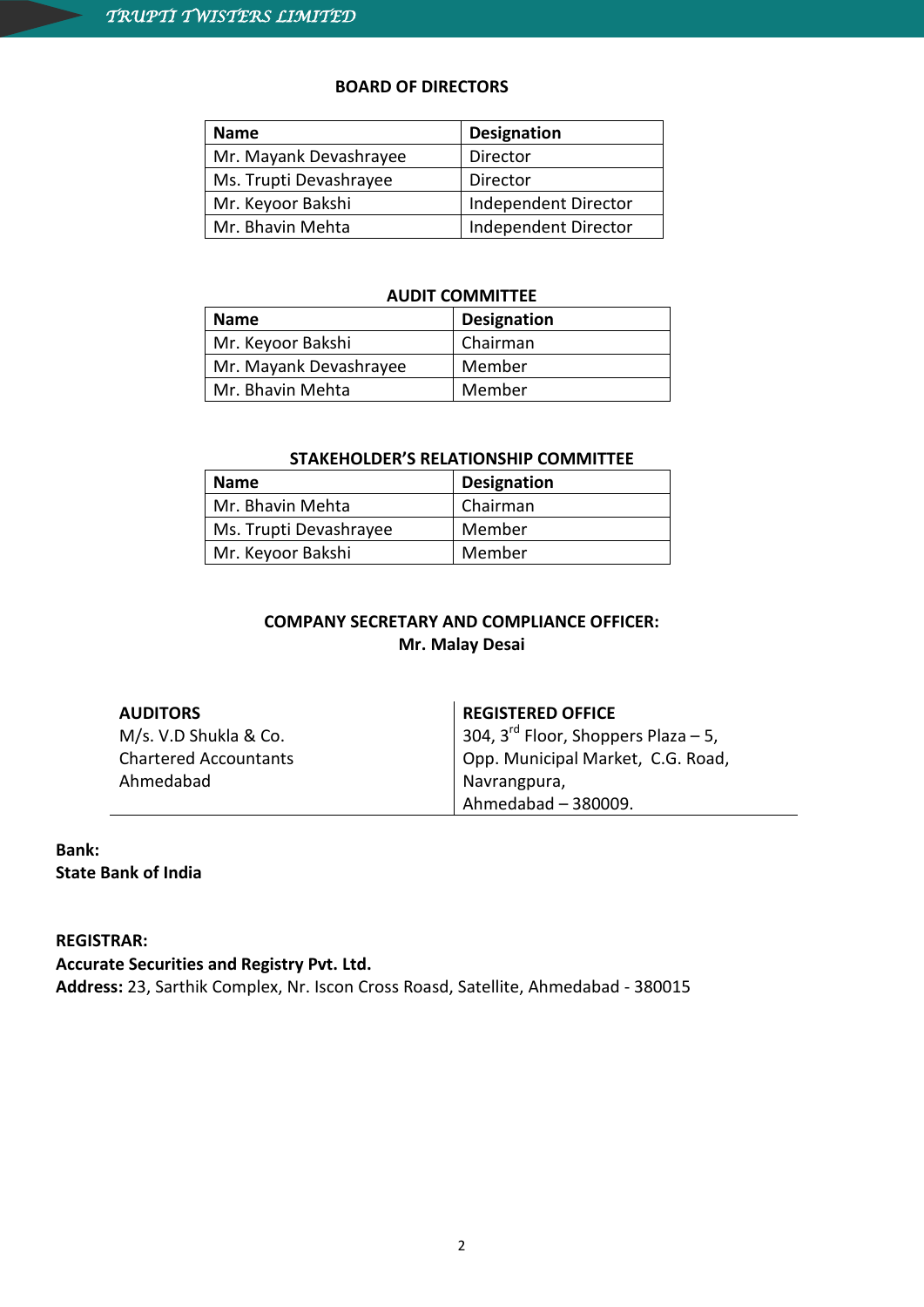# **NOTICE**

Notice is hereby given that the 30<sup>th</sup>Annual General Meeting of Trupti Twisters Limited will be held at the 22, New York Tower – B, Nr. Thaltej Cross Roads, S.G.Highway, Thaltej, Ahmedabad - 380054 on Thursday, 27<sup>th</sup> Day of September, 2018 at 10:30 A.M. to transact following business:

# **ORDINARY BUSINESS:**

- 1. To receive, consider and adopt the Financial Statements of the Company for the year ended 31<sup>st</sup> March, 2018 including audited Balance Sheet as at 31<sup>st</sup> March, 2018 and Statement of Profit and Loss for the year ended on that date and the Reports of the Directors, Auditors and the Secretarial Auditors thereon.
- **2.** To re-appoint Trupti Mayankbhai Devashrayee (DIN: 06468232), who retires by rotation, and being eligible, offers herself for re-appointment as a Director of the Company.
- **3.** To re-appoint Auditors of the Company and to fix their remuneration.

**"RESOLVED THAT** pursuant to the provisions of section 139 of the Companies Act, 2013 and the Rules made there under, M/s V. D. Shukla & Co., Chartered Accountants (Firm Registration No. 110240W), Ahmedabad be and are hereby appointed as the Auditors of the Company for a term of 5 years, to hold office from the conclusion of this Annual General Meeting (AGM) till the conclusion of the Annual General Meeting to be held in 2021 (subject to ratification of reappointment by the members at every AGM held after this AGM) of the Company, on a remuneration as may be mutually agreed upon by the Board of Directors and the Auditors."

**Place: Ahmedabad Date: 30th August, 2018** **For and on behalf of the Board Mayank Devashrayee Chairman and Director DIN:05313186**

# **NOTES:**

- 1. A member entitled to attend and vote at the meeting is entitled to appoint a proxy to attend and vote instead of him/her self and the proxy need not be the member of the company. A person can act as proxy on behalf members not exceeding 50 (fifty) and holding in aggregate not more than 10% (ten per cent) of share capital of the Company. However a member holding more than 10% (ten per cent) of share capital in company may appoint a single person as proxy and in such case proxy shall not act as proxy for any other member.
- 2. A form of proxy is herewith attached. The proxies in order to be effective must be submitted at the registered office of the company not less than 48 hours before the commencement of the meeting duly signed by the member. Proxies submitted on behalf of the Companies, Societies etc. must be supported by an appropriate resolution/ authority, as applicable. Members/ proxies/ authorized representative are requested to bring the attendance slip sent herewith, duly filled in for attending the meeting.
- 3. In case of joint holders, only a 1 Joint holder will be permitted to vote.
- 4. The Register of Members of the company will remain closed from September 22, 2018 to September 27, 2018 (both days inclusive) in connection with ensuing Annual General Meeting for Financial Year 2017-18.
- 5. Members are requested to inform the company of any change in their addresses immediately so as to enable the Company for any further communication at their correct addresses.
- 6. The Companies Act provides nomination facility to the members. As a member of the Company you have an option to nominate any person as your nominee to whom you shares shall vest in case of unfortunate event of death. It is advisable to avail this facility especially by the members holding shares on single name. This nomination would avoid process of acquiring rights in shares through transmission. In case of joint holders, nomination shall be effective only on deal of the all the joint holders.
- 7. Members seeking any information or clarification on the accounts are requested to send written quarries to the Company; at least 10 days before the meeting to unable the management keep the required information available at meeting.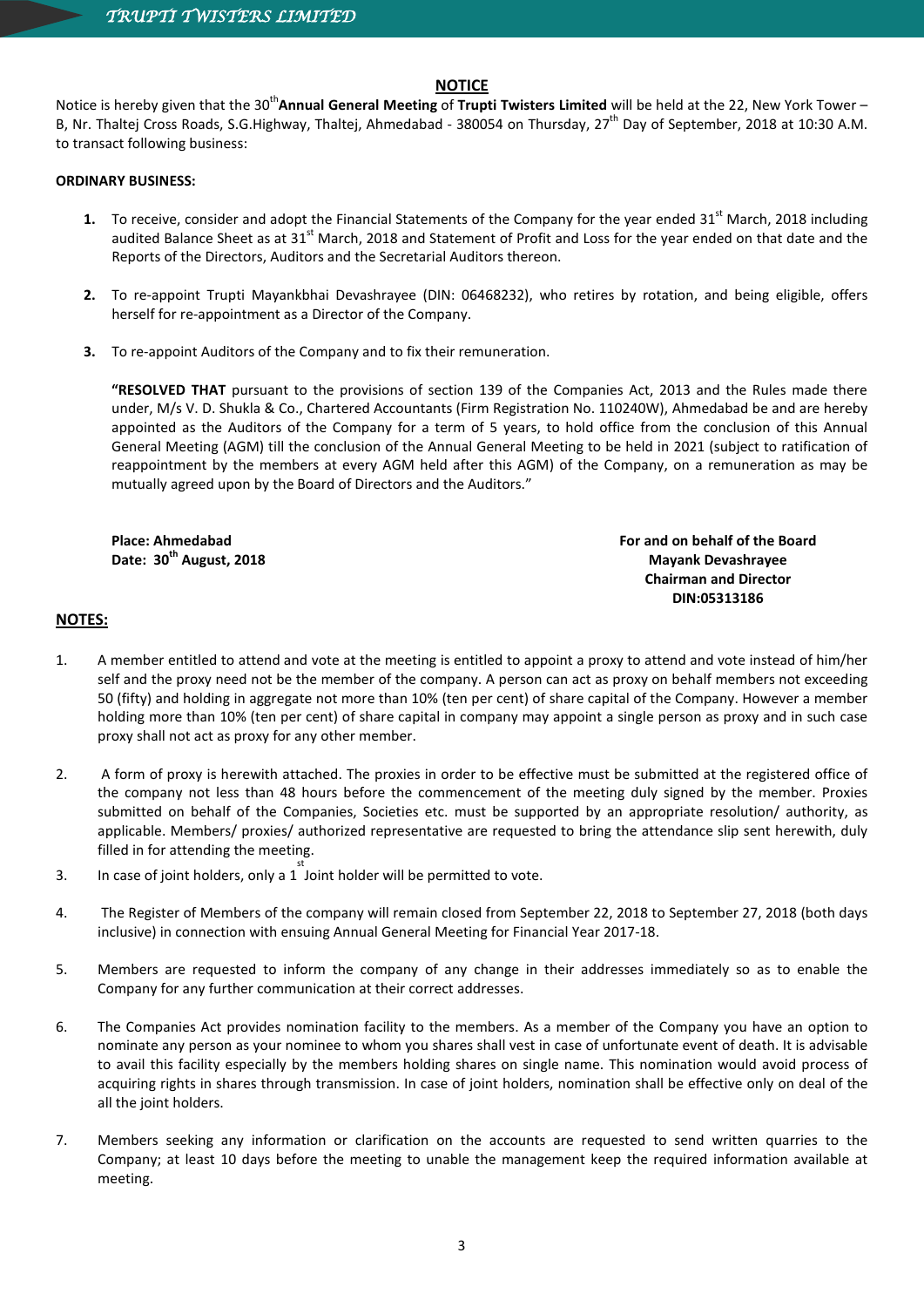- 8. Annual Report for the financial year 2017-18 of the company has been uploaded on website of the Company www.truptwisters.com
- 9. All documents referred to in the accompanying notice and the explanatory statement shall be open for inspection at the registered office of the Company during normal business hours up to the date of and during the Annual general Meeting.
- 10. Electronic copy of the Notice along with Annual Report including remote E Voting instructions, Attendance Slips, Proxy Form is being sent to all the members whose emails id are registered with the Company / Depository Participants for communication purpose. For members who have not registered their email ids, physical copy of notice along with Annual Report, Attendance Slips, Proxy Form is sent by permitted mode of dispatch.
- 11. For protection of environment and to conserve natural resources, members are requested to register their emails, with Company / RTA or Depository Participant to enable company to send communication including Annual Report, notices, circulars etc. electronically.

Pursuant to SEBI Circular Dated 20<sup>th</sup> April 2018 vide Circular no. SEBI/HO/MIRSD/DOP1/CIR/P/2018/73, all the share holders of the company holding shares in physical form are requested to provide and update their respective self certified copy of PAN AND Bank Statement of Active Bank account to the Issuer Company and / or Registrar and Share Transfer Agent of the Company

Pursuant to SEBI Circular dated 20th April 2018 vide circular no. SEBI/HO/MIRSD/DOP1/CIR/P/2018/73, the Shareholder may please be informed that after 5th December 2018, the shareholders holding shares in Physical form will not be able to Sale/transfer their shares in physical form. However, transmission and transposition of Shares shall be permitted in Physical Form. Hence Shareholders are again requested to get their shares demated. For any help / assistance for Demat of shares, shareholder may approach the Registrar and Share Transfer Agent of the Company or the Secretarial Department of the Company

- 12. Members holding shares in physical form in multiple folios on the same name and in the same order are requested to consolidate all their folios. For this purpose, application may be submitted to M/s Accurate Securities and Registry Pvt. Ltd.
- 13. Voting rights shall be reckoned on the paid up value of shares registered in the name of the Member / beneficial owner as on the cutoff date i. e. **Friday, 21st September 2018**.
- 14. In terms of section 108 of Companies Act 2013 read with Companies (Management and Administration) Rules 2014, as amended from time and time and as per Regulation 44 of SEBI (Listing Obligation and Disclosure Requirements) Regulations 2015, the Company is pleased to provide the e voting facility through Central Depository Services Limited (CDSL) to its members holding shares in physical or dematerialized form, as on cutoff date to exercise their right to vote by electronic means on any or all of the business specified in the accompanying notice.

This is to clarify that it is not mandatory for a member to vote using the E voting facility and a member may avail the facility at his / her discretion, subject to compliance with the instruction for Remote E-Voting.

Further in case of Members who are entitled to vote, amongst members present in person at the meeting, but have not exercised right to vote by electronics means, the Chairman of the Company shall allow voting by way of poll in terms of Rule 20(4)(xi) of the said rules for the business specified in the accompanying notice.

It is specifically clarified that members who have exercised their right to vote by remote electronics means, may be allowed to participate in Annual General Meeting but shall not be eligible to vote by way of poll at the meeting as per proviso to Rule 20(4)(vii).

The Information with respect to voting process and other instructions regarding remote e-voting are detailed in note no. 19.

- 15. Shri Viral Ranpura, Practicing Company Secretary, Ahmedabad (Mem. No. A28496) has been appointed as Scrutinizer to scrutinize voting and remote e voting process in fair and transparent manner.
- 16. The Scrutinizer shall within a period not exceeding 2 (two) working days from the conclusion of the AGM make a Consolidated Scrutinizer's Report of the votes cast in favour or against, if any, and submit the same to the Chairman of the meeting or a person so authorized by him in writing, who shall countersign the same.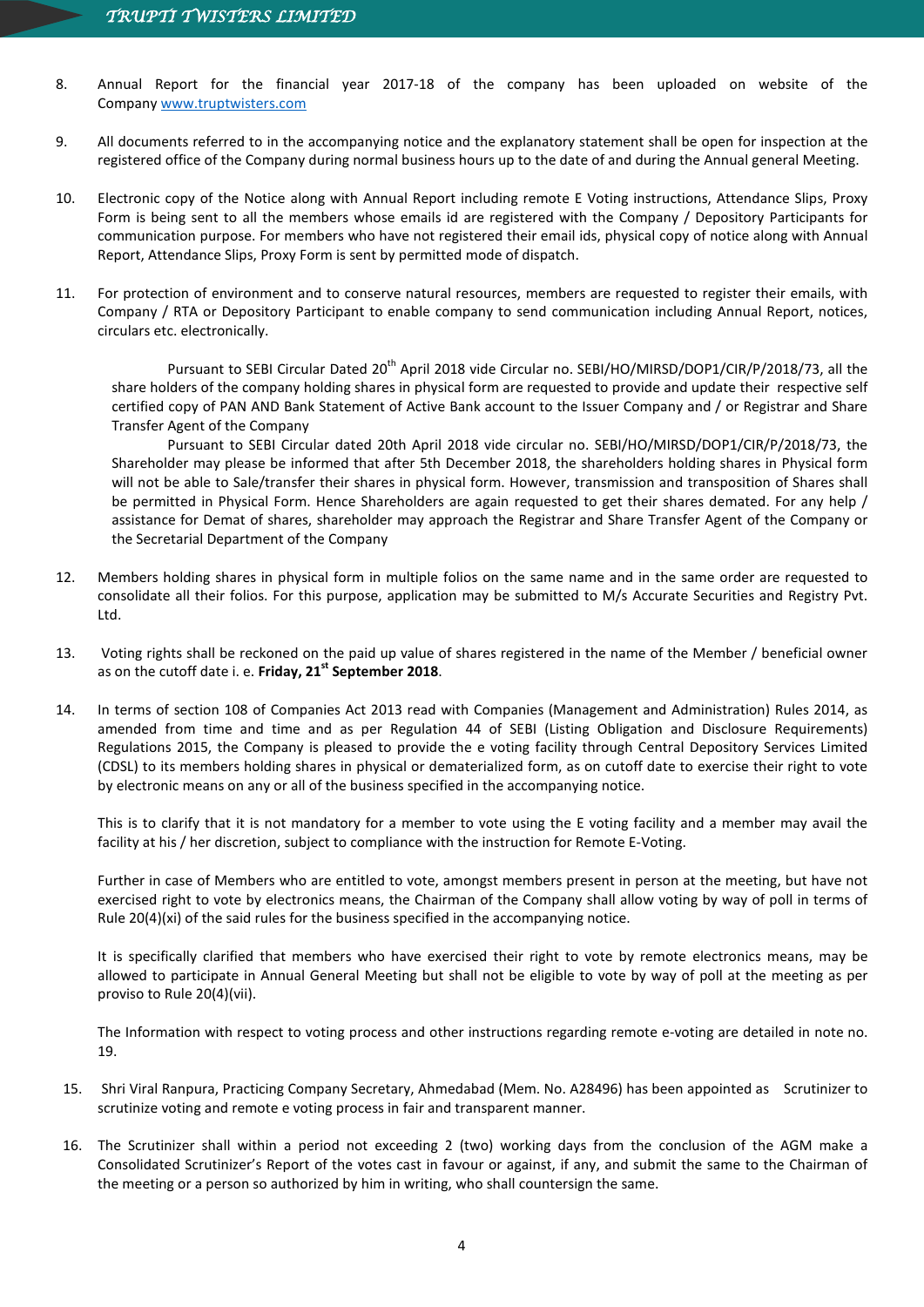- 17. The results shall be declared forthwith by the Chairman or a person so authorized by him in writing on receipt of report from the Scrutinizer. The Results declared along with Scrutinizer's Report shall be placed on the Company's website [www.truptitwisters.com](http://www.truptitwisters.com/) and on the website of CDSL and shall also be communicated to the BSE Limited.
- 18. The resolutions shall be deemed to be passed on the date of the Annual General Meeting, subject to the same being passed with requisite majority.

# **19. Voting process and other instructions regarding Remote E Voting**

- (i) The voting period commences on Monday,  $24^{th}$  September 2018 at 09.00 am and shall end on Wednesday  $26^{th}$  September 2018 at 05.00 pm. During this period shareholders of the Company, holding shares either in physical form or in dematerialized form, as on the cut-off date (record date) of 21<sup>st</sup> September 2018 may cast their vote electronically. The evoting module shall be disabled by CDSL for voting thereafter.
- (ii) Share holders who have already voted prior to meeting date would not be entitled to vote at the meeting venue.
- (iii) The shareholders should log on to the e-voting website [www.evotingindia.com.](http://www.evotingindia.com/)
- (iv) Click on Shareholders/ Members
- (v) Now Enter your User ID
	- a. For CDSL: 16 digits beneficiary ID,
	- b. For NSDL: 8 Character DP ID followed by 8 Digits Client ID,
	- c. Members holding shares in Physical Form should enter Folio Number registered with the Company
- (vi) Next enter the Image Verification as displayed and Click on Login.
- (vii) If you are holding shares in demat form and had logged on to [www.evotingindia.com](http://www.evotingindia.com/) and voted on an earlier voting of any company, then your existing password is to be used.

# (viii) If you are a first time user follow the steps given below:

|                  | For Members holding shares in Demat Form and Physical Form                                                                                                                                                                                                                                                                                                                                                                                                                                               |  |  |
|------------------|----------------------------------------------------------------------------------------------------------------------------------------------------------------------------------------------------------------------------------------------------------------------------------------------------------------------------------------------------------------------------------------------------------------------------------------------------------------------------------------------------------|--|--|
| <b>PAN</b>       | Enter your 10 digit alpha-numeric PAN issued by Income Tax Department (Applicable<br>for both demat shareholders as well as physical shareholders)                                                                                                                                                                                                                                                                                                                                                       |  |  |
|                  | Members who have not updated their PAN with the Company/Depository<br>$\bullet$<br>Participant are requested to use the sequence number which is printed on<br>Postal Ballot / Attendance Slip indicated in the PAN field.<br>In case the sequence number is less than 8 digits enter the applicable No. of 0'<br>$\bullet$<br>before the number after the first two character of the name in CAPITAL letters<br>EG. IF Your name is Ramesh Kumar with sequence no 1 than RA0000001 in the<br>PAN filed. |  |  |
| Dividend<br>Bank | Enter the Dividend Bank Details or Date of Birth (in dd/mm/yyyy format) as recorded in                                                                                                                                                                                                                                                                                                                                                                                                                   |  |  |
| <b>Details</b>   | your demat account or in the company records in order to login.                                                                                                                                                                                                                                                                                                                                                                                                                                          |  |  |
| OR Date of Birth | If both the details are not recorded with the depository or company please<br>$\bullet$                                                                                                                                                                                                                                                                                                                                                                                                                  |  |  |
| (DOB)            | enter the member id / folio number in the Dividend Bank details field as<br>mentioned in instruction $(v)$ .                                                                                                                                                                                                                                                                                                                                                                                             |  |  |

- (ix) After entering these details appropriately, click on "SUBMIT" tab.
- (x) Members holding shares in physical form will then directly reach the Company selection screen. However, members holding shares in demat form will now reach 'Password Creation' menu wherein they are required to mandatorily enter their login password in the new password field. Kindly note that this password is to be also used by the demat holders for voting for resolutions of any other company on which they are eligible to vote, provided that company opts for e-voting through CDSL platform. It is strongly recommended not to share your password with any other person and take utmost care to keep your password confidential.
- (xi) For Members holding shares in physical form, the details can be used only for e-voting on the resolutions contained in this Notice.
- (xii) Click on the EVSN for the relevant **Trupti Twisters Limited** on which you choose i.e. **180830024**  to vote.
- (xiii) On the voting page, you will see "RESOLUTION DESCRIPTION" and against the same the option "YES/NO" for voting. Select the option YES or NO as desired. The option YES implies that you assent to the Resolution and option NO implies that you dissent to the Resolution.
- (xiv) Click on the "RESOLUTIONS FILE LINK" if you wish to view the entire Resolution details.
- (xv) After selecting the resolution you have decided to vote on, click on "SUBMIT". A confirmation box will be displayed. If you wish to confirm your vote, click on "OK", else to change your vote, click on "CANCEL" and accordingly modify your vote.
- (xvi) Once you "CONFIRM" your vote on the resolution, you will not be allowed to modify your vote.
- (xvii) You can also take a print of the votes cast by clicking on "Click here to print" option on the Voting page.
- (xviii) If a demat account holder has forgotten the login password then Enter the User ID and the image verification code and click on Forgot Password & enter the details as prompted by the system.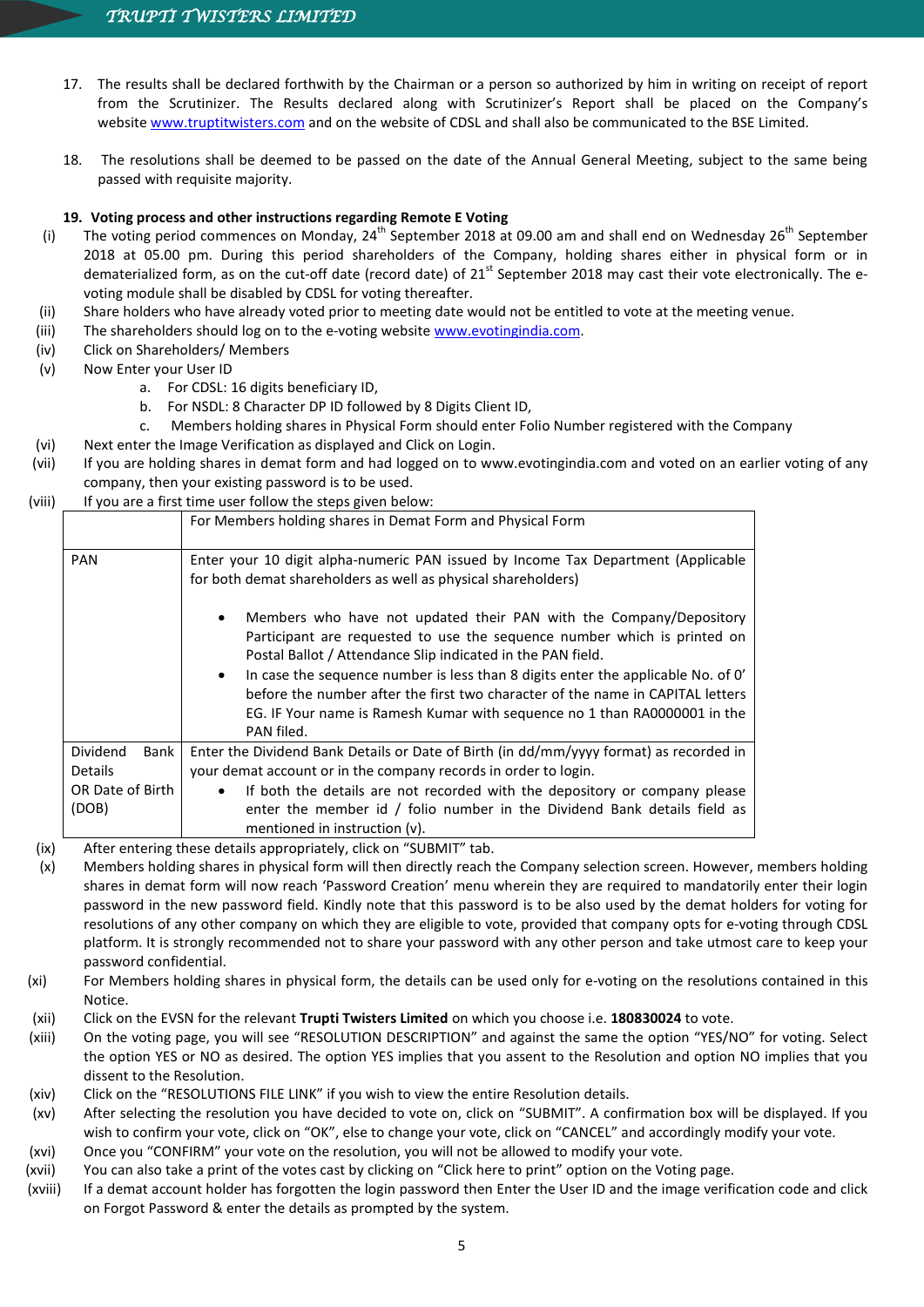- (xix) Shareholders can also cast their vote using CDSL's mobile app m-Voting available for android based mobiles. The m-Voting app can be downloaded from Google Play Store. Please follow the instructions as prompted by the mobile app while voting on your mobile.
- (xx) Note for Non Individual Shareholders and Custodians
	- Non-Individual shareholders (i.e. other than Individuals, HUF, NRI etc.) and Custodian are required to log on to **[www.evotingindia.com](http://www.evotingindia.com/)** and register themselves as Corporate.
	- A scanned copy of the Registration Form bearing the stamp and sign of the entity should be emailed to **[helpdesk.evoting@cdslindia.com](mailto:helpdesk.evoting@cdslindia.com)**.
	- After receiving the login details a Compliance User should be created using the admin login and password. The Compliance User would be able to link the account(s) for which they wish to vote on.
	- The list of accounts linked in the login should be mailed to helpdesk.evoting@cdslindia.com and on approval of the accounts they would be able to cast their vote.
	- A scanned copy of the Board Resolution and Power of Attorney (POA) which they have issued in favour of the Custodian, if any, should be uploaded in PDF format in the system for the scrutinizer to verify the same.
- (xxi) In case you have any queries or issues regarding e-voting, you may refer the Frequently Asked Questions ("FAQs") and evoting manual available at **[www.evotingindia.com,](http://www.evotingindia.com/)** under help section or write an email to **[helpdesk.evoting@cdslindia.com](mailto:helpdesk.evoting@cdslindia.com)**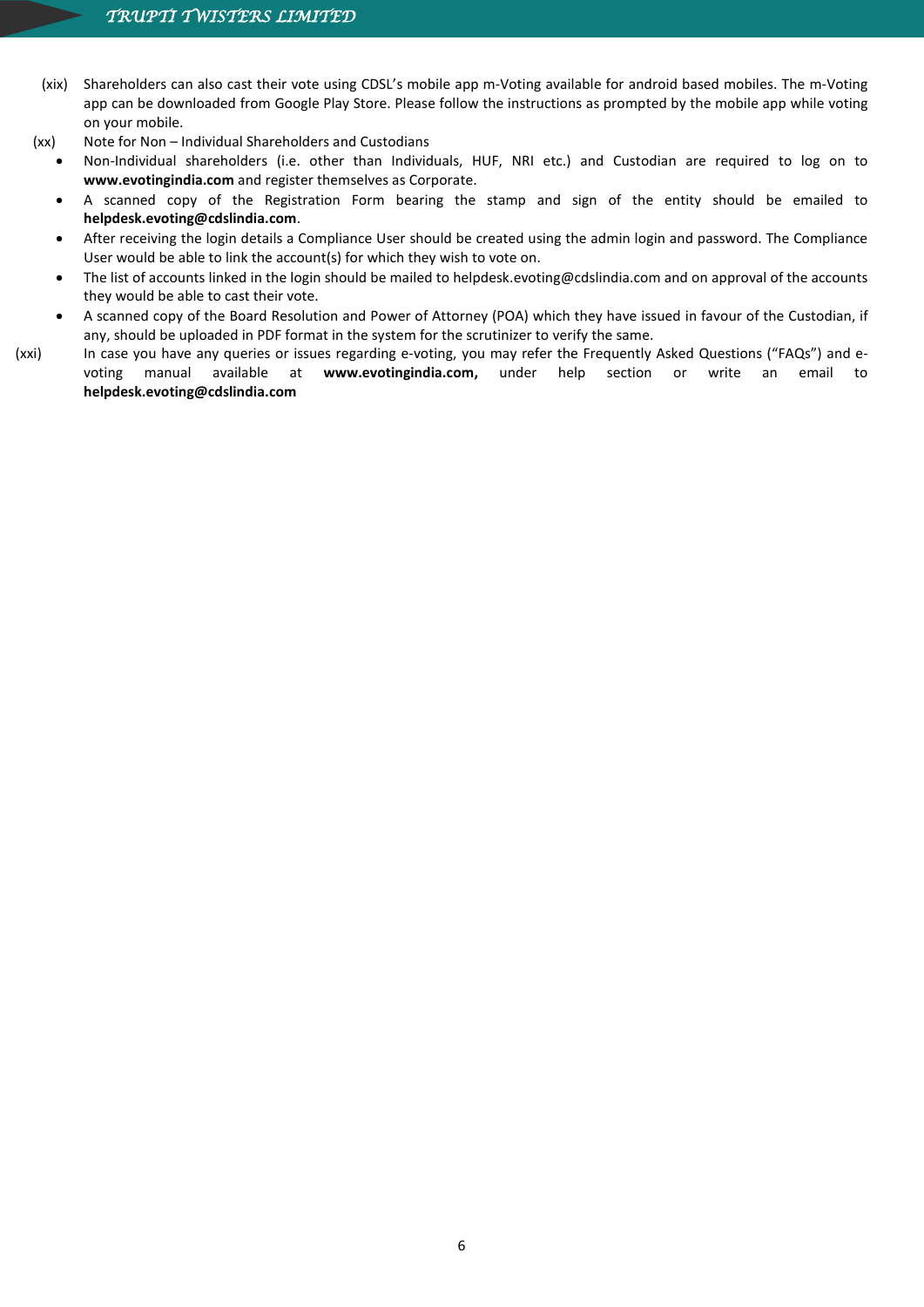# **Directors' Report**

To,

The Members,

Your Directors have pleasure in presenting their **Annual Report** on the business and operations of the Company and the Audited Accounts for the Financial Year ended  $31<sup>st</sup>$  March, 2018.

# **1. FINANCIAL SUMMARY/HIGHLIGHTS OF PERFORMANCE OF THE COMPANY:**

| <b>Financial Results</b>       |            |            |  |  |
|--------------------------------|------------|------------|--|--|
| <b>Particulars</b>             | Year ended | Year ended |  |  |
|                                | 31/03/2018 | 31/03/2017 |  |  |
| <b>Total Revenue</b>           | 00         | 00         |  |  |
| Expenditure                    | 4359932    | 1494425    |  |  |
| Profit before Depreciation     | 00         | 00         |  |  |
| Depreciation                   | 00         | 00         |  |  |
| Profit/(Loss) before Tax       | (4359932)  | (1494425)  |  |  |
| <b>Provision for Taxation</b>  | 00         | 00         |  |  |
| Income Tax                     | 00         | 00         |  |  |
| Deferred Tax                   | 00         | 00         |  |  |
| <b>Profit/(Loss) after Tax</b> | (4359932)  | (1494425)  |  |  |

# **2. PERFORMANCE:**

Due to recession and acute competition in the Industry, Performance of your Company for the year under review was affected. The Board of Directors of the Company is continuously making efforts for the growth of the Company.

# **3. DIVIDEND:**

Due to loss during the year, the Company is not able to declare Dividend

# **4. SHARE CAPITAL:**

At present, the Company has only one class of shares – equity shares with face value of `10/- each. The authorized share capital of the company is ` 35,000,000/- divided into 35,00,000 equity shares of `10/- each. The paid up share capital of the company is` 34,789,000/- divided into 34,78,900 equity shares of `10/- each.

# **5. DEPOSITS:**

Your Company has not accepted any deposits within the meaning of Section 73 of the Companies Act, 2013 and the Companies (Acceptance of Deposits) Rules, 2014.

# **6. ENERGY, TECHNOLOGY AND FOREIGN EXCHANGE:**

During the period under review, several energy conservation initiatives were adopted and were taken by the Company and its subsidiaries. There are no plans to import any kind of technology for the project and hence information regarding its absorption is not applicable. There was no research activities carried out during the year as well as no foreign exchange income or outgo during the year.

# **7. MATERIAL CHANGES AND COMMITMENTS AFFECTING THE FINANCIAL POSITION OF THE COMPANY:**

There were no such material changes occurred subsequent to the close of the financial year of the Company to which the balance sheet relates and the date of the report which can affect the financial position of the Company.

# **8. DETAILS OF SIGNIFICANT AND MATERIAL ORDERS:**

No such Orders have been passed by the Regulators/Court or Tribunals which can impact the going concern status and Company's operation in future.

# **9. DETAILS OF SUBSIDIARY/JOINT VENTURES/ASSOCIATE COMPANIES:**

The Company has no Subsidiary/Associate Company. Hence, details relating to Subsidiary/Associate Company are not provided for.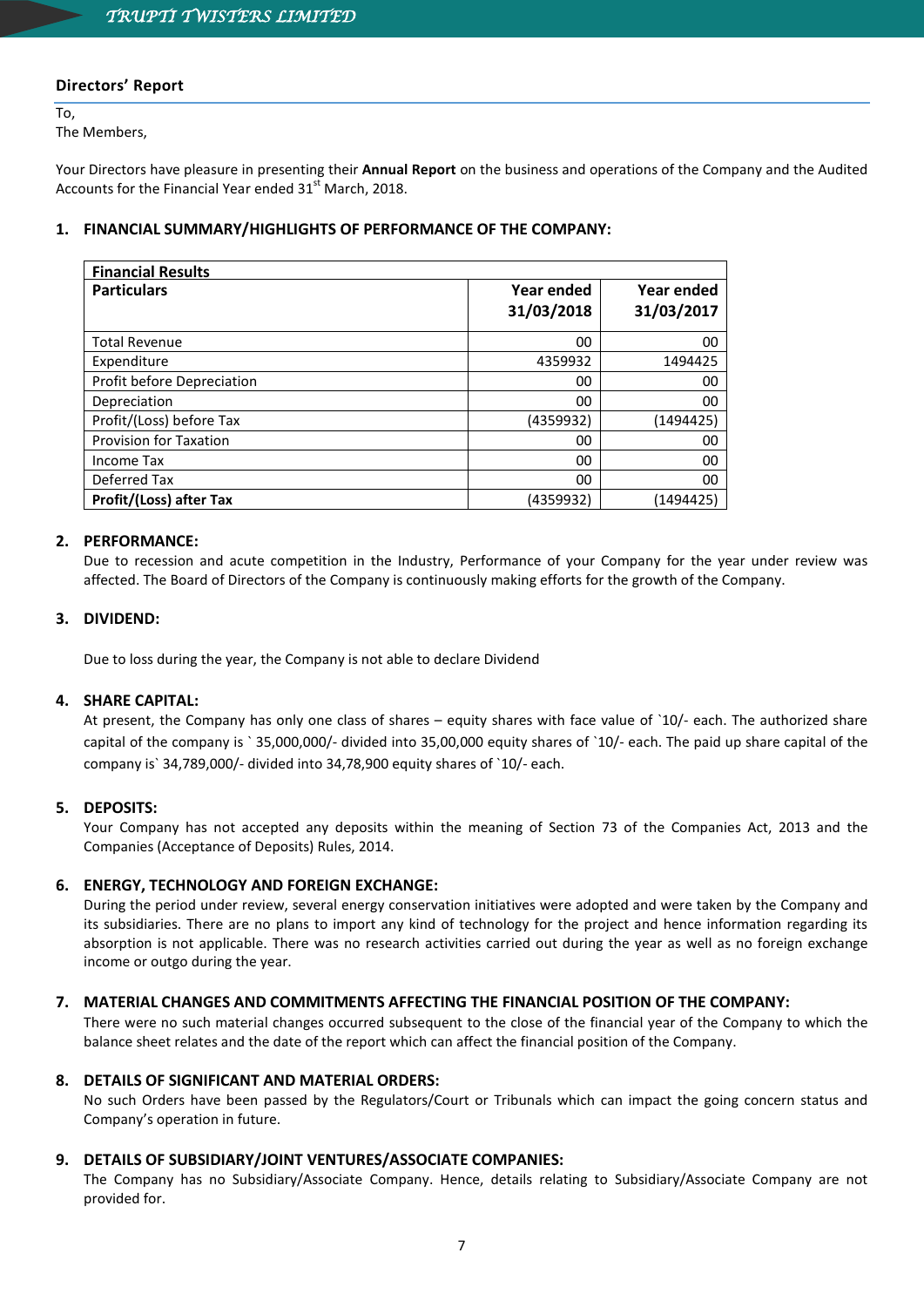# **10. PARTICULARS OF LOANS, GUARANTEES OR INVESTMENT BY THE COMPANY:**

Details of Loans, Guarantees and Investments, if any covered under the provisions of Section 186 of the Act are given in the notes to the Financial Statements.

# **11. MEETING OF BOARD OF DIRECTORS:**

During the year under the review, 6 (six) Board meetings were held, with gap between Meetings not exceeding the period prescribed under the Companies Act, 2013 and Rules made there under. Details of Board and Board committee meetings held during the year are given as under:

Board meeting dates are finalized in consultation with all directors and agenda papers backed up by comprehensive notes and detailed background information are circulated well in advance before the date of the meeting thereby enabling the Board to take informed decisions.

The intervening gap between the Board Meetings was within the period prescribed under the Companies Act, 2013.

# **Composition of the Board of Directors**

The Company's policy is to maintain optimum combination of Executive and Non-Executive Directors Pursuant Regulation 17 of SEBI (LODR) Regulations, 2015. The composition of the Board and category of Directors are as follows:

| Executive Director |                 | Mr. Mayank Devashrayee (Director)        |
|--------------------|-----------------|------------------------------------------|
| (Promoters)        |                 | Ms. Trupti Devashrayee (Director)        |
| Independent        | (Non-Executive) | Mr. Keyoor Bakshi (Independent Director) |
| Director           |                 | Mr. Bhavin Mehta (Independent Director)  |

# **Number of Board Meetings and Attendance of Directors:**

During the financial year 2017-18, **6 (Six)** Board Meetings were held on**24/05/2017, 09/08/2017, 03/09/2017, 21/11/2017, 02/02/2018 and 29/03/2018.** 

Board meeting dates are finalized in consultation with all the directors and agenda papers with detailed notes and other background information, which are essential for 0 the Board to effectively and reasonably perform their duties and functions, are circulated well in advance before the meeting thereby enabling the Board to take informed decisions.

The composition of Directors and the attendance at the Board Meeting during the year 2017-2018 and last Annual General Meeting are as under:

| <b>Name of Director</b> | Category | No. of other<br><b>Directorships</b> | <b>Membership of Board</b><br><b>Committees</b> |                | No. of<br><b>Board</b> | Attendance<br>at last AGM |
|-------------------------|----------|--------------------------------------|-------------------------------------------------|----------------|------------------------|---------------------------|
|                         |          |                                      | Chairman                                        | <b>Member</b>  | <b>Meetings</b>        |                           |
| Mayank<br>Devashrayee   | D        | Nil                                  | Nil                                             | 3              | 6                      | Yes                       |
| Trupti                  | D        | Nil                                  |                                                 | 2              | 6                      | <b>Yes</b>                |
| Devashrayee             |          |                                      |                                                 |                |                        |                           |
| Keyoor Bakshi           | D.I      | 9                                    | 1                                               | $\mathfrak{p}$ | 3                      | No                        |
| <b>Bhavin Mehta</b>     | D.I      |                                      |                                                 | $\overline{2}$ |                        | No                        |

\*D= Director, I.D= Independent Director

# **12. EXTRACTS OF ANNUAL RETURN:**

An extract of Annual Return in Form **MGT-9** is attached herewith as **ANNEXURE-II.**

# **13. INSURANCE:**

All the Properties of the Company are adequately insured.

# **14. RELATED PARTY TRANSACTIONS:**

There are no materially significant related party transactions made by the Company which may have a potential conflict with the interest of the Company at large and thus disclosure in Form AOC-2 is not required. The Board has formulated Policy on Related Party Transactions.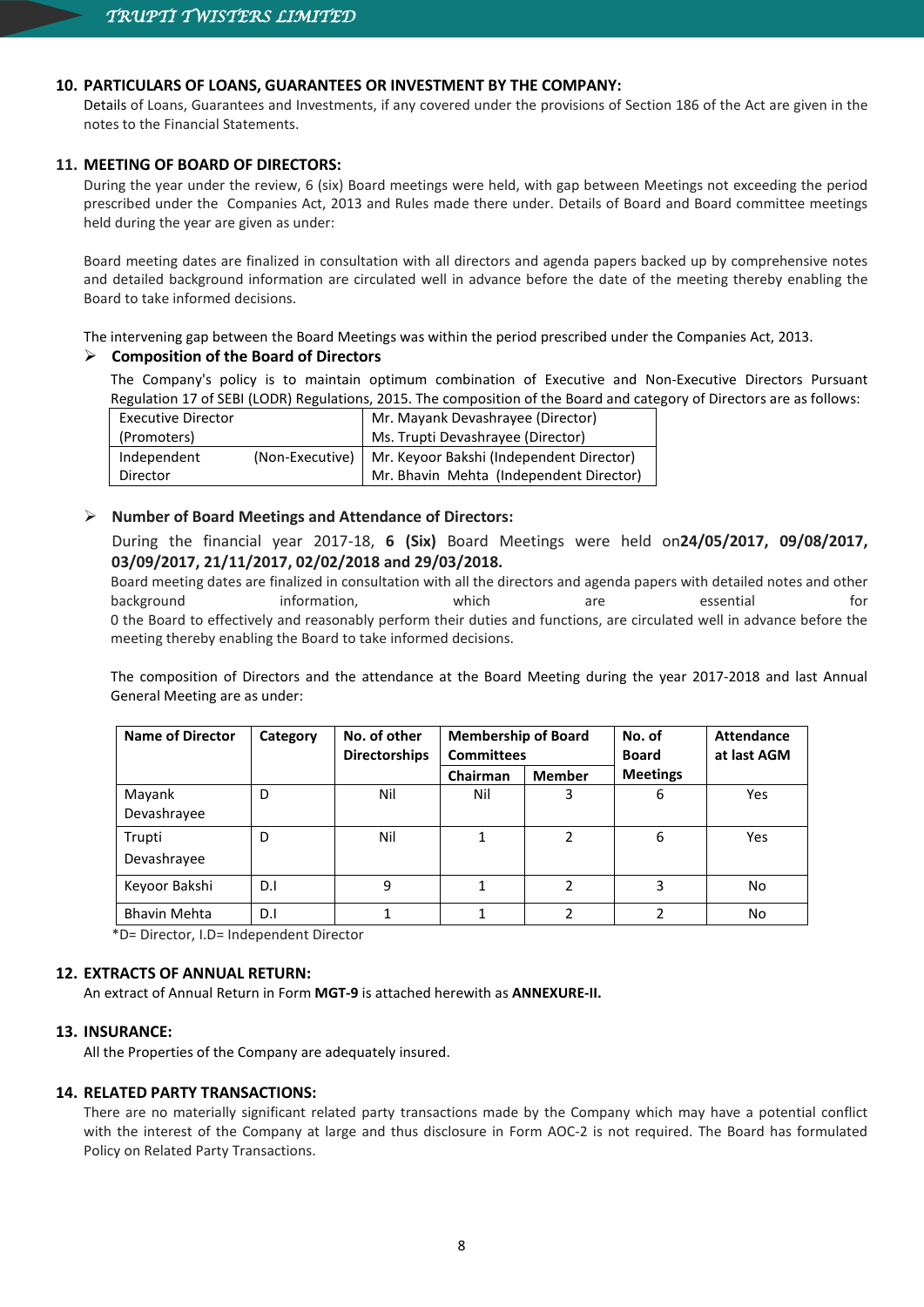# **15. DIRECTORATE AND KEY MANAGERIAL PERSONNEL:**

The Board of Directors of your company has various executive and non-executive directors including Independent Directors who have wide and varied experience in different disciplines of corporate functioning.

In accordance with the provisions of Section 152 of the Companies Act, 2013 and Articles of Association of the Company, Ms. Trupti Devashrayee (DIN: 06468232) retires by rotation at the ensuing Annual General Meeting and being eligible in terms of Section 164 of the Act offers himself for re-appointment.

The Company had, pursuant to the provisions of Regulation 17 read with Regulation 25 of SEBI (Listing Obligations and Disclosures Requirements) Regulations, 2015 entered into with Stock Exchanges, appointed Mr. Keyoor Bakshi (DIN: 00133588) and Mr. Bhavin Mehta (DIN: 00023850), as an Independent Directors of the Company.

As per section 149(4) of the Companies Act, 2013 (Act), which came into effect from 1<sup>st</sup> April, 2014, every listed public company is required to have at least one-third of the total number of directors as Independent Director. In accordance with the provisions of section 149 of the Act, these Directors are being appointed as Independent Directors to hold office as per their tenure of appointment mentioned in the Notice of the forthcoming Annual General Meeting (AGM) of the Company.

All Independent Directors have given declarations that they meet the criteria of independence as laid down under Section 149(6) of the Companies Act, 2013 and Regulation 25 of SEBI (Listing Obligations and Disclosures Requirements) Regulations, 2015.

As required under Section 203 of the Companies Act, 2013, the Company has Mr. Mayank Devashrayee under Key Managerial Personnel of the Company.

# **16. EVALUATION OF BOARD, COMMITTEES AND DIRECTORS:**

Pursuant to the provisions of the Act and Regulation 17(10) of SEBI (Listing Obligations and Disclosures Requirements) Regulations, 2015 and Companies Act, 2013, the Board had carried out performance evaluation of its own, the Board Committees and of the Independent directors. Independent Directors at a separate meeting evaluated performance of the Non-Independent Directors, Board as a whole and of the Chairman of the Board.

The following were the Evaluation Criteria:

- (a) For Independent Directors:
	- Knowledge and Skills
	- Professional conduct
	- Duties, Role and functions

# (b) For Executive Directors:

- Performance as Team Leader/Member.
- Evaluating Business Opportunity and analysis of Risk Reward Scenarios
- Key set Goals and achievements
- Professional Conduct, Integrity
- Sharing of Information with the Board

The Directors expressed their satisfaction with the evaluation process.

# **17. POLICY ON APPOINTMENT AND REMUNERATION OF DIRECTORS:**

The Board has on the recommendation of the Nomination & Remuneration Committee, formulated criteria for determining Qualifications, Positive Attributes and Independence of a Director and also a Policy for remuneration of Directors, Key managerial Personnel and senior management.

# **18. MANAGERIAL REMUNERATION**

The Company had not paid any remuneration to Executive Directors or any sitting fees to Non-Executives Directors for attending any meetings during the financial year ended  $31<sup>st</sup>$  March, 2018.

# **19. INDEPENDENT DIRECTORS' MEETING:**

Independent Directors of the Company had met during the year under the review on 29/03/2018.

# **20. COMMITTEES OF THE BOARD:**

During the year, in accordance with the Companies Act, 2013, the Board re-constituted some of its Committees and also formed a Nomination and Remuneration Committee.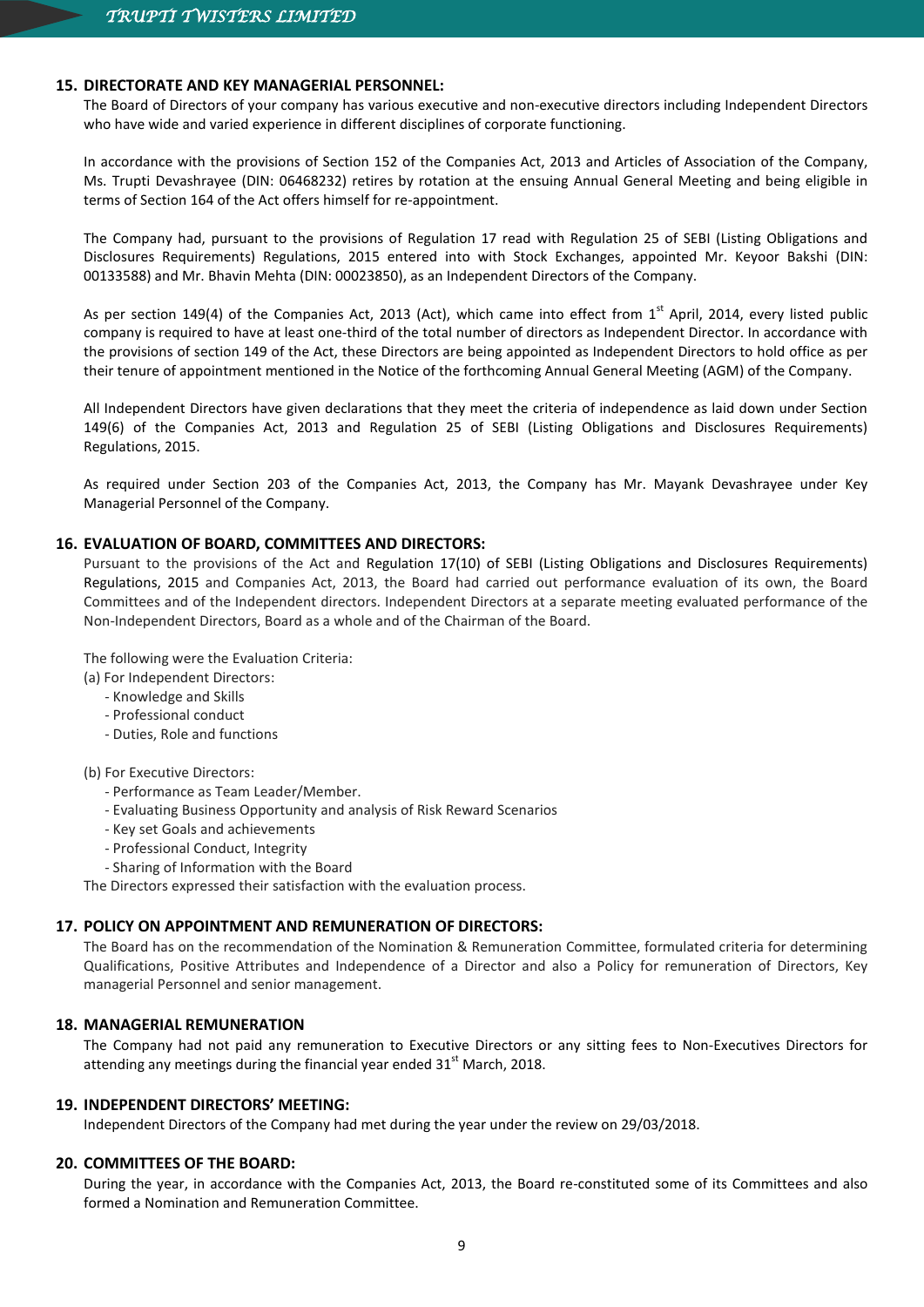There are currently **Three Committees** of the Board, as follows: Audit Committee Nomination and Remuneration Committee Stakeholders' Relationship Committee

As per the requirement of the Companies Act, 2013 read with Rules and Regulations of SEBI (LODR) Regulations, 2015, various Board committees have been formed for better governance and accountability viz. Audit Committee, Nomination and Remuneration Committee, Stakeholders' Relationship Committee.

The terms of reference of each committee are determined by the Board as per the requirement of law and their relevance is reviewed from time to time.

# **A. AUDIT COMMITTEE:**

As a measure of good Corporate Governance and to provide assistance to the Board of Directors in fulfilling the Board's responsibilities, an Audit Committee had been constituted by the Board. The terms of reference of this committee covers matters specified under Regulation read with Regulation 18 of SEBI (LODR) Regulations, 2015 and Section 177 of the Companies Act, 2013 and other matters referred by the Board from time to time. Committee lays emphasis on adequate disclosures and compliance with all relevant statues.

Main areas are deliberated as under.

- a. To provide an open avenue of communication between the independent auditors, internal auditors and the Board of Directors (BOD).
- b. To oversee the work of the independent auditors for the purpose of preparing or issuing an audit report or related work.
- c. Relying on the review and discussions with the management and the independent auditor, the Audit Committee believes that the Company's financial statements are fairly presented in conformity with Generally Accepted Accounting Principles in all material aspects.
- d. To consider and review the adequacy of internal control including computerized information system controls an periodically to the Board of Directors on significant activities.

The Constitution of the committee and the attendance of each member of the committee is given below:

The Committee comprises of Three Directors. All members of the Audit Committee are financially literate. In the financial year 2017-18, four meetings were held on 29/05/2017, 09/08/2017, 21/11/2017 and 02/02/2018. Composition of committee as on 31<sup>st</sup> March, 2018 and member's attendance at the meetings during the year are as under:

| <b>Name</b>            | <b>Designation</b> | Category                           |
|------------------------|--------------------|------------------------------------|
| Mr. Bhavin Mehta       | Member             | Non-Executive Director Independent |
| Mr. Keyoor Bakshi      | Chairman           | Non-Executive Director Independent |
| Mr. Mayank Devashrayee | Member             | Executive Director                 |

# **Attendance of each member of the committee:**

| <b>Committee Members</b> | <b>Meetings held</b> | <b>Meetings attended</b> |
|--------------------------|----------------------|--------------------------|
| Mr.Bhavin Mehta          |                      |                          |
| Mr. Keyoor Bakshi        |                      |                          |
| Mr. Mayank Devashrayee   |                      |                          |

# **B. NOMINATION AND REMUNERATION COMMITTEE:**

Terms of reference of the committee comprise various matters provided under Regulation 19 of the Securities and Exchange Board of India (Listing Obligations and Disclosure Requirement) Regulations, 2015 and section 178 of the Companies Act, 2013, and other matters referred by the Board from time to time. The Committee comprises of Three Directors.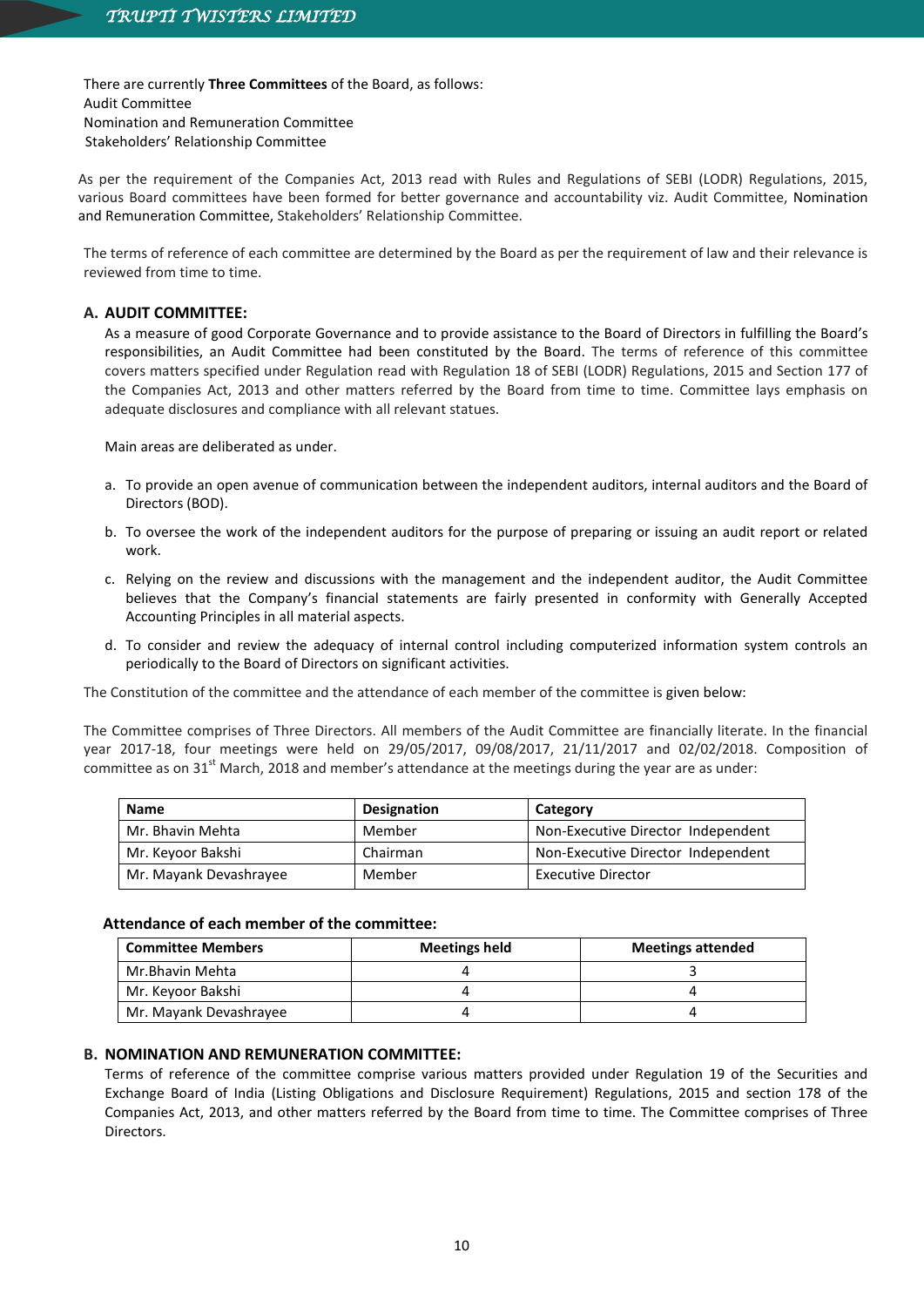The Constitution of the committee and the attendance of each member of the committee is given below:

| <b>Name</b>            | <b>Designation</b> | Category             |
|------------------------|--------------------|----------------------|
| Mr. Bhavin Mehta       | Member             | Independent Director |
| Mr. Mayank Devashrayee | Member             | Director             |
| Ms. Trupti Devashrayee | Chairman           | Director             |

# **C. STAKEHOLDERS' RELATIONSHIP COMMITTEE:**

Stakeholders' Relationship Committee performs various functions provided under Regulation 20 of the Securities and Exchange Board of India (Listing Obligations and Disclosure Requirement) Regulations, 2015 and section 178 of the Companies Act, 2013. The Committee comprises of Three Directors out of which Two is independent. It is headed by Mr.Mayank Devashrayee, a Director.

| Name                   | <b>Designation</b> | Category             |
|------------------------|--------------------|----------------------|
| Mr. Keyoor Bakshi      | Member             | Independent Director |
| Mr. Bhavin Mehta       | Chairman           | Independent Director |
| Ms. Trupti Devashrayee | Member             | Director             |

The Stakeholders' Relationship Committee has been constituted to administer the following activities:

- a. Transfer of shares
- b.Transmission of shares
- c. Issue of Duplicate Share Certificates
- d.Change of Status
- e. Change of Name
- f. Transposition of Shares
- g. Sub-Division of Share Certificates
- h.Consolidation of folios
- i. Shareholders' requests for Dematerialization of shares
- j. Shareholders' requests for Rematerialization of shares

The Committee meets from time to time and approves the transfer and transmission of shares, deletion of names, issue of duplicate share certificates etc. The Committee facilitates prompt and effective redressal of investors' complaints and the reporting of the same to the Board of Directors.

- No. of shareholders' complaints received **NIL.**
- No. of complaints not solved to the satisfaction of shareholders -- **NIL**.
- No. of pending share transfers -- **NIL**.
- $\checkmark$  As at 31<sup>st</sup> March, 2018 no equity Shares were pending for transfer.

# **21. AUDITORS:**

# **A. Statutory Auditors**

M/s. V . D Shukla & Co., Chartered Accountants (Firm Registration No.110240W) were re-appointed as Statutory Auditors of your Company at the Annual General Meeting held on 30<sup>th</sup> September, 2016 for a term of five consecutive years. As per the provisions of Section 139 of the Companies Act, 2013, the appointment of Auditors is required to be ratified by Members at every Annual General Meeting.

The Report given by the Auditors on the financial statements of the Company is part of the Annual Report. The notes to the accounts referred to in the Auditors' Report are self-explanatory and therefore do not call for any further comments.

# **There has been no qualification, reservation, adverse remark or disclaimer given by the Auditors in their Report.**

# **B. Secretarial Auditors**

Pursuant to the provisions of Section 204 of the Act and the Companies (Appointment and Remuneration of Managerial Personnel) Rules, 2014, the Company has appointed Mr. Viral Ranpura, Practicing Company Secretaries, Ahmedabad to undertake the Secretarial Audit of the Company. The Secretarial Audit Report is annexed herewith as **Annexure IV**

# **There is no qualification, reservation or adverse remark in the report.**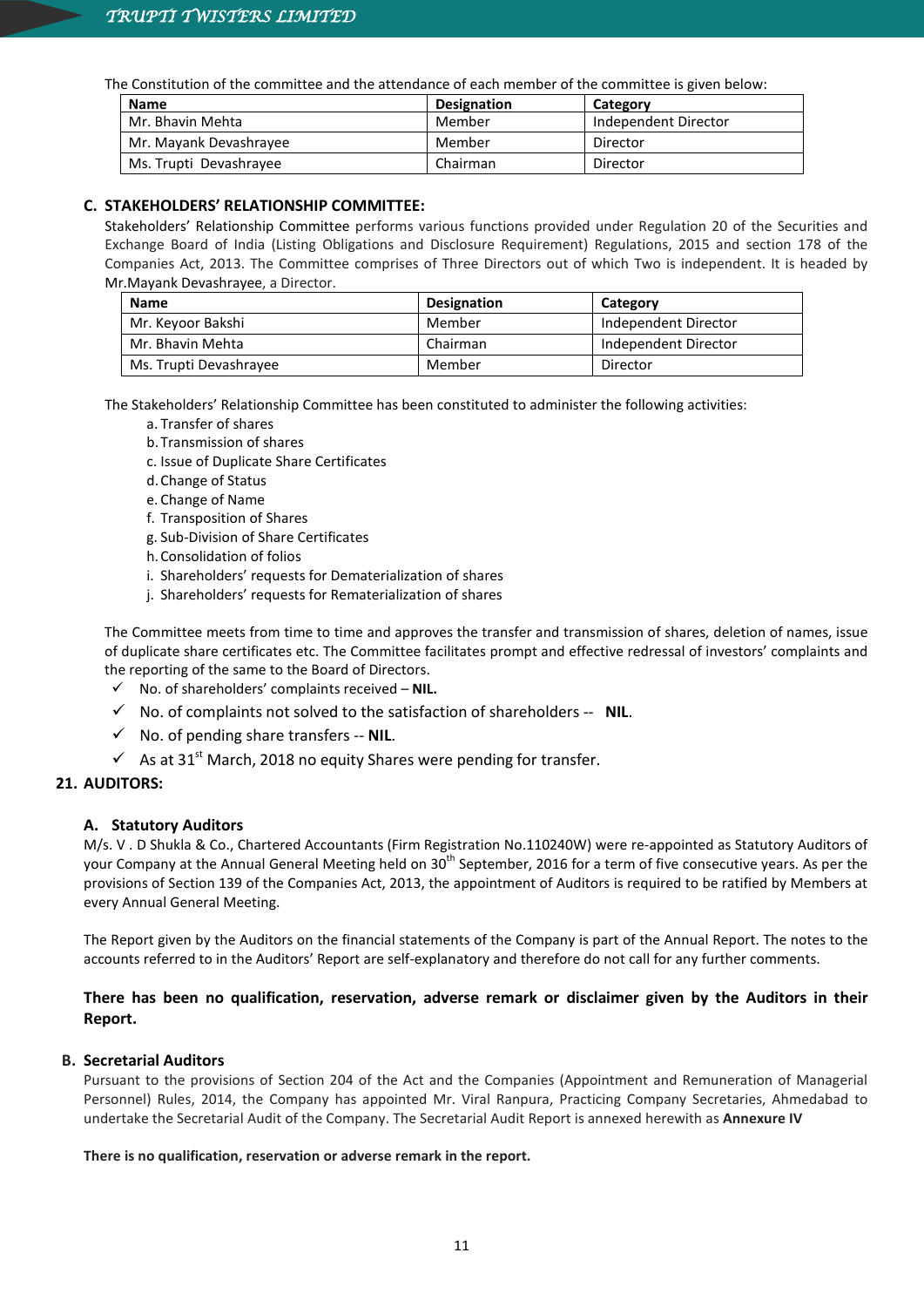# **22. INTERNAL CONTROL SYSTEM AND COMPLIANCE FRAMEWORK:**

The Company has an Internal Control System, commensurate with size, scale and complexity of its operations. The internal financial controls are adequate and are operating effectively so as to ensure orderly and efficient conduct of business operations. The Audit Committee in consultation with the internal auditors formulates the scope, functioning, periodicity and methodology for conducting the internal audit. The internal auditors carry out audit, covering inter alia, monitoring and evaluating the efficiency & adequacy of internal control systems in the Company, its compliance with operating systems, accounting procedures and policies at all locations and submit their periodical internal audit reports to the Audit Committee. Based on the internal audit report and review by the Audit committee, process owners undertake necessary actions in their respective areas. The internal auditors have expressed that the internal control system in the Company is robust and effective. The Board has also put in place requisite legal compliance framework to ensure compliance of all the applicable laws and that such systems are adequate and operating effectively.

# **23. RISK MANAGEMENT:**

Company has implemented an integrated risk management approach through which it reviews and assesses significant risks on a regular basis to help ensure that there is a robust system of risk controls and mitigation in place. Senior management periodically reviews this risk management framework to keep updated and address emerging challenges. Major risks identified for the Company by the management are Currency fluctuation, Compliances of various applicable Laws, Regulatory changes, Manufacturing & Supply, Litigation, Technological Changes and new capital investments return. The management is however, of the view that none of the above risks may threaten the existence of the Company as robust Risk mitigation mechanism is put in place to ensure that there is nil or minimum impact on the Company in case any of these risks materialize.

# **24. VIGIL MECHANISM AND WHISTLE BLOWER POLICY:**

In accordance with Section 177 of the Companies Act, 2013 and Regulation 22 of SEBI (Listing Obligations and Disclosures Requirements) Regulations, 2015, the Company has constituted a Whistle Blower Policy/ Vigil Mechanism to establish a vigil mechanism for the directors and employees to report genuine concerns in such manner as may be prescribed and to report to the management instances of unethical behaviour, actual or suspected fraud or violation of the Company's code of conduct.

# **25. PREVENTION OF INSIDER TRADING:**

The Company has adopted a Code of Conduct for Prevention of Insider Trading with a view to regulate trading in securities by the Directors and designated employees of the Company. The Code requires pre-clearance for dealing in the Company's shares and prohibits the purchase or sale of Company shares by the Directors and the designated employees while in possession of unpublished price sensitive information in relation to the Company and during the period when the Trading Window is closed. The Board is responsible for implementation of the Code. All Board Directors and the designated employees have confirmed compliance with the Code.

# **26. DIRECTORS' RESPONSIBILITY STATEMENT:**

In accordance with the provisions of clause (*c*) of sub-section (*3*) of Section 134 of the Companies Act, 2013 and to the best of their knowledge and belief and according to the information and explanations obtained by them, your Directors state that-

- i. In the preparation of the annual accounts, the applicable accounting standards had been followed along with proper explanation relating to material departures;
- ii. The directors had selected such accounting policies and applied them consistently and made judgments and estimates that are reasonable and prudent so as to give a true and fair view of the state of affairs of the company at the end of the financial year 31<sup>st</sup> March, 2018 and of the profit and loss of the company for that period;
- iii. The directors had taken proper and sufficient care for the maintenance of adequate accounting records in accordance with the provisions of Companies Act, 2013 and Rules made there under for safeguarding the assets of the company and for preventing and detecting fraud and other irregularities;
- iv. The directors had prepared the annual accounts on a going concern basis; and
- v. The directors had laid down internal financial controls to be followed by the company and that such internal financial controls are adequate and were operating effectively.
- vi. The directors had devised proper systems to ensure compliance with the provisions of all applicable laws and that such systems were adequate and operating effectively.

# **27. CORPORATE GOVERNANCE:**

The compliance with the corporate governance provisions as specified in regulations 17, 18, 19, 20, 21,22, 23, 24, 25, 26, 27 and clauses (b) to (i) of sub-regulation (2) of regulation 46 and Para C , D and E of Schedule V shall not apply, in respect of the listed entity having paid up equity share capital not exceeding rupees ten corer and net worth not exceeding rupees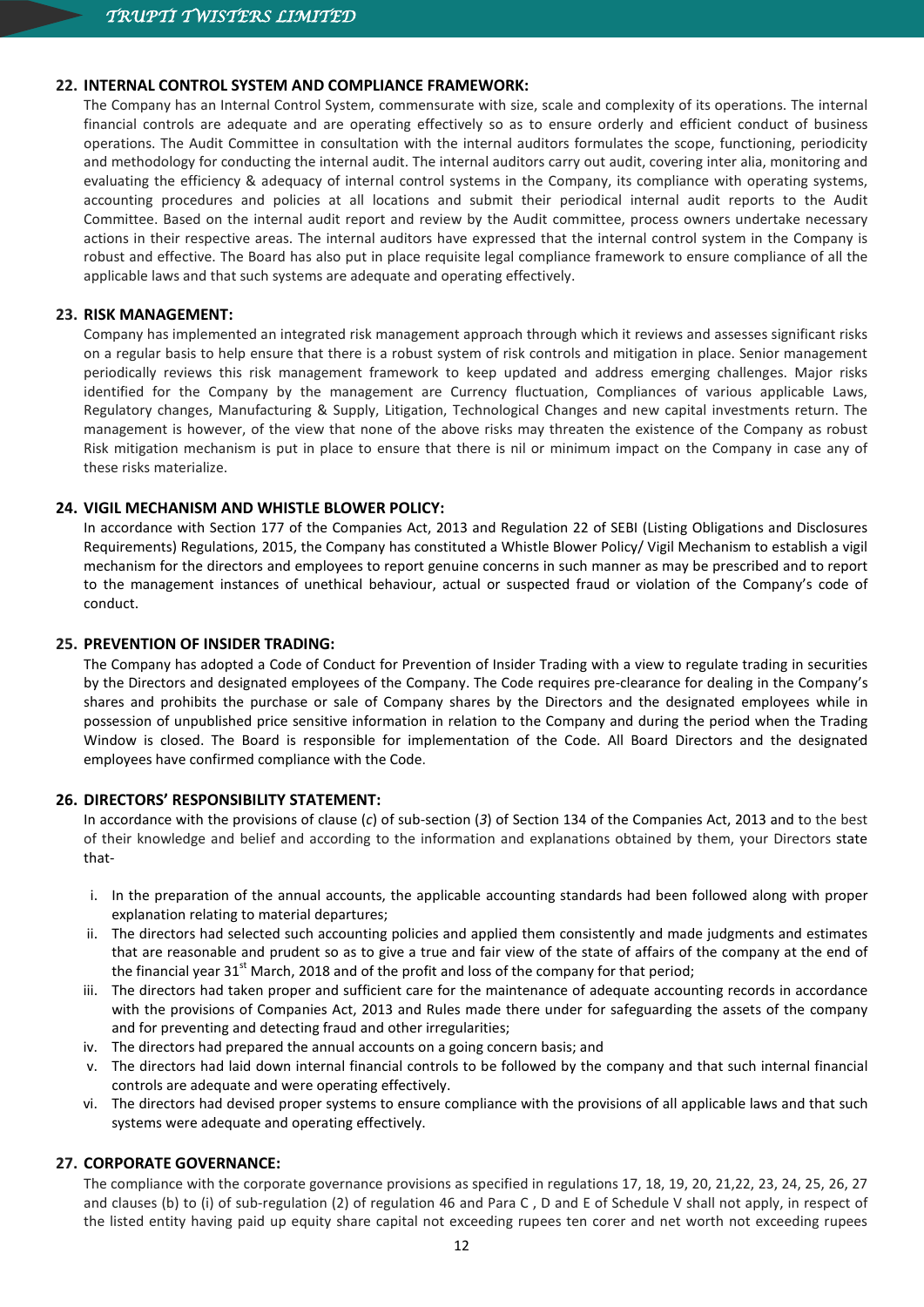twenty five corer, as on the last day of the previous financial year. At present, the Company is not required to comply with Corporate Governance regulations as none of the above referred limits have been triggered.

# **28. CORPORATE GOVERNANCE CERTIFICATE:**

The Non-Applicability of Corporate Governance Certificate from the Director as stipulated in SEBI (Listing Obligations and Disclosure Requirements) Regulations, 2015 is herewith attached in **Annexure-V**.

# **29. VOLUNTARY DELISTING UNDER AHMEDABAD STOCK EXCHANGE:**

Company was Voluntary Delisted under Ahmedabad Stock Exchange (ASE) w.e.f 30<sup>th</sup> June, 2016.

# **30. GENERAL SHAREHOLDER INFORMATION:**

General Shareholder Information to the Shareholder:

# **I. ADDITIONAL INFORMATION TO SHAREHOLDERS**

**A. Annual General Meeting: Date:**27th September, 2018 **Time**:10:30 A.M **Address:**22, New York Tower –B, Nr. Thaltej Cross Roads, S.G.Highway, Thaltej, Ahmedabad – 380054

# **B. Calendar of Financial Year ended 31st**

Calendar of Financial Year ended 31<sup>st</sup> March, 2018<br>The meetings of Board of Directors for approval of quarterly financial results during the Financial Year ended 31<sup>st</sup> March, 2018 were held on the following dates: **First Quarter Results: 09<sup>th</sup> August, 2017 Second Quarter and Half yearly Results: 21st November, 2017** Third Quarter Results: 02<sup>nd</sup> February, 2018 Fourth Quarter and Annual Results: 19<sup>th</sup> May, 2018

# **C. Tentative Calendar for financial year ending 31 st March, 2018**

| Unaudited Results for the quarter ended 30/06/2017                 | Second Week of August, 2017  |
|--------------------------------------------------------------------|------------------------------|
| Unaudited Results for the quarter ended 30/09/2017                 | Second Week of November,     |
| Unaudited Results for the last quarter ended 31/12/2017            | Second Week of February 2018 |
| Audited Results for the quarter ended 31/03/2018                   | Fourth Week of May 2018      |
| Annual General Meeting for the year ending 31 <sup>st</sup> March, | September 29, 2018           |

# **D. Date of Book Closure**

22<sup>nd</sup> September, 2018 to 27<sup>th</sup> September, 2018 (both days inclusive) for Annual General Meeting.

# **E. Regd. Office**

304,/3<sup>rd</sup> Floor, Shoppers Plaza -5, Opp. Municipal Market, C.G. Road, Navrangpura, Ahmedabad – 380009

**F.** Equity shares of the Company are listed on BSE Limited Stock Exchange. Scrip Code:-**514236** (BSE), Scrip ID: **TRUPTWI,** ISIN : **INE664X01017**

# **G. Stock Market Data (in ` / Per Share)**

| <b>Month</b>    | The Bombay Stock Exchange Ltd. |                    |
|-----------------|--------------------------------|--------------------|
|                 | Month's High                   | <b>Month's Low</b> |
| April, 2017     | 0.00                           | 0.00               |
| May, 2017       | 0.00                           | 0.00               |
| June, 2017      | 0.00                           | 0.00               |
| July, 2017      | 0.00                           | 0.00               |
| August, 2017    | 0.00                           | 0.00               |
| September, 2017 | 0.00                           | 0.00               |
| October, 2017   | 0.00                           | 0.00               |
| November, 2017  | 0.00                           | 0.00               |
| December, 2017  | 0.00                           | 0.00               |
| January, 2018   | 0.00                           | 0.00               |
| February, 2018  | 0.00                           | 0.00               |
| March, 2018     | 0.00                           | 0.00               |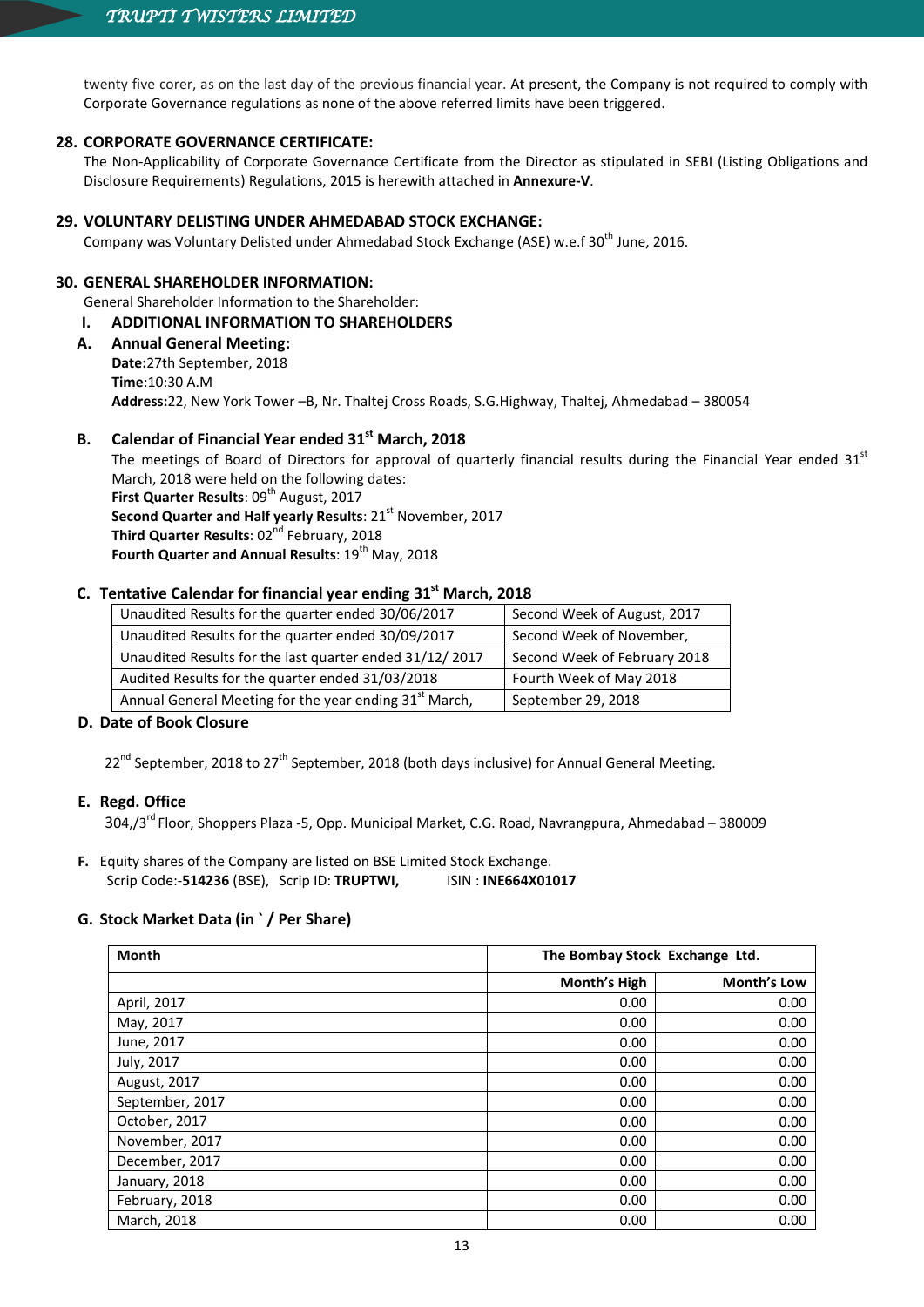# **H. Share Transfer System**

Applications for transfer of shares held in physical form are received at the registered office of the Company. All valid transfers are processed within 15 days from the date of receipt.

# **I.** Shareholding pattern as on 31-03-2018 is as given below :

| Sr.            | Category                                                                                                                      | No. of        | % of holding |
|----------------|-------------------------------------------------------------------------------------------------------------------------------|---------------|--------------|
| No.            |                                                                                                                               | <b>Shares</b> |              |
|                | Promoters                                                                                                                     | 9,80,800      | 28.19        |
| $\overline{2}$ | Persons acting in Concert                                                                                                     | $-$           |              |
| 3              | Mutual Funds, UTI, Banks, Financial<br>Institutions,<br>Insurance<br>Companies Central / State Govt., Government institutions | $- -$         |              |
| 4              | <b>FIIs</b>                                                                                                                   | $- -$         |              |
| 5              | <b>NRIS</b>                                                                                                                   | 2,24,200      | 6.44         |
| 6              | <b>Bodies Corporate</b>                                                                                                       | 3000          | 0.09         |
|                | <b>HUF</b>                                                                                                                    | 30,300        | 0.87         |
| 8              | <b>Others</b>                                                                                                                 | 22,40,600     | 64.40        |
|                | <b>Grand Total</b>                                                                                                            | 34,78,900     | 100.00       |

# **J. Distribution of Shareholding as on 31st March, 2018 is as under:**

| <b>Slab of Share</b><br><b>Holdings</b> | <b>No. of Shareholders</b> | % of Shareholders        | <b>Amount</b><br>(in Rs.) | % of Capital    |
|-----------------------------------------|----------------------------|--------------------------|---------------------------|-----------------|
| 1-500                                   | 13,785                     | 99.23                    | 1,95,07,000               | 56.07           |
| 501-1000                                | 66                         | 0.48                     | 4,62,000                  | 1.33            |
| 1001-2000                               | 26                         | 0.19                     | 3,73,000                  | 1.07            |
| 2001-3000                               | $\overline{\phantom{a}}$   | $\overline{\phantom{a}}$ | $\overline{\phantom{a}}$  | $\qquad \qquad$ |
| 3001-4000                               | $\overline{\phantom{a}}$   | 0.01                     | 67,000                    | 0.19            |
| 4001-5000                               | $\overline{\phantom{a}}$   | $\overline{\phantom{a}}$ | $\overline{\phantom{a}}$  |                 |
| 5001-10000                              | $\overline{2}$             | 0.01                     | 1,80,000                  | 0.52            |
| 10001 and above                         | 11                         | 0.08                     | 1,42,00,000               | 40.82           |
| <b>TOTAL</b>                            | 13,892                     | 100.00                   | 3,47,89000                | 100.00          |

# **K. Dematerialization of Shares and liquidity**

The shares of the company are permitted for demat on NSDL and CDSL

| Issued, Subscribed and Paid up Capital as on March 31, 2018: 3,47,89,000 |           |
|--------------------------------------------------------------------------|-----------|
| Electronic Holding in NSDL                                               | NIL       |
| A. Electronic Holding in CDSL                                            | NIL.      |
| <b>B. Physical Holding</b>                                               | 34.78.900 |

# **L. Outstanding GDRs / ADRs / Warrants or Conversion instruments, Conversion date and like impact on equity**- Not applicable

# **M.Investors' correspondence:**

For transfer / dematerialization of shares, Change of Address, Change in Status of investors, payment of dividend on shares and other query relating to the shares of the Company:

Accurate Securities & Registry Pvt Ltd, 23, Sarthik Complex, Near Iscon Cross Road, Satellite, Ahmedabad - 380015

# **N. Share Transfer System**

Shares in physical form sent for registering transfer, to the Company, are registered and returned within a period of 15 days from the date of receipt, if the documents are in order in all respects. The Share Transfer Committee of the Company meets as often as required.

# **O. Company Secretary & Compliance Officer of the Company**:

Mr. Malay Desai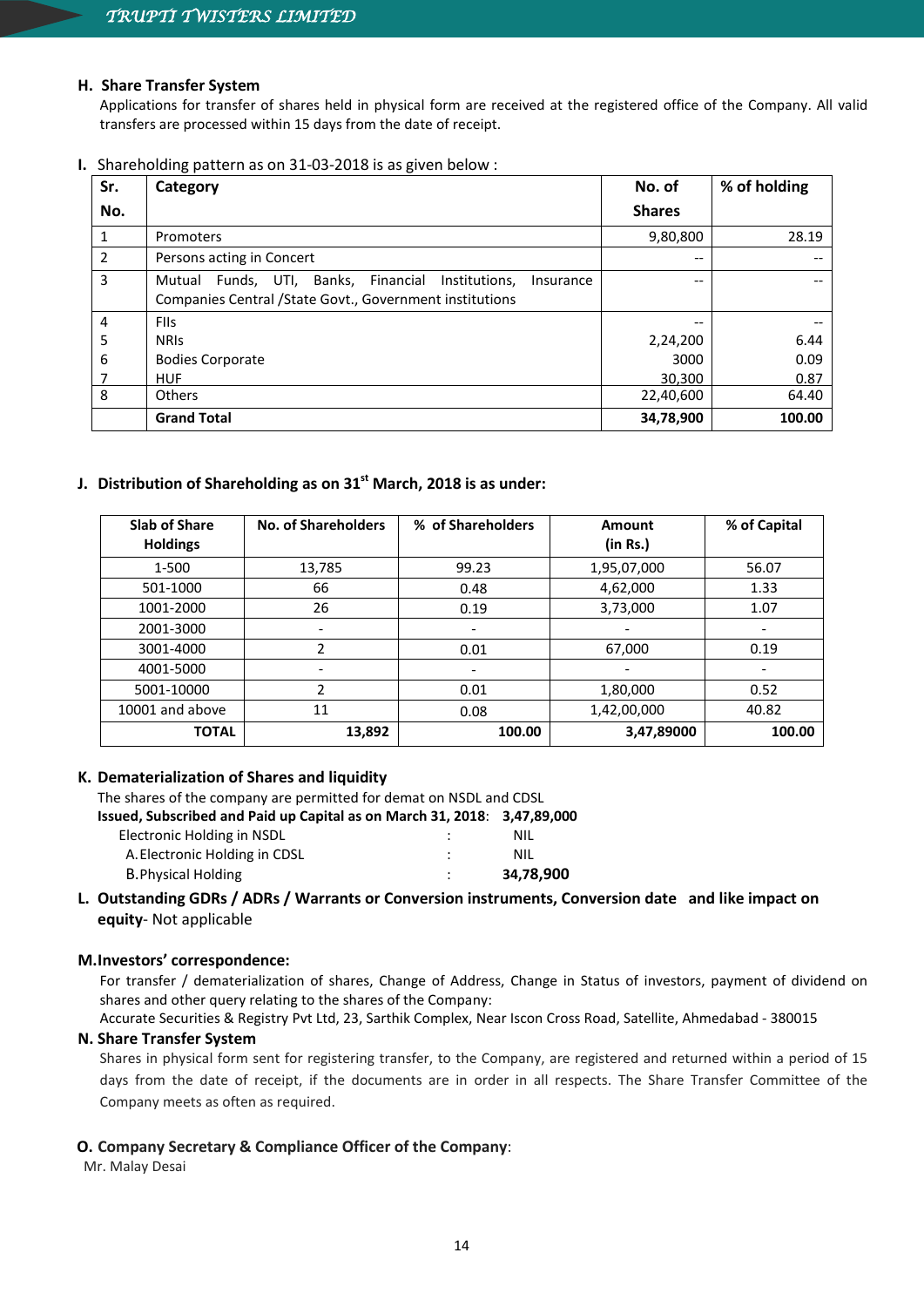# **31. ACKNOWLEDGEMENT:**

Your Directors take this opportunity to express their gratitude for the unstinted commitment, dedication, hard work and significant contribution made by employees at all levels in ensuring sustained growth of the Company. Your Directors also sincerely thank to all the stakeholders, customers, vendors, bankers, business associates, government, other statutory bodies and look forward to their continued assistance, co-operation and support.

| <b>Place: Ahmedabad</b><br>Date: 30 <sup>th</sup> August, 2018 | For and on behalf of the Board |                    |  |
|----------------------------------------------------------------|--------------------------------|--------------------|--|
|                                                                | <b>Mayank Devashrayee</b>      | Trupti Devashrayee |  |
|                                                                | <b>Director</b>                | <b>Director</b>    |  |
|                                                                | DIN:05313186                   | DIN:06468323       |  |

# **MANAGEMENT DISCUSSION AND ANALYSIS REPORT**

# **INDUSTRIAL STRUCTURE AND DEVELOPMENT:**

The Company operates within a solitary business segment i.e. Trading of textile products. Further, all products of company are classified as "Textile". Hence, Segment/Product wise report is not given separately.

# **OVERVIEW:**

The financial statements have been prepared in compliance with the requirement of the Companies Act, 2013 and Generally Accepted Accounting Principles (GAAP) in the India. The management of the company accepts responsibility for the integrity and objectivity of these financial statements, as well as for various estimates and judgments used therein. The estimates and judgments relating to the financial statements have been made on a prudent and reasonable basis, in order that the financial statements reflect in a true and fair manner the form and substance of transactions, and reasonably present the company's state of affairs and profit for the year.

# **THREATS:**

# **COMPETITION:**

Competition in the domestic as well as international market has intensified and forced the players to adopt aggressive marketing strategy and promotional campaigns to capture and protect their market shares, The Company has the plans to penetrate better in to world market, especially through the customer retention and business development in the regions which have not been tapped.

Sharp fluctuations in value of the Indian Rupee and the rising inventory prices have put pressure on the profitability of the Company.

# **SEGMENT WISE AND PRODUCT WISE PERFORMANCE:**

The Company operates within a solitary business segment i.e. Trading of textile products. Further, all products of company are classified as "Textile". Hence, Segment/Product wise report is not given separately.

# **RISK AND CONCERN**:

The risk management function is integral to the company and its objectives includes ensuring that critical risk are identified continuously, monitored and managed effectively in order to protect the company's business.

However, the changes in the tax laws, Government policies and regulatory requirement might affect the company's business. Uncontrolled variation in price of input materials could impact the company's profitability to the extent that the same are not absorbed by the market through price increase and / or could have a negative impact on the demand in the market.

The management has already taken initiatives in advance for mitigating the above mentioned risk and concerns/challenges. The company has taken major initiatives like strong marketing efforts, focus on cost reduction through inventory management techniques, introduction of new products and manufacturing process without compromising quality of products and retain talented employees etc.

# **INITIATIVES BY THE COMPANY:**

The Company has taken the following initiatives:

- Concentration on reduction of costs by undertaking specific exercise in different fields.
- Concentration in Increase of Shareholders Wealth and Profit of the Company.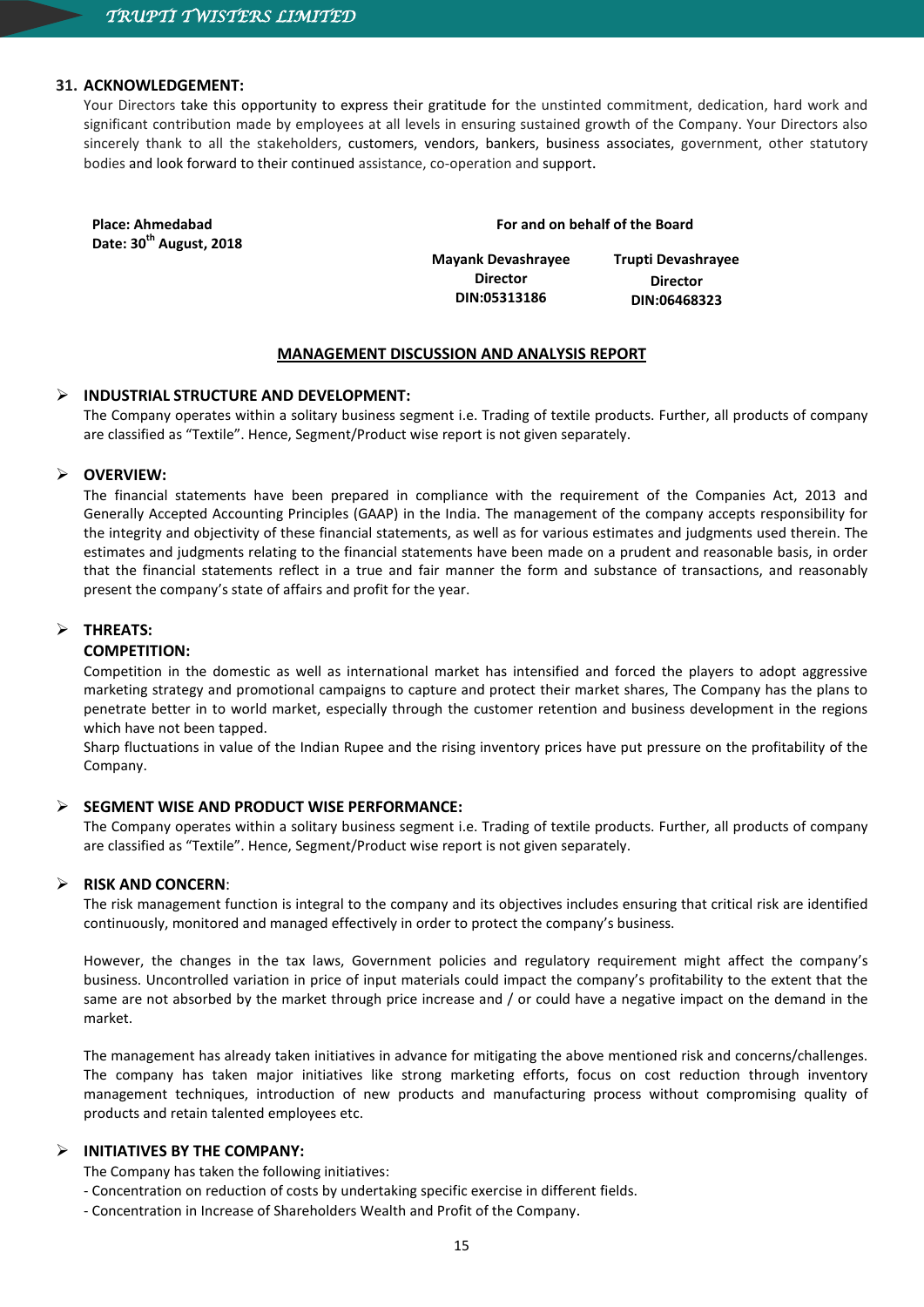-The Company is quite confident that the overall productivity, profitability would improve in a sustainable manner, as a result of this strategy.

# **OUTLOOK:**

The profit margins in the industry are under pressure. However, the Company has taken remedial measures. The Company is confident to meet the challenges with its strength in marketing network, its strategic planning, Research & Development productivity improvement and cost reduction exercise.

# **INTERNAL CONTROL SYSTEMS AND THEIR ADEQUACY:**

Your Company places significant emphasis and efforts on the internal control systems. The Company has appointed and independent firm of Chartered Accountant for the same with such powers and responsibilities that are required to ensure the adequacy of the internal Control System.

# **HUMAN RESOURCE:**

Your Company firmly believes that employees are the most valuable assets and key players of business success and sustained growth. Various employee benefits, recreational and team building efforts are made to enhance employee skills, motivation as also to foster team spirit. Industrial relations were cordial throughout the year.

# **HEALTH, SAFETY AND ENVIRONMENTAL PROTECTION:**

Your Company has complied with all the applicable environmental laws and labour laws. The Company has been complying with the relevant laws and has taking all necessary measures to protect the environment.

# **CAUTIONARY STATEMENT**

The statements in the "Management Discussion and Analysis Report" section describes the Company's objectives, projections, estimates, expectations and predictions, which may be "forward looking statements" within the meaning of the applicable laws and regulations. The annual results can differ materially from those expressed or implied, depending upon the economic and climatic conditions, Government policies and other incidental factors.

| <b>Place: Ahmedabad</b><br>Date: 30 <sup>th</sup> August, 2018 | For and on behalf of the Board                               |                                                       |  |  |
|----------------------------------------------------------------|--------------------------------------------------------------|-------------------------------------------------------|--|--|
|                                                                | <b>Mayank Devashrayee</b><br><b>Director</b><br>DIN:05313186 | Trupti Devashrayee<br><b>Director</b><br>DIN:06468323 |  |  |

# **ANNEXURE – I TO THE DIRECTORS REPORT**

# **FOREIGN EXCHANGE EARNINGS AND OUTGO:**

|                          | 2017-18    | 2016-17 |
|--------------------------|------------|---------|
| Foreign Exchange Earning | <b>Nil</b> | Nil     |
| Foreign Exchange out go  | <b>Nil</b> | Nil     |

**Place: Ahmedabad Date: 30th August, 2018**

# **For and on behalf of the Board**

**Mayank Devashrayee Director DIN:05313186**

**Trupti Devashrayee Director DIN:06468323**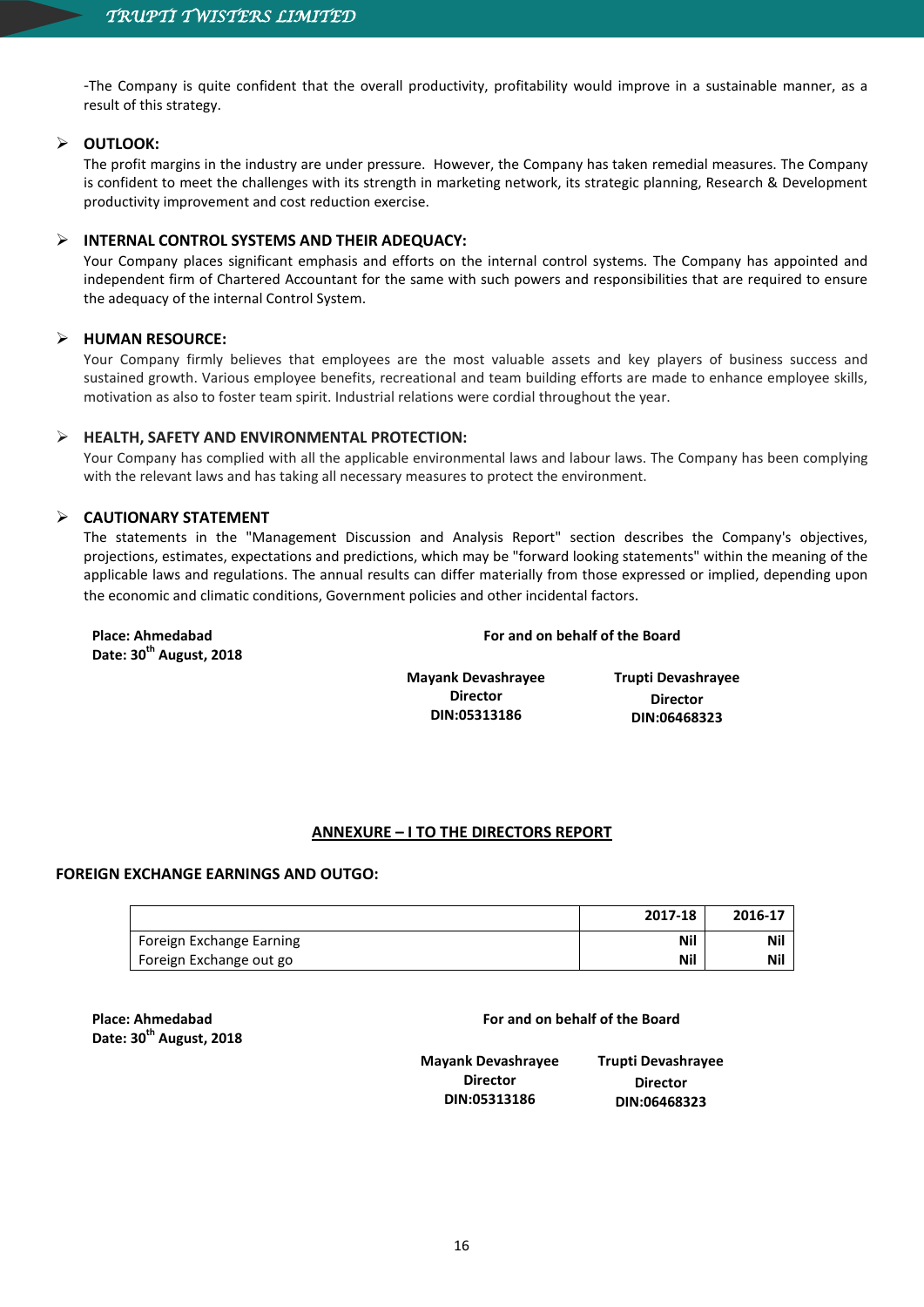# **ANNEXURE – II TO THE DIRECTORS REPORT**

# **FORM NO. MGT 9 EXTRACT OF ANNUAL RETURN As on financial year ended on 31.03.2018**

# **Pursuant to Section 92 (3) of the Companies Act, 2013 and rule 12(1) of the Company (Management & Administration) Rules, 2014**

# **II. REGISTRATION & OTHER DETAILS:**

|    | <b>CIN</b>                                                                    | L17119GJ1988PLC096379                                                                                                    |
|----|-------------------------------------------------------------------------------|--------------------------------------------------------------------------------------------------------------------------|
| 2. | <b>Registration Date</b>                                                      | 2 <sup>nd</sup> November, 1988                                                                                           |
| 3. | Name of the Company                                                           | <b>Trupti Twisters Limited</b>                                                                                           |
| 4. | Category/Sub-category of the Company                                          | Company limited by shares and Indian Non-Government<br>Company                                                           |
| 5. | Address of the Registered office & contact<br>details                         | 304, $3^{ra}$ Floor, Shoppers Plaza - 5, Opp. Municipal Market,<br>C.G. Road, Navrangpura, Ahmedabad - 380009            |
| 6. | Whether listed company                                                        | Yes                                                                                                                      |
| 7. | Name, Address & contact details of the<br>Registrar & Transfer Agent, if any. | Accurate Securities & Registry Pvt. Ltd.<br>23, Sarthik Complex, Nr. Iscon Cross Road, Satellite,<br>Ahmedabad - 380015. |

# **III. PRINCIPAL BUSINESS ACTIVITIES OF THE COMPANY :**

All the business activities contributing 10 % or more of the total turnover of the company hall be stated)

| Sr.<br>No. | Name and Description of main<br>products / services | NIC Code of the<br><b>Product/service</b> | % to total turnover of the company |
|------------|-----------------------------------------------------|-------------------------------------------|------------------------------------|
|            | Nil                                                 | Nil                                       | Nil                                |

# **IV. PARTICULARS OF HOLDING, SUBSIDIARY AND ASSOCIATE COMPANIES** -

Allthebusinessactivitiescontributing10%ormoreofthetotal turnover of the company shall be stated:-

| Sr.<br>No. | Name and address of the<br>Company | <b>CIN/GLN</b> | Holding /<br><b>Subsidiary / Associate</b> | % of shares<br>held | Applicable<br>section |
|------------|------------------------------------|----------------|--------------------------------------------|---------------------|-----------------------|
| NA         | <b>NA</b>                          | NA             | ΝA                                         | ΝA                  | <b>NA</b>             |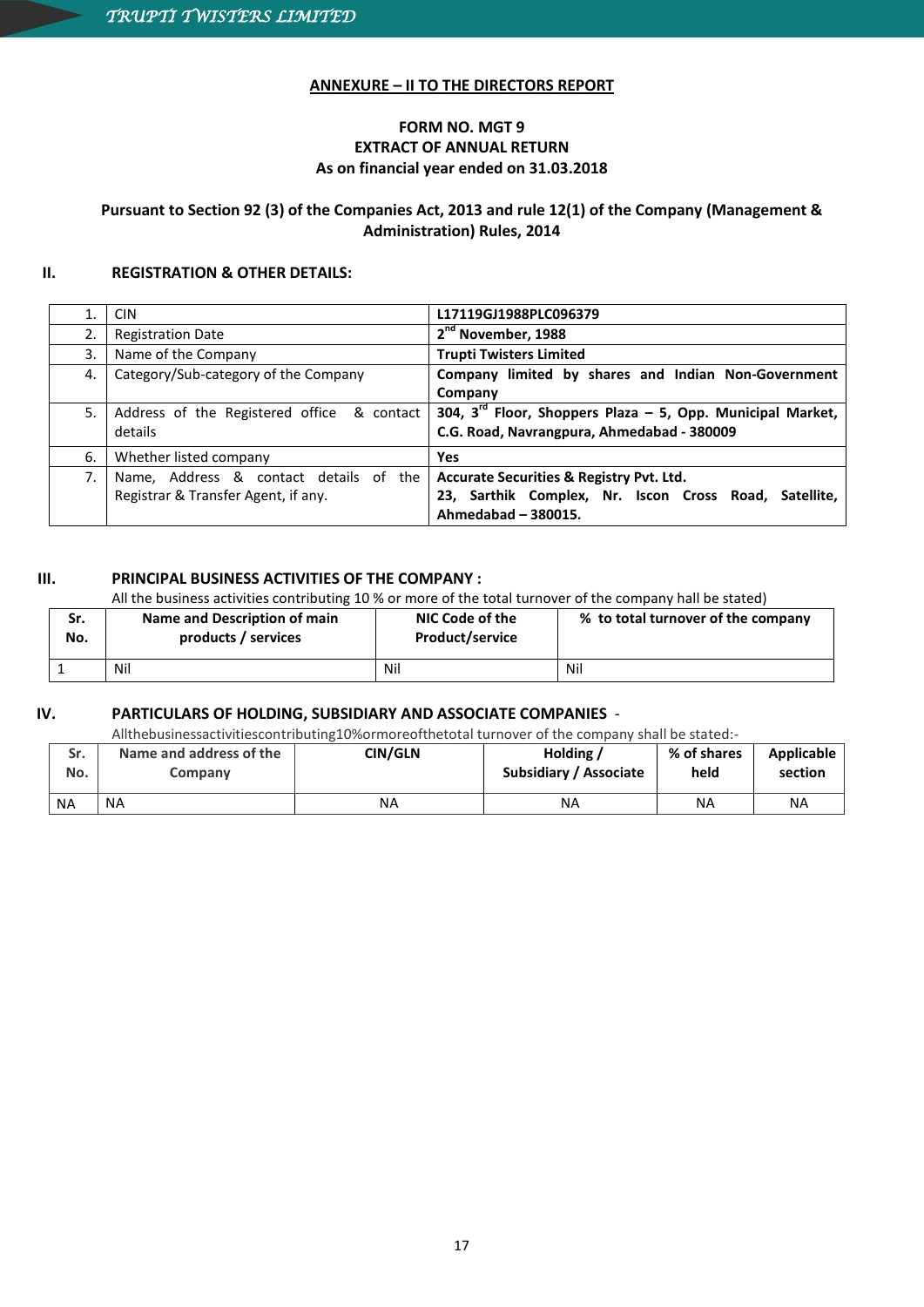# **V. SHARE HOLDING PATTERN (EQUITY SHARE CAPITAL BREAKUP AS PERCENTAGE OF TOTAL EQUITY):**

# **A) CATEGORY-WISE SHARE HOLDING**

| <b>Category of Shareholders</b>        | No. of Shares held at the beginning of the year<br>as on 1st April, 2017 |          |         |               | No. of Shares held at the end of the<br>year as on 31st March, 2018 |          |              |             | % Change<br>during |
|----------------------------------------|--------------------------------------------------------------------------|----------|---------|---------------|---------------------------------------------------------------------|----------|--------------|-------------|--------------------|
|                                        | <b>Demat</b>                                                             | Physical | Total   | %<br>of       | Demat                                                               | Physical | <b>Total</b> | % of        | the year           |
|                                        |                                                                          |          |         | <b>Total</b>  |                                                                     |          |              | Total       |                    |
|                                        |                                                                          |          |         | <b>Shares</b> |                                                                     |          |              | <b>Shar</b> |                    |
|                                        |                                                                          |          |         |               |                                                                     |          |              | es          |                    |
| A. Promoters                           |                                                                          |          |         |               |                                                                     |          |              |             |                    |
| $(1)$ Indian                           |                                                                          |          |         |               |                                                                     |          |              |             |                    |
| a) Individual/HUF                      | Nil                                                                      | 980800   | 980800  | 28.19         | Nil                                                                 | 980800   | 980800       | 28.19       | Nil                |
| b) Central Govt                        | Nil                                                                      | Nil      | Nil     | Nil           | Nil                                                                 | Nil      | Nil          | Nil         | Nil                |
| c) State Govt(s)                       | Nil                                                                      | Nil      | Nil     | Nil           | Nil                                                                 | Nil      | Nil          | Nil         | Nil                |
| d) Bodies Corp.                        | Nil                                                                      | Nil      | Nil     | Nil           | Nil                                                                 | Nil      | Nil          | Nil         | Nil                |
| e) Banks / FI                          | Nil                                                                      | Nil      | Nil     | Nil           | Nil                                                                 | Nil      | Nil          | Nil         | Nil                |
| f) Any other Foreign Individual        | Nil                                                                      | Nil      | Nil     | Nil           | Nil                                                                 | Nil      | Nil          | Nil         | Nil                |
| <b>Total shareholding of Promoter</b>  | Nil                                                                      | 980800   | 980800  | 28.19         | Nil                                                                 | 980800   | 980800       | 28.19       | Nil                |
| (A)                                    |                                                                          |          |         |               |                                                                     |          |              |             |                    |
| <b>B. Public Shareholding</b>          |                                                                          |          |         |               |                                                                     |          |              |             |                    |
| 1. Institutions                        |                                                                          |          |         |               |                                                                     |          |              |             |                    |
| a) Mutual Funds                        | Nil                                                                      | Nil      | Nil     | Nil           | Nil                                                                 | Nil      | Nil          | Nil         | Nil                |
| b) Banks / Fl                          | Nil                                                                      | Nil      | Nil     | Nil           | Nil                                                                 | Nil      | Nil          | Nil         | Nil                |
| c) Central Govt                        | Nil                                                                      | Nil      | Nil     | Nil           | Nil                                                                 | Nil      | Nil          | Nil         | Nil                |
| d) State Govt(s)                       | Nil                                                                      | Nil      | Nil     | Nil           | Nil                                                                 | Nil      | Nil          | Nil         | Nil                |
| e) Venture Capital Funds               | Nil                                                                      | Nil      | Nil     | Nil           | Nil                                                                 | Nil      | Nil          | Nil         | Nil                |
| f) Insurance Companies                 | Nil                                                                      | Nil      | Nil     | Nil           | Nil                                                                 | Nil      | Nil          | Nil         | Nil                |
| g) FIIs                                | Nil                                                                      | Nil      | Nil     | Nil           | Nil                                                                 | Nil      | Nil          | Nil         | Nil                |
| h) Foreign Venture Capital Funds       | Nil                                                                      | Nil      | Nil     | Nil           | Nil                                                                 | Nil      | Nil          | Nil         | Nil                |
| i) Others (specify)                    | Nil                                                                      | Nil      | Nil     | Nil           | Nil                                                                 | Nil      | Nil          | Nil         | Nil                |
| Sub-total $(B)(1)$ :-                  | Nil                                                                      | Nil      | Nil     | Nil           | Nil                                                                 | Nil      | Nil          | Nil         | Nil                |
| 2. Non-Institutions                    |                                                                          |          |         |               |                                                                     |          |              |             |                    |
| a) Bodies Corp.                        |                                                                          |          |         |               |                                                                     |          |              |             |                    |
| i) Indian                              | Nil                                                                      | 3000     | 3000    | 0.09          | Nil                                                                 | 3000     | 3000         | 0.09        | Nil                |
| ii) Overseas                           | Nil                                                                      | Nil      | Nil     | Nil           | Nil                                                                 | Nil      | Nil          | Nil         | Nil                |
| b) Individuals                         |                                                                          |          |         |               |                                                                     |          |              |             |                    |
| i) Individual shareholders holding     |                                                                          |          |         |               |                                                                     |          |              |             |                    |
| nominal share capital upto Rs.1        |                                                                          |          |         |               |                                                                     |          |              |             |                    |
| lakh                                   | Nil                                                                      | 1845600  | 1845600 | 53.05         | Nil                                                                 | 1845600  | 1845600      | 53.05       | Nil                |
| ii) Individual shareholders holding    |                                                                          |          |         |               |                                                                     |          |              |             |                    |
| nominal share capital in excess of     |                                                                          |          |         |               |                                                                     |          |              |             |                    |
| Rs 1 lakh                              | Nil                                                                      | 395000   | 395000  | 11.35         | Nil                                                                 | 395000   | 395000       | 11.35       | Nil                |
| c) Others (specify)<br>NRI/OCB         | Nil                                                                      | Nil      | Nil     | Nil           | Nil                                                                 | Nil      | Nil          | Nil         | Nil                |
| <b>OTHERS</b>                          | Nil                                                                      | Nil      | Nil     | Nil           | Nil                                                                 | Nil      | Nil          | Nil         | Nil                |
| Non Resident Indians                   | Nil                                                                      | 224200   | 224200  | 6.44          | Nil                                                                 | 224200   | 224200       | 6.44        | Nil                |
| Overseas Corporate Bodies              | Nil                                                                      | Nil      | Nil     | Nil           | Nil                                                                 | Nil      | Nil          | Nil         | Nil                |
| <b>Foreign Nationals</b>               | Nil                                                                      | Nil      | Nil     | Nil           | Nil                                                                 | Nil      | Nil          | Nil         | Nil                |
| <b>Clearing Members</b>                | Nil                                                                      | Nil      | Nil     | Nil           | Nil                                                                 | Nil      | Nil          | Nil         | Nil                |
| Hindu Undivided Family                 | Nil                                                                      | 30300    | 30300   | 0.87          | Nil                                                                 | 30300    | 30300        | 0.87        | Nil                |
| Foreign Bodies - D R                   | Nil                                                                      | Nil      | Nil     | Nil           | Nil                                                                 | Nil      | Nil          | Nil         | Nil                |
| Sub-total (B)(2):-                     | Nil                                                                      | 2498100  | 2498100 | 71.81         | Nil                                                                 | 2498100  | 2498100      | 71.81       | Nil                |
| Public<br>Total<br><b>Shareholding</b> |                                                                          |          |         |               |                                                                     |          |              |             |                    |
| $(B)=(B)(1)+(B)(2)$                    | Nil                                                                      | 2498100  | 2498100 | 71.81         | Nil                                                                 | 2498100  | 2498100      | 71.81       | Nil                |
| C. Shares held by Custodian for        |                                                                          |          |         |               |                                                                     |          |              |             |                    |
| <b>GDRs &amp; ADRs</b>                 | Nil                                                                      | Nil      | Nil     | Nil           | Nil                                                                 | Nil      | Nil          | Nil         | Nil                |
| Grand Total (A+B+C)                    | Nil                                                                      | 3478900  | 3478900 | 100           | Nil                                                                 | 3478900  | 3478900      | 100         | Nil                |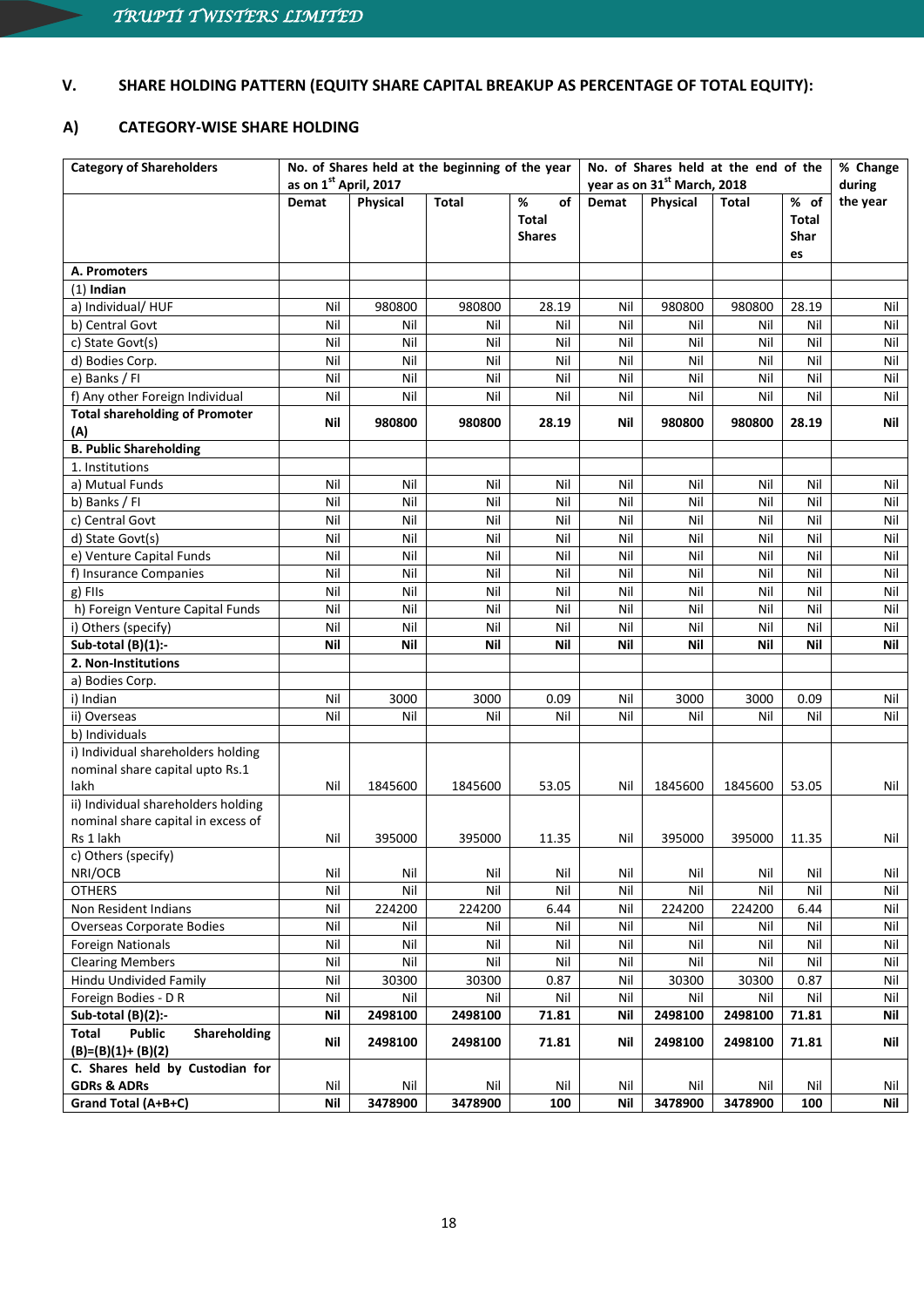# **B) SHAREHOLDING OF PROMOTER-**

| Sr.<br>No.     | <b>Shareholder's Name</b> | No. of Shares held at the beginning of<br>the year as on 1 <sup>st</sup> April, 2017 |                                                |                                                          | No. of Shares held at the end of the<br>year as on 31 <sup>st</sup> March, 2018 | % change in<br>shareholding               |                                                             |                    |
|----------------|---------------------------|--------------------------------------------------------------------------------------|------------------------------------------------|----------------------------------------------------------|---------------------------------------------------------------------------------|-------------------------------------------|-------------------------------------------------------------|--------------------|
|                |                           | No. of<br><b>Shares</b>                                                              | $%$ of<br>total<br><b>Shares of</b><br>the co. | %of Shares<br>Pledged /<br>encumbered to<br>total shares | No. of<br>Shares*                                                               | % of total<br><b>Shares of</b><br>the co. | %of Shares<br>Pledged /<br>encumbered<br>to total<br>shares | during the<br>year |
| 1              | <b>MAYANK DEVASHRAYEE</b> | 312500                                                                               | 8.98                                           | Nil                                                      | 312500                                                                          | 8.98                                      | Nil                                                         | Nil                |
| $\overline{2}$ | <b>TRUPTI DEVASHRAYEE</b> | 277500                                                                               | 7.98                                           | Nil                                                      | 277500                                                                          | 7.98                                      | Nil                                                         | Nil                |
| 3              | MAYANK DEVASHRAYEE (HUF)  | 260000                                                                               | 7.47                                           | Nil                                                      | 260000                                                                          | 7.47                                      | Nil                                                         | Nil                |
| 4              | RUTVIJ M DEVASHRAYEE      | 65000                                                                                | 1.87                                           | Nil                                                      | 65000                                                                           | 1.87                                      | Nil                                                         | Nil                |
| 5.             | KASMIN M DEVASHRAYEE      | 65000                                                                                | 1.87                                           | Nil                                                      | 65000                                                                           | 1.87                                      | Nil                                                         | Nil                |
| 6              | UPENDRAPRASAD DERASARI    | 500                                                                                  | 0.01                                           | Nil                                                      | 500                                                                             | 0.01                                      | Nil                                                         | Nil                |
| $\overline{7}$ | MUKESH U DERASARI         | 300                                                                                  | 0.01                                           | Nil                                                      | 300                                                                             | 0.00                                      | Nil                                                         | Nil                |

# **C) CHANGE IN PROMOTERS' SHAREHOLDING (PLEASE SPECIFY, IF THERE IS NO CHANGE)**

| Sr.                     | <b>Particulars</b>                                  |           | Shareholding at the   | <b>Cumulative Shareholding</b> |               |  |
|-------------------------|-----------------------------------------------------|-----------|-----------------------|--------------------------------|---------------|--|
| No.                     |                                                     |           | beginning of the year | During the year                |               |  |
|                         |                                                     |           |                       |                                |               |  |
|                         |                                                     | No. of    | % of total            | No. of                         | % of total    |  |
|                         |                                                     | shares    | shares of the         | shares                         | shares of the |  |
|                         |                                                     |           | company               |                                | company       |  |
| 1                       | <b>MAYANK DEVASHRAYEE</b>                           |           |                       |                                |               |  |
| $\mathbf{2}$            | At the beginning of the year                        | 312500    | 8.98                  | 312500                         | 8.98          |  |
| 3                       | Date wise Increase / Decrease in Promoters          |           | No Change             |                                |               |  |
|                         | Shareholding during the year specifying the reasons |           |                       |                                |               |  |
|                         | for increase / decrease (e.g. allotment /transfer / |           |                       |                                |               |  |
|                         | bonus/ sweat equity etc.):                          |           |                       |                                |               |  |
| 4                       | At the end of the year                              | 312500    | 8.98                  | 312500                         | 8.98          |  |
| 5                       | <b>TRUPTI DEVASHRAYEE</b>                           |           |                       |                                |               |  |
| $6\phantom{1}6$         | At the beginning of the year                        | 277500    | 7.98                  | 277500                         | 7.98          |  |
| $\overline{\mathbf{z}}$ | Date wise Increase / Decrease in Promoters          | No Change |                       |                                |               |  |
|                         | Shareholding during the year specifying the reasons |           |                       |                                |               |  |
|                         | for increase / decrease (e.g. allotment /transfer / |           |                       |                                |               |  |
|                         | bonus/ sweat equity etc.):                          |           |                       |                                |               |  |
| 8                       | At the end of the year                              | 277500    | 7.98                  | 277500                         | 7.98          |  |
| 9                       | <b>MAYANK DEVASHRAYEE (HUF)</b>                     |           |                       |                                |               |  |
| 10                      | At the beginning of the year                        | 260000    | 7.47                  | 260000                         | 7.47          |  |
| 11                      | Date wise Increase / Decrease in Promoters          |           | No Change             |                                |               |  |
|                         | Shareholding during the year specifying the reasons |           |                       |                                |               |  |
|                         | for increase / decrease (e.g. allotment /transfer / |           |                       |                                |               |  |
|                         | bonus/ sweat equity etc.):                          |           |                       |                                |               |  |
| 12                      | At the end of the year                              | 260000    | 7.47                  | 260000                         | 7.47          |  |
| 13                      | <b>RUTVIJ M DEVASHRAYEE</b>                         |           |                       |                                |               |  |
| 14                      | At the beginning of the year                        | 65000     | 1.87                  | 65000                          | 1.87          |  |
| 15                      | Date wise Increase / Decrease in Promoters          |           | No Change             |                                |               |  |
|                         | Shareholding during the year specifying the reasons |           |                       |                                |               |  |
|                         | for increase / decrease (e.g. allotment /transfer / |           |                       |                                |               |  |
|                         | bonus/ sweat equity etc.):                          |           |                       |                                |               |  |
| 16                      | At the end of the year                              | 65000     | 1.87                  | 65000                          | 1.87          |  |
| 17                      | <b>KASMIN M DEVASHRAYEE</b>                         |           |                       |                                |               |  |
| 18                      | At the beginning of the year                        | 65000     | 1.87                  | 65000                          | 1.87          |  |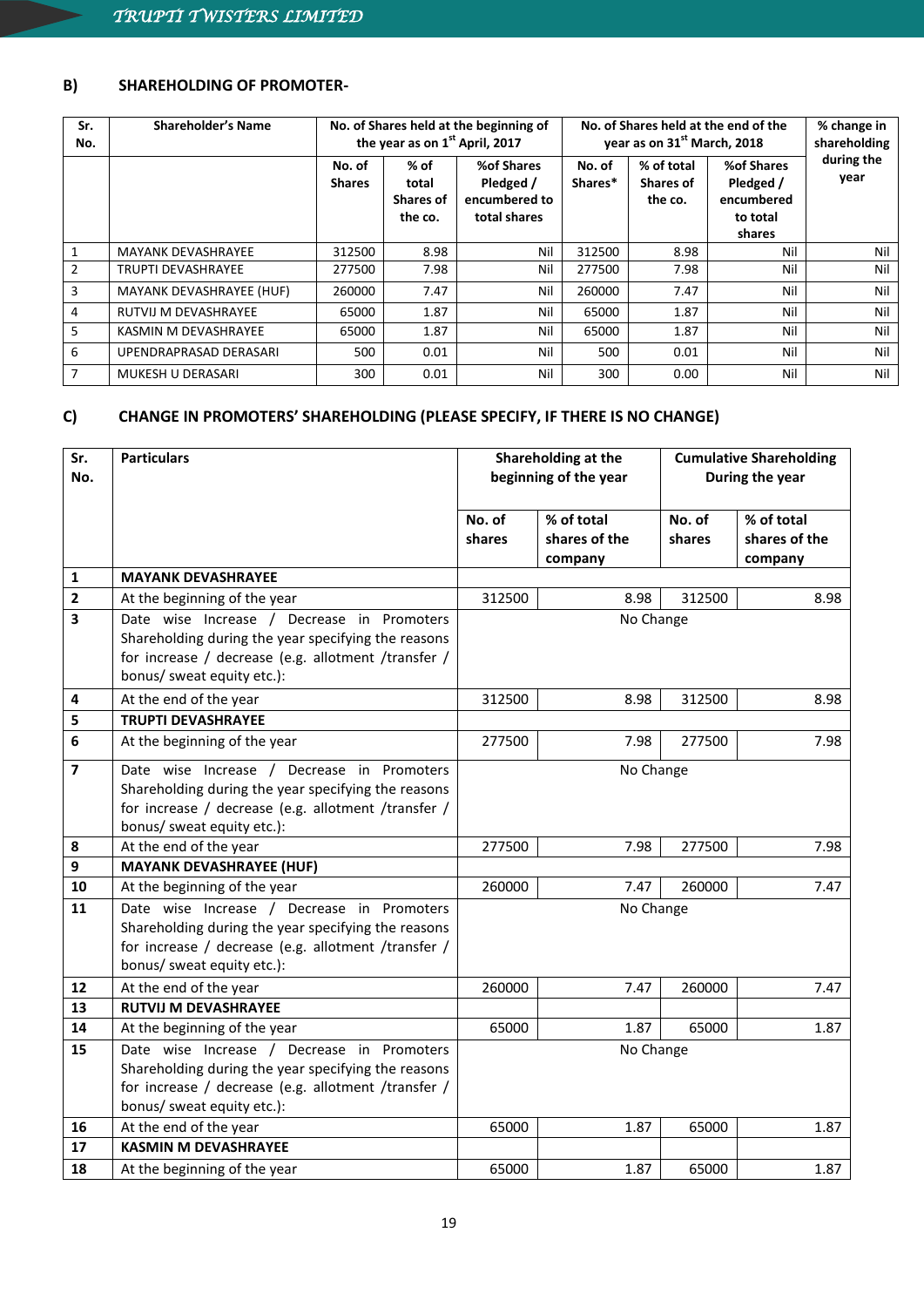| 19 | Date wise Increase / Decrease in Promoters<br>Shareholding during the year specifying the reasons<br>for increase / decrease (e.g. allotment /transfer /<br>bonus/ sweat equity etc.): | No Change |      |       |      |  |
|----|----------------------------------------------------------------------------------------------------------------------------------------------------------------------------------------|-----------|------|-------|------|--|
| 20 | At the end of the year                                                                                                                                                                 | 65000     | 1.87 | 65000 | 1.87 |  |
| 21 | <b>UPENDRAPRASAD DERASARI</b>                                                                                                                                                          |           |      |       |      |  |
| 22 | At the beginning of the year                                                                                                                                                           | 500       | 0.01 | 500   | 0.01 |  |
| 23 | Date wise Increase / Decrease in Promoters<br>Shareholding during the year specifying the reasons<br>for increase / decrease (e.g. allotment /transfer /<br>bonus/ sweat equity etc.): | No Change |      |       |      |  |
| 24 | At the end of the year                                                                                                                                                                 | 500       | 0.01 | 500   | 0.01 |  |
| 25 | <b>MUKESH U DERASARI</b>                                                                                                                                                               |           |      |       |      |  |
| 26 | At the beginning of the year                                                                                                                                                           | 300       | 0.00 | 300   | 0.00 |  |
| 27 | Date wise Increase / Decrease in Promoters<br>Shareholding during the year specifying the reasons<br>for increase / decrease (e.g. allotment /transfer /<br>bonus/ sweat equity etc.): | No Change |      |       |      |  |
| 28 | At the end of the year                                                                                                                                                                 | 300       | 0.00 | 300   | 0.00 |  |

### **D) SHAREHOLDING PATTERN OF TOP TEN SHAREHOLDERS AS ON 31ST (OTHER THAN DIRECTORS, PROMOTERS AND HOLDERS OF GDRS AND DRS): MARCH, 2018:**

| Sr.<br>No.     | For Each of the Top 10<br><b>Shareholders</b> | Shareholding at the beginning<br>of the year |                                        | Increase<br><b>Decrease</b> | Reason* |               | <b>Cumulative Shareholding</b><br>during the year |
|----------------|-----------------------------------------------|----------------------------------------------|----------------------------------------|-----------------------------|---------|---------------|---------------------------------------------------|
|                |                                               | No. of<br>shares                             | % of total<br>shares of the<br>company |                             |         | No. of shares | % of total<br>shares of the<br>company            |
| $\mathbf{1}$   | MANUBHAI JIYANI                               | 1,70,000                                     | 4.88                                   | --                          |         | 1,70,000      | 4.88                                              |
| $\overline{2}$ | SANDEEP MAHADIK                               | 1,50,000                                     | 4.31                                   | $- -$                       | --      | 1,50,000      | 4.31                                              |
| 3              | <b>VIJAYSINGH PADODE</b>                      | 50,000                                       | 1.43                                   |                             |         | 50,000        | 1.43                                              |
| 4              | RAJNI KHANEJA                                 | 25000                                        | 0.72                                   | --                          | --      | 25000         | 0.72                                              |
| 5              | PRAFUL GANDHI (HUF)                           | 30000                                        | 0.86                                   | --                          | --      | 30000         | 0.86                                              |
| 6              | <b>KAMLESH J SHROFF</b>                       | 15000                                        | 0.43                                   | --                          | $- -$   | 15000         | 0.43                                              |
| $\overline{7}$ | <b>VARSHA R PARIKH</b>                        | 8000                                         | 0.23                                   | --                          | --      | 8000          | 0.23                                              |
| 8              | <b>MUKESH T SHROFF</b>                        | 3500                                         | 0.10                                   | --                          | $- -$   | 3500          | 0.10                                              |
| 9              | <b>FELIX PINTO</b>                            | 3200                                         | 0.09                                   | $- -$                       | --      | 3200          | 0.09                                              |
| 10             | KIRIT BHGWANDAS SHAH                          | 2000                                         | 0.06                                   | --                          |         | 2000          | 0.06                                              |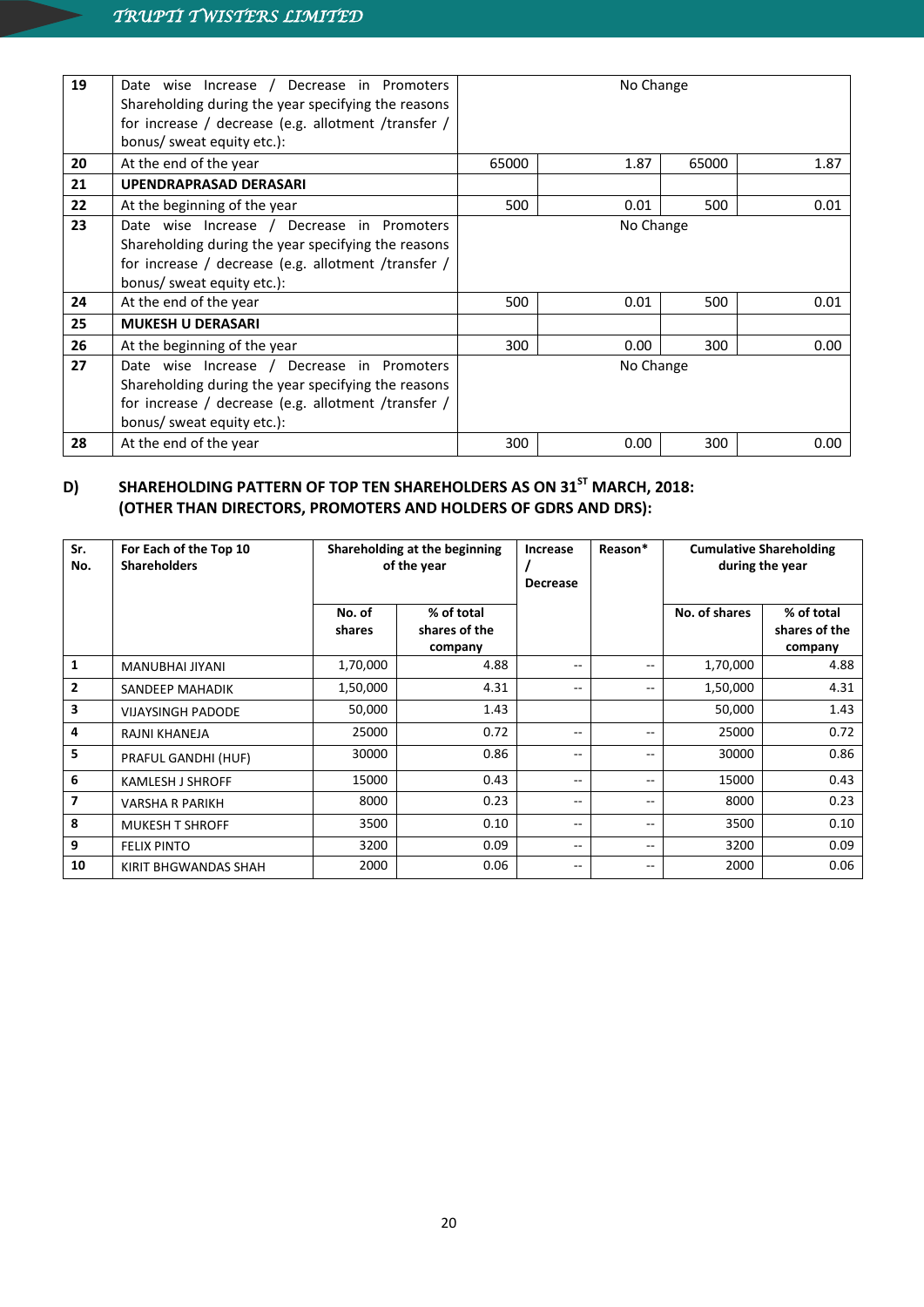# **E) SHAREHOLDING OF DIRECTORS AND KEY MANAGERIAL PERSONNEL:**

| Sr.<br>No.               | Shareholding of each Directors and each Key Managerial<br>Personnel                                                                                                                 |                  | Shareholding at the<br>beginning<br>of the year | <b>Cumulative Shareholding</b><br>during the year |                             |
|--------------------------|-------------------------------------------------------------------------------------------------------------------------------------------------------------------------------------|------------------|-------------------------------------------------|---------------------------------------------------|-----------------------------|
|                          |                                                                                                                                                                                     | No. of<br>shares | % of total<br>shares of the                     | No. of<br>shares                                  | % of total<br>shares of the |
| $\mathbf{1}$             | <b>MAYANK DEVASHRAYEE</b>                                                                                                                                                           |                  | company                                         |                                                   | company                     |
| $\overline{2}$           | At the beginning of the year                                                                                                                                                        | 312500           | 8.98                                            | 312500                                            | 8.98                        |
| 3                        | Date wise Increase / Decrease in Promoters Shareholding<br>during the year specifying the reasons for increase / decrease<br>(e.g. allotment /transfer / bonus/ sweat equity etc.): | No Change        |                                                 |                                                   |                             |
| 4                        | At the end of the year                                                                                                                                                              | 312500           | 8.98                                            | 312500                                            | 8.98                        |
| 5                        | <b>TRUPTI DEVASHRAYEE</b>                                                                                                                                                           |                  |                                                 |                                                   |                             |
| 6                        | At the beginning of the year                                                                                                                                                        | 277500           | 7.98                                            | 277500                                            | 7.98                        |
| $\overline{\phantom{a}}$ | Date wise Increase / Decrease in Promoters Shareholding<br>during the year specifying the reasons for increase / decrease<br>(e.g. allotment /transfer / bonus/ sweat equity etc.): | No Change        |                                                 |                                                   |                             |
| 8                        | At the end of the year                                                                                                                                                              | 277500           | 7.98                                            | 277500                                            | 7.98                        |
| 9                        | <b>KEYOOR BAKSHI</b>                                                                                                                                                                |                  |                                                 |                                                   |                             |
| 10                       | At the beginning of the year                                                                                                                                                        | 00               | $00\,$                                          | $00\,$                                            | $00\,$                      |
| 11                       | Date wise Increase / Decrease in Promoters Shareholding<br>during the year specifying the reasons for increase / decrease<br>(e.g. allotment /transfer / bonus/ sweat equity etc.): | <b>NA</b>        |                                                 |                                                   |                             |
| 12                       | At the end of the year                                                                                                                                                              | 00               | 00                                              | 00                                                | 00                          |
| 13                       | <b>BHAVIN MEHTA</b>                                                                                                                                                                 |                  |                                                 |                                                   |                             |
| 14                       | At the beginning of the year                                                                                                                                                        | 00               | 00                                              | 00                                                | 00                          |
| 15                       | Date wise Increase / Decrease in Promoters Shareholding<br>during the year specifying the reasons for increase / decrease<br>(e.g. allotment /transfer / bonus/ sweat equity etc.): | <b>NA</b>        |                                                 |                                                   |                             |
| 16                       | At the end of the year                                                                                                                                                              | 00               | $00\,$                                          | 00                                                | $00\,$                      |

None of the Directors expect from above hold any shares in the Company.

# **VI. INDEBTEDNESS –**

Indebtedness of the Company including interest outstanding/accrued but not due for payment.

|                                                     |                                           |                    |                 | (` in Lacs)           |
|-----------------------------------------------------|-------------------------------------------|--------------------|-----------------|-----------------------|
|                                                     | Secured<br>Loans<br>excluding<br>deposits | Unsecured<br>Loans | <b>Deposits</b> | Total<br>Indebtedness |
| Indebtedness at the beginning of the financial year |                                           |                    |                 |                       |
| i) Principal Amount                                 | 0.00                                      | 0.00               | 0.00            | 0.00                  |
| ii) Interest due but not paid                       | 0.00                                      | 0.00               | 0.00            | 0.00                  |
| iii) Interest accrued but not due                   | 0.00                                      | 0.00               | 0.00            | 0.00                  |
| Total (i+ii+iii)                                    | 0.00                                      | 0.00               | 0.00            | 0.00                  |
| Change in Indebtedness during the financial year    |                                           |                    |                 |                       |
| * Addition                                          | 0.00                                      | 0.00               | 0.00            | 0.00                  |
| * Reduction                                         | 0.00                                      | 0.00               | 0.00            | 0.00                  |
| <b>Net Change</b>                                   | 0.00                                      | 0.00               | 0.00            | 0.00                  |
| Indebtedness at the end of the financial year       |                                           |                    |                 |                       |
| i) Principal Amount                                 | 0.00                                      | 0.00               | 0.00            | 0.00                  |
| ii) Interest due but not paid                       | 0.00                                      | 0.00               | 0.00            | 0.00                  |
| iii) Interest accrued but not due                   | 0.00                                      | 0.00               | 0.00            | 0.00                  |
| Total (i+ii+iii)                                    | 0.00                                      | 0.00               | 0.00            | 0.00                  |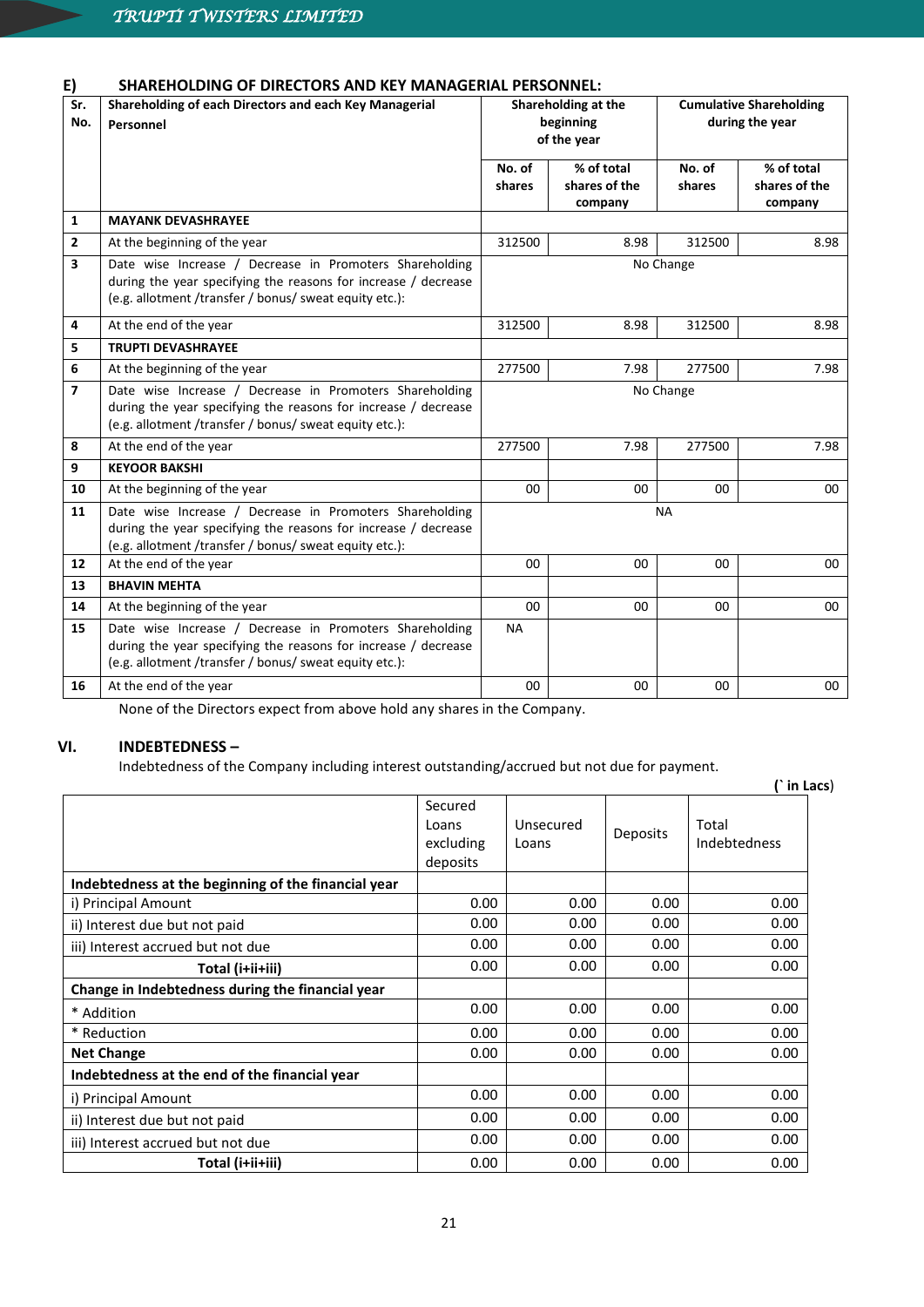# **REMUNERATION OF DIRECTORS AND KEY MANAGERIAL PERSONNEL-**

# **A. REMUNERATION TO MANAGING DIRECTOR, WHOLE-TIME DIRECTORS AND/OR MANAGER:**

|                |                                                                                                                                           |                               | (` in Lacs)         |
|----------------|-------------------------------------------------------------------------------------------------------------------------------------------|-------------------------------|---------------------|
| Sr.<br>No.     | Particulars of Remuneration                                                                                                               | Name of<br>MD/WTD/<br>Manager | <b>Total Amount</b> |
|                | Name of Director                                                                                                                          |                               |                     |
| $\mathbf{1}$   | Gross salary                                                                                                                              |                               |                     |
|                | (a) Salary as per provisions contained in section 17(1) of the Income-<br>tax Act, 1961                                                   | <b>NIL</b>                    | <b>NIL</b>          |
|                | (b) Value of perquisites u/s 17(2) Income-tax Act, 1961                                                                                   | <b>NIL</b>                    | <b>NIL</b>          |
|                | (c) Profits in lieu of salary under section 17(3) Income- tax Act, 1961                                                                   | <b>NIL</b>                    | <b>NIL</b>          |
| $\overline{2}$ | <b>Stock Option</b>                                                                                                                       | <b>NIL</b>                    | <b>NIL</b>          |
| 3              | Sweat Equity                                                                                                                              | <b>NIL</b>                    | <b>NIL</b>          |
| 4              | Commission<br>- as % of profit<br>- others, specify                                                                                       | <b>NIL</b>                    | <b>NIL</b>          |
| 5              | Others, please specify<br>PF Contribution<br>1 <sup>1</sup><br>Gratuity Accrued for the year (Payable at<br>2.<br>Retirement/resignation) | <b>NIL</b>                    | <b>NIL</b>          |
|                | Total (A)                                                                                                                                 | <b>NIL</b>                    | <b>NIL</b>          |
|                | Ceiling as per the Companies Act 2013                                                                                                     |                               | 5%                  |

# **B. REMUNERATION TO OTHER DIRECTORS**

|                | <b>Particulars of Remuneration</b>            |            | <b>Name of Directors</b> |            | <b>Total</b> |
|----------------|-----------------------------------------------|------------|--------------------------|------------|--------------|
|                |                                               | Amount     |                          |            |              |
| 1              | Independent Directors                         |            |                          |            |              |
|                | Fee for attending board committee meetings    |            |                          |            |              |
|                | Commission                                    |            |                          |            |              |
|                | Others, please specify                        |            |                          |            |              |
|                | Total (1)                                     |            |                          |            |              |
| $\mathfrak{p}$ | <b>Other Non-Executive Directors</b>          |            |                          |            |              |
|                | Fee for attending board committee meetings    |            |                          |            |              |
|                | Commission                                    |            |                          |            |              |
|                | Others, please specify                        |            |                          |            |              |
|                | Total (2)                                     |            |                          |            |              |
|                | Total $(B)=(1+2)$                             | <b>NIL</b> | <b>NIL</b>               | <b>NIL</b> | <b>NIL</b>   |
|                | <b>Total Managerial Remuneration</b>          |            |                          |            | <b>NIL</b>   |
|                | Overall Ceiling as per the Companies Act 2013 |            |                          |            |              |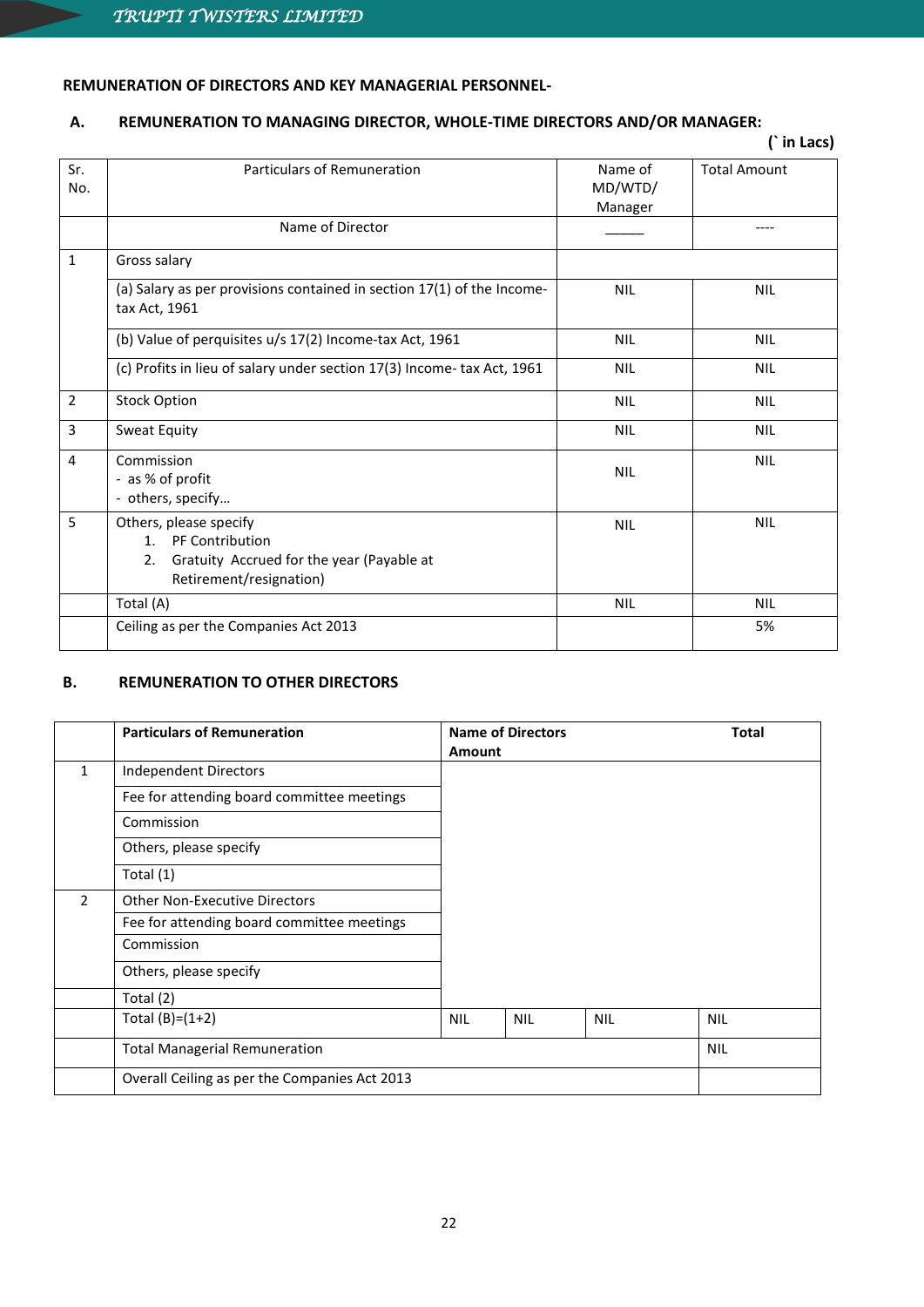# **C. REMUNERATION TO KEY MANAGERIAL PERSONNEL OTHER THAN MD/MANAGER/WTD**

| Sr. No.        | <b>Particulars of Remuneration</b>                                                     |            | Key Managerial Personnel |            |          |
|----------------|----------------------------------------------------------------------------------------|------------|--------------------------|------------|----------|
|                |                                                                                        | <b>CEO</b> | CS.                      | <b>CFO</b> | Total    |
|                |                                                                                        |            | Malay Desai              |            |          |
| 1              | Gross salary                                                                           |            | 2,16,000                 |            | 2,16,000 |
|                | (a) Salary as per provisions contained in section 17(1) of the<br>Income-tax Act, 1961 |            | Nil                      |            | Nil      |
|                | (b) Value of perquisites u/s 17(2) Income-tax Act, 1961                                |            | Nil                      |            | Nil      |
|                | (c) Profits in lieu of salary under section 17(3) Income-tax Act,                      |            | Nil                      |            | Nil      |
| $\overline{2}$ | <b>Stock Option</b>                                                                    | Nil        | Nil                      | Nil        | Nil      |
| 3              | Sweat Equity                                                                           |            | Nil                      |            | Nil      |
| 4              | Commission                                                                             |            | Nil                      |            | Nil      |
|                | - as % of profit                                                                       |            | Nil                      |            | Nil      |
|                | others, specify                                                                        |            | Nil                      |            | Nil      |
| 5              | Others, please specify                                                                 |            | Nil                      |            | Nil      |
|                | Total                                                                                  |            | 2,16,000                 |            | 2,16,000 |

# **VII. PENALTIES / PUNISHMENT/ COMPOUNDING OF OFFENCES:**

| <b>Type</b>                         | Section of the<br><b>Companies Act</b> | <b>Brief</b><br><b>Description</b> | <b>Details of Penalty</b><br>/ Punishment/<br>Compounding<br>fees imposed | <b>Authority</b><br>[RD / NCLT/<br><b>COURT]</b> | Appeal made,<br>if any (give<br>Details) |  |  |  |  |
|-------------------------------------|----------------------------------------|------------------------------------|---------------------------------------------------------------------------|--------------------------------------------------|------------------------------------------|--|--|--|--|
| A. COMPANY                          |                                        |                                    |                                                                           |                                                  |                                          |  |  |  |  |
| Penalty                             | <b>NA</b>                              | <b>NA</b>                          | <b>NA</b>                                                                 | <b>NA</b>                                        | <b>NA</b>                                |  |  |  |  |
| Punishment                          | <b>NA</b>                              | <b>NA</b>                          | <b>NA</b>                                                                 | NA.                                              | <b>NA</b>                                |  |  |  |  |
| Compounding                         | <b>NA</b>                              | <b>NA</b>                          | <b>NA</b>                                                                 | <b>NA</b>                                        | <b>NONE</b>                              |  |  |  |  |
| <b>B. DIRECTORS</b>                 |                                        |                                    |                                                                           |                                                  |                                          |  |  |  |  |
| Penalty                             |                                        |                                    |                                                                           |                                                  |                                          |  |  |  |  |
| Punishment                          |                                        |                                    | <b>NONE</b>                                                               |                                                  |                                          |  |  |  |  |
| Compounding                         |                                        |                                    |                                                                           |                                                  |                                          |  |  |  |  |
| <b>C. OTHER OFFICERS IN DEFAULT</b> |                                        |                                    |                                                                           |                                                  |                                          |  |  |  |  |
| Penalty                             |                                        |                                    |                                                                           |                                                  |                                          |  |  |  |  |
| Punishment                          | <b>NONE</b>                            |                                    |                                                                           |                                                  |                                          |  |  |  |  |
| Compounding                         |                                        |                                    |                                                                           |                                                  |                                          |  |  |  |  |

**Place: Ahmedabad Date: 30th August, 2018** **For and on behalf of the Board**

**Mayank Devashrayee Director DIN:05313186**

**Trupti Devashrayee Director DIN:06468323**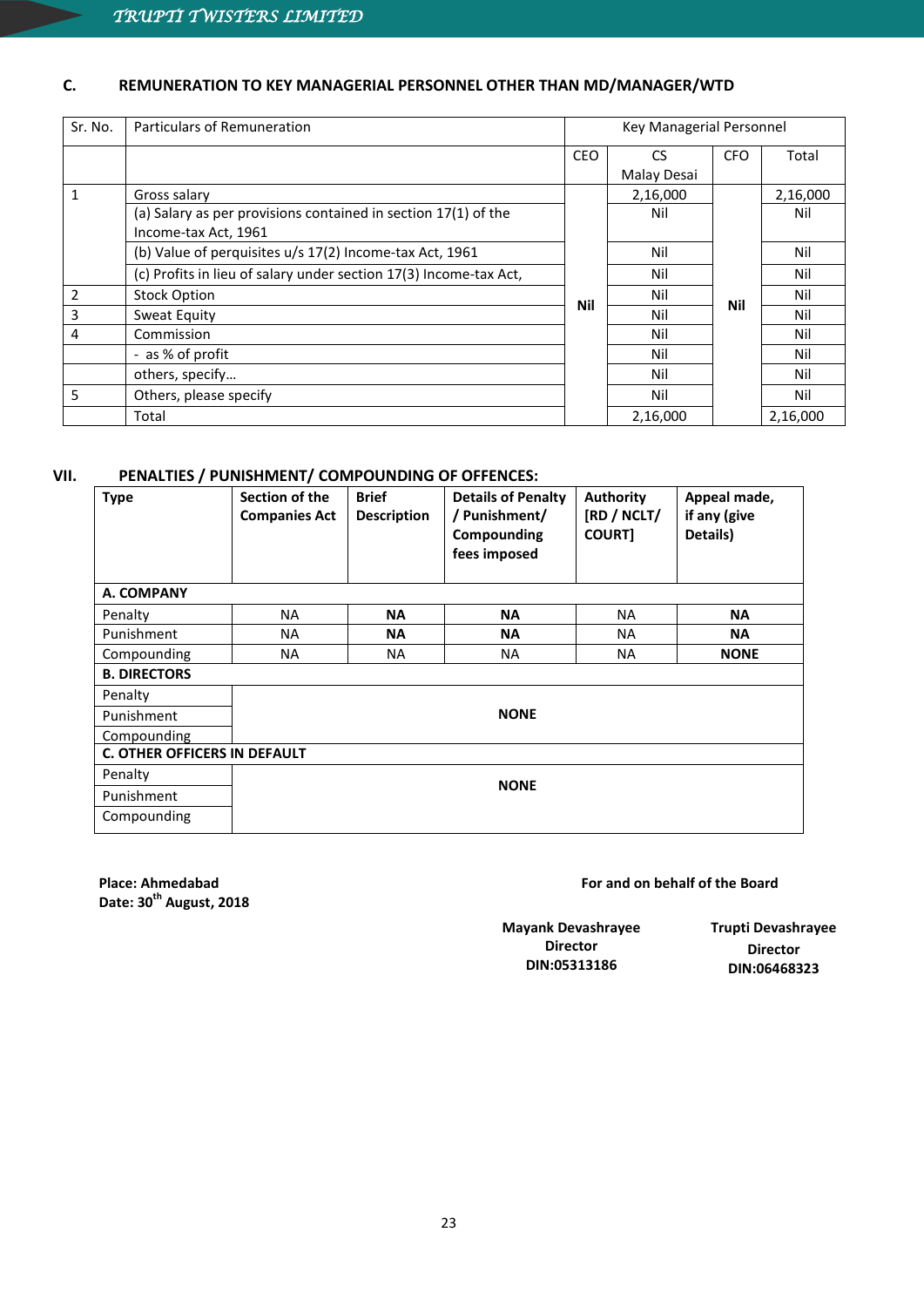# **ANNEXURE-III TO THE DIRECTORS REPORT**

# **1. Details pertaining to remuneration as required under Section 197(12) of the Companies Act, 2013 read with Rule 5(1) of the Companies (Appointment and Remuneration of Managerial Personnel) Rules, 2014:**

- i. The ratio of the remuneration of each Director to the Median Remuneration of the Employees of the Company for the Financial Year 2017-18 and
- ii. The percentage increase in remuneration of each Director, Chief Financial Officer, Chief Executive Officer, Company Secretary or Manager, if any, in the Financial Year  $($   $\ln$   $\ln$

|                |                        |                        |                        | $III$ Lacs          |
|----------------|------------------------|------------------------|------------------------|---------------------|
| Sr.            | Name of Director/KMP   | Remuneration to the    | Percentage increase /  | Ratio<br>of         |
| No.            | and its Designation    | Director/KMP for the   | decrease<br>in         | Remuneration        |
|                |                        | Financial Year 2017-18 | remuneration in the    | of each Director to |
|                |                        |                        | Financial Year 2017-18 | Median<br>the       |
|                |                        |                        |                        | Remuneration<br>οf  |
|                |                        |                        |                        | Employees           |
| $\mathbf{1}$   | Mr. Mayank             | Nil                    | Nil                    | Nil                 |
|                | Devashrayee            |                        |                        |                     |
|                | (Director)             |                        |                        |                     |
| 2              | Mr. Keyoor Bakshi      | Nil                    | Nil                    | Nil                 |
|                | (Independent Director) |                        |                        |                     |
| 3              | Mr. Bhavin Mehta       | Nil                    | Nil                    | Nil                 |
|                | (Independent Director) |                        |                        |                     |
| $\overline{4}$ | Ms. Trupti Devashrayee | Nil                    | Nil                    | Nil                 |
|                | (Director)             |                        |                        |                     |
| 5              | Malay Desai            | 2.16                   | Nil                    | Nil                 |
|                | (Company Secretary &   |                        |                        |                     |
|                | Compliance Officer)    |                        |                        |                     |

**2. There were no employees covered under rule 5(2) of the Companies (Appointment and Remuneration) Rules, 2014**

**Place: Ahmedabad Date: 30th August, 2018** **For and on behalf of the Board**

**Mayank Devashrayee Director DIN:05313186**

**Trupti Devashrayee Director DIN:06468323**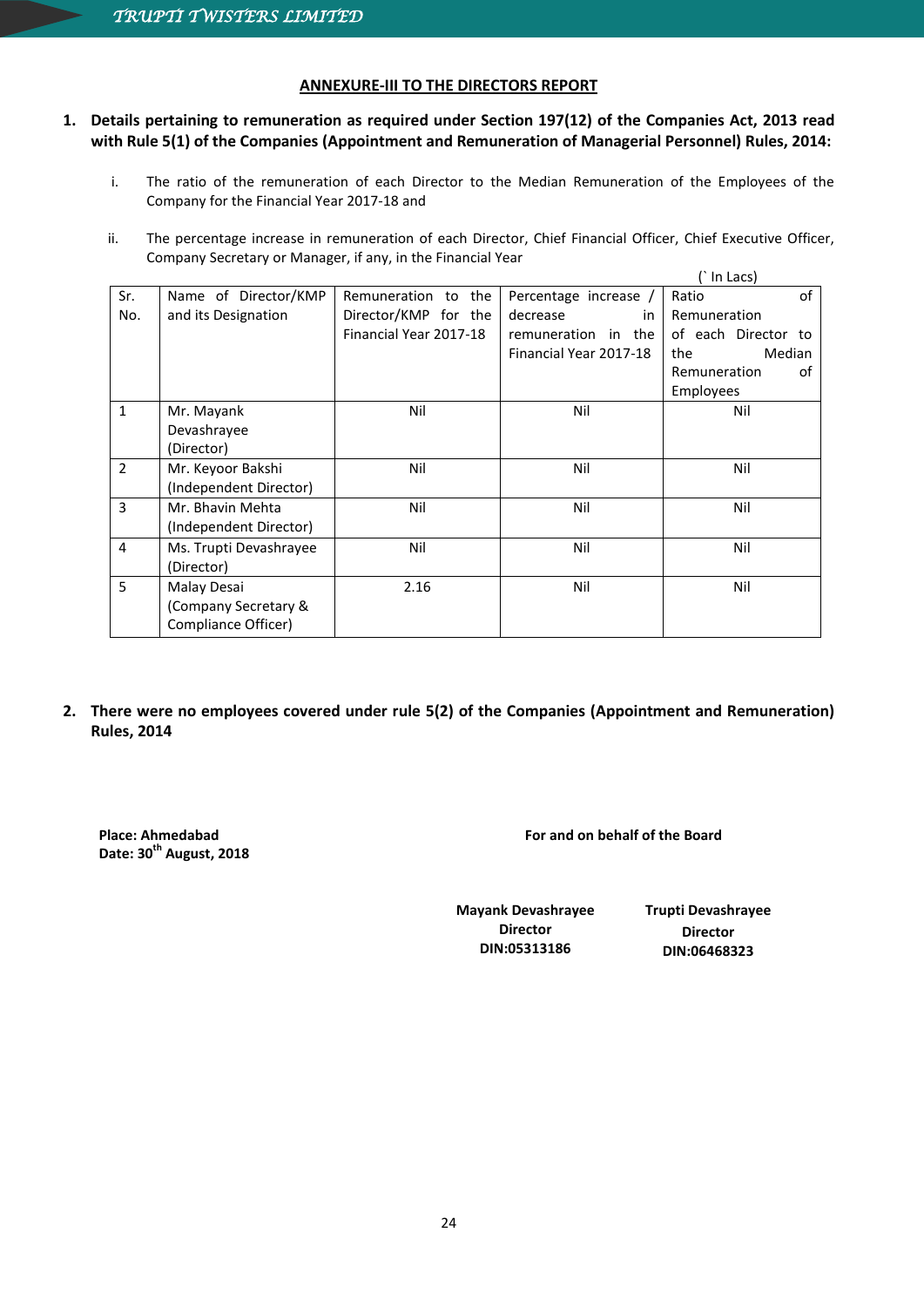# **ANNEXURE – IV TO THE DIRCTORS REPORT**

# **Form No. MR – 3**

# **Secretarial Audit Report**

For the Financial year ended on  $31<sup>st</sup>$  March 2018 [Pursuant to section 204(1) of the Companies Act 2013 and Rule No. 9 of the Companies (Appointment and Remuneration of Managerial Personnel) Rules 2014]

To The Members of Trupti Twisters Limited 304, 3rd Floor, Shoppers Plaza -5, Opp. Municipal Market, C G Road, Navrangpura, Ahmedabad 380009.

We have conducted the Secretarial Audit of the compliance of applicable statutory provisions and the adherence to good corporate practices by Trupti Twisters Limited (hereinafter called the Company). Secretarial Audit was conducted in a manner that provided us a reasonable basis for evaluating the corporate conducts / statutory compliances and expressing our opinion thereon.

Based on our verification of Trupti Twisters Limited's books, papers, minute books, forms and returns filed and other records maintained by the Company and also the information provided by the Company, its officers, agents and authorized representatives during the conduct of secretarial audit, We hereby report that in our opinion, the Company has, during the audit period covering the financial year ended on  $31<sup>st</sup>$  March, 2018 complied with the statutory provisions listed hereunder and also that the Company has proper Board-processes and compliance-mechanism in place to the extent, in the manner and subject to the reporting made hereinafter:

We have examined the books, papers, minute books, forms and returns filed and other records maintained by Trupti Twisters Limited (CIN: L17119GJ1988PLC096379) having its Registered Office at 304, 3<sup>rd</sup> Floor, Shoppers Plaza -5, Opp. Municipal Market, C G Road, Navrangpura, Ahmedabad 380009. for the financial year ended on 31<sup>st</sup> March, 2018 according to the provisions of:

- (i) The Companies Act, 2013 (the Act) and the Rules made there under;
- (ii) The Securities Contracts (Regulation) Act, 1956 ('SCRA') and the Rules made there under;
- (iii) The Depositories Act, 1996 and the Regulations and Bye-laws framed there under;
- (iv) Foreign Exchange Management Act 1999 and the rules and regulations made there under to the extent of Foreign Direct Investment, Overseas Direct Investment and External Commercial Borrowings.
- (v) The following Regulations and Guidelines prescribed under the Securities and Exchange Board of India Act, 1992 ('SEBI Act'):
	- (a) The Securities and Exchange Board of India (Substantial Acquisition of Shares and Takeovers) Regulations, 2011;
	- (b) The Securities and Exchange Board of India (Prohibition of Insider Trading) Regulations, 1992;
	- (c) The Securities and Exchange Board of India (Issue of Capital and Disclosure Requirements) Regulations, 2009; (Not Applicable to the Company during Audit Period.)
	- (d) The Securities and Exchange Board of India (Employee Stock option Scheme and Employee Stock Purchase Scheme) Rules 1999. (Not Applicable to the Company during Audit Period.)
	- (e) The Securities and Exchange Board of India (Issue and Listing of Debt Securities) Regulations, 2008; (Not Applicable to the Company during Audit Period.)
	- (f) The Securities and Exchange Board of India (Registrars to an Issue and Share Transfer Agents) Regulations, 1993 regarding the Companies Act and dealing with client;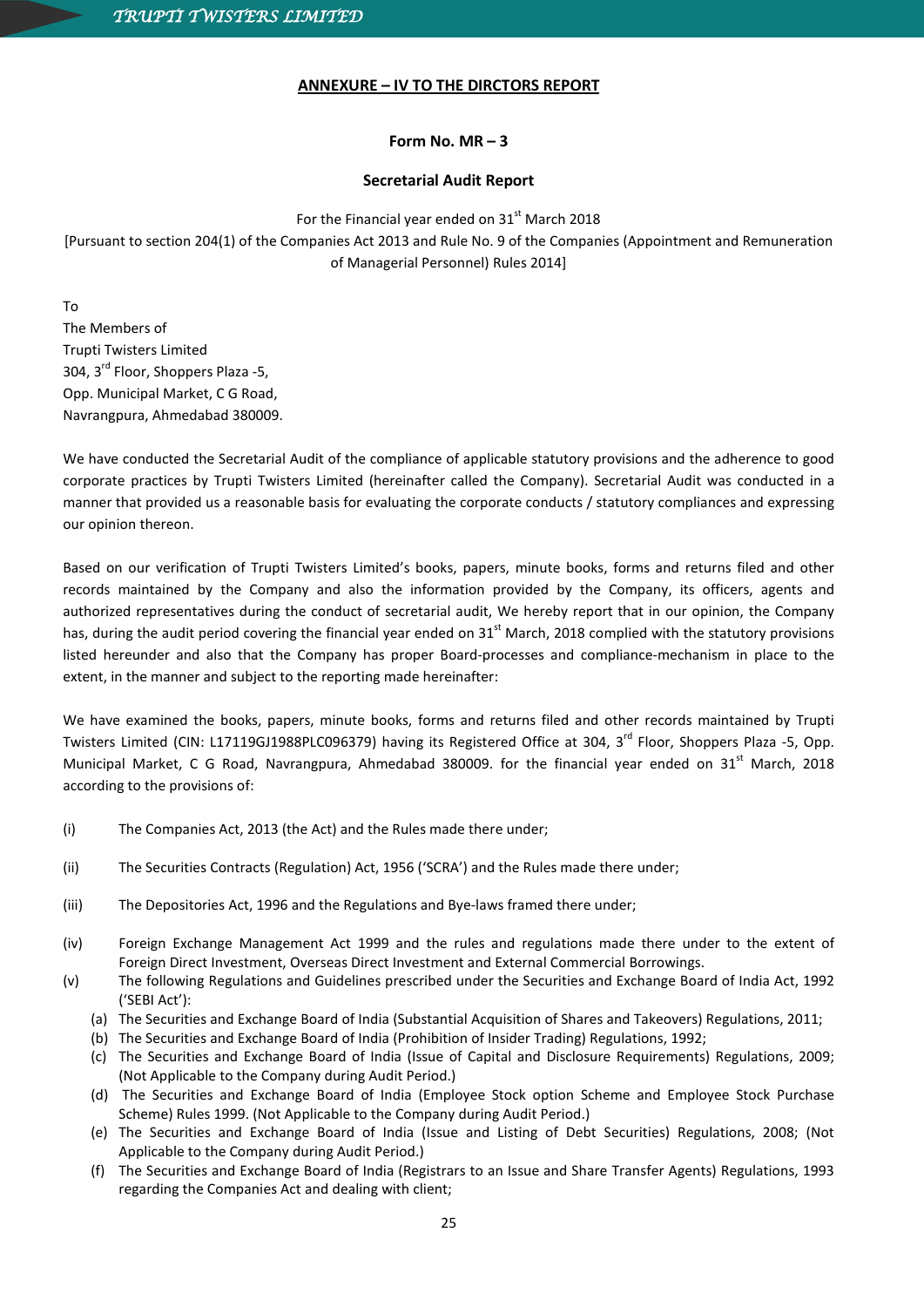- (g) The Securities and Exchange Board of India (Delisting of Equity Shares) Regulations, 2009; and
- (h) The Securities and Exchange Board of India (Buyback of Securities) Regulations, 1998 (Not Applicable to the Company during Audit Period);
- (vi) No specific acts were applicable to the Company.

We have also examined compliance with following applicable clauses:

- i) Secretarial Standard issued by Institute of Company Secretaries of India.
- ii) SEBI (Listing Obligation and Disclosure Requirements) Regulations 2015.

During the period under review, the Company has complied with the provisions of the Act, Rules, Regulations, guidelines, Standards etc. mentioned above.

We further report that:

The Board of Directors of the Company is duly constituted with proper balance of Executive Directors, Non-Executive Directors and Independent Directors. The changes in the composition of the Board of Directors that took place during the period under review were carried out in compliance with the provisions of the Act.

Adequate notice is given to all Directors to schedule the Board Meetings, agenda and detailed notes on agenda were usually sent seven days in advance, and a system exists for seeking and obtaining further information and clarifications on the agenda items before the meeting and for meaningful participation at the meeting.

There were no dissenting views on any matter by the members.

**We further report that** there are adequate systems and processes in the Company commensurate with the size and operations of the Company to monitor and ensure compliance with applicable laws, rules, regulations and guidelines.

**We further report that** during the audit period the Company has no specific events / actions having a major bearing on the Company's affairs in pursuance of the above referred laws, rules, regulations, guidelines, standards, etc.

*Note: This Report is to be read with Our Letter of even date which is annexed as Annexure "A" and forms an integral part of this report.*

**Place: Ahmedabad**

**Date: 27.07.2018 Viral Ranpura Practicing Company Secretaries (ACS 28496) (COP 10361)**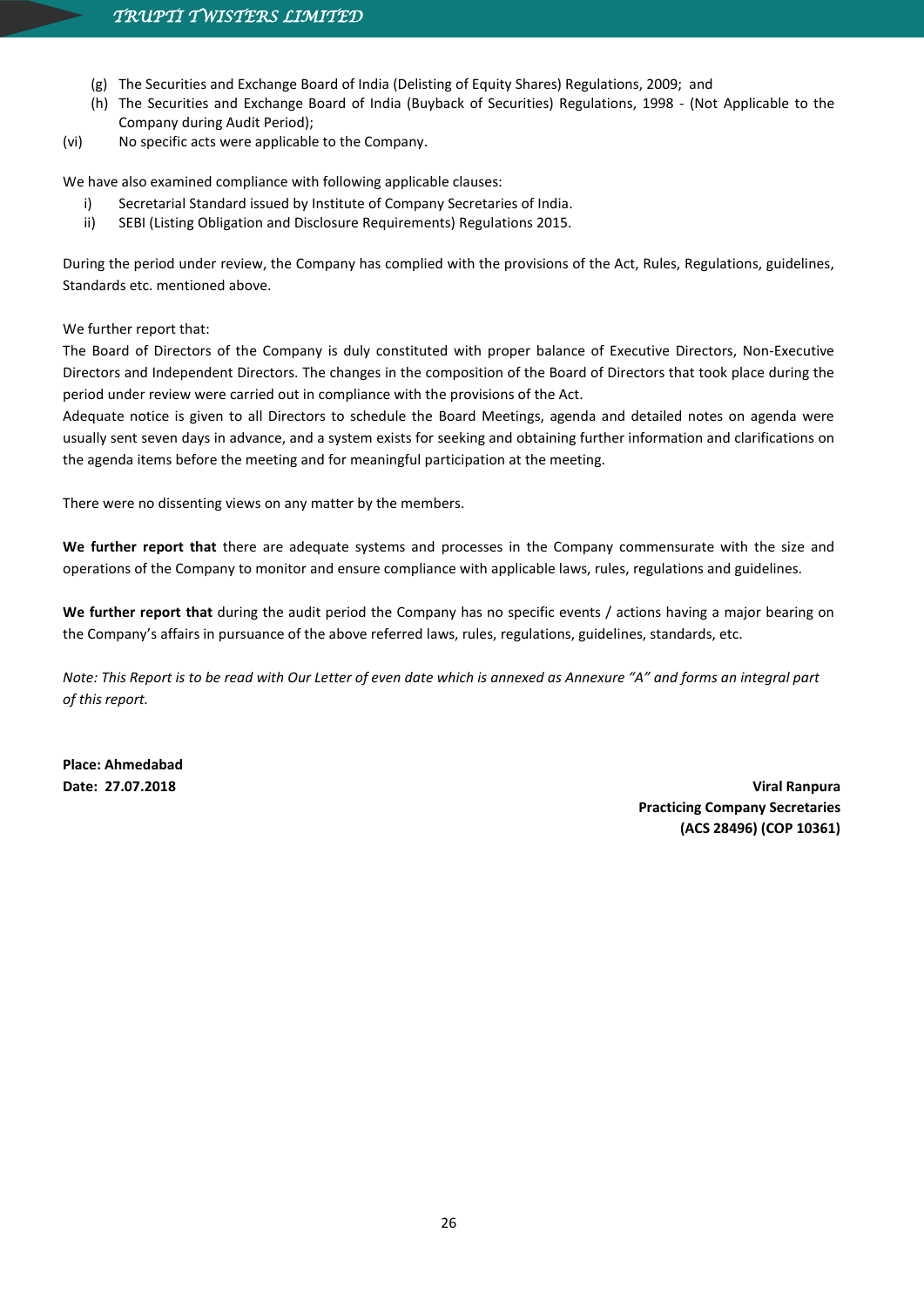# **Annexure A to Secretarial Audit Report**

To The Members of Trupti Twisters Limited 304, 3<sup>rd</sup> Floor, Shoppers Plaza -5, Opp. Municiple Market, C G Road, Navrangpura, Ahmedabad 380009.

Our Report of even date is to be read along with this Letter;

- 1. Maintenance of Secretarial Record is the responsibility of the management of the company. Our responsibility is to express an opinion on Secretarial Records based on our Audit.
- 2. We have followed the audit practices and processes as were appropriate to obtain reasonable assurance about the correctness of the contents of the Secretarial Records. The verification was done on test basis to ensure that correct facts are reflected in Secretarial records. We believe that the processes and practices, we followed provide a reasonable basis for our opinion.
- 3. We have not verified the correctness and appropriateness of financial records and books of accounts of the company.
- 4. Wherever required, we have obtained the Management Representation about the compliance of laws, rules and regulations and happening of events etc.
- 5. The compliance of the provisions of Corporate and other applicable laws, rules, regulations, standards is the responsibility of the management. Our examination was limited to the verification of the procedures on test basis.
- 6. The Secretarial Audit report is neither an assurance as to the future viability of the company nor the efficacy or effectiveness with which the management has conducted the affairs of the company.

**Place: Ahmedabad**

**Date: 27.07.2018 Viral Ranpura Practicing Company Secretaries (ACS 28496) (COP 10361)**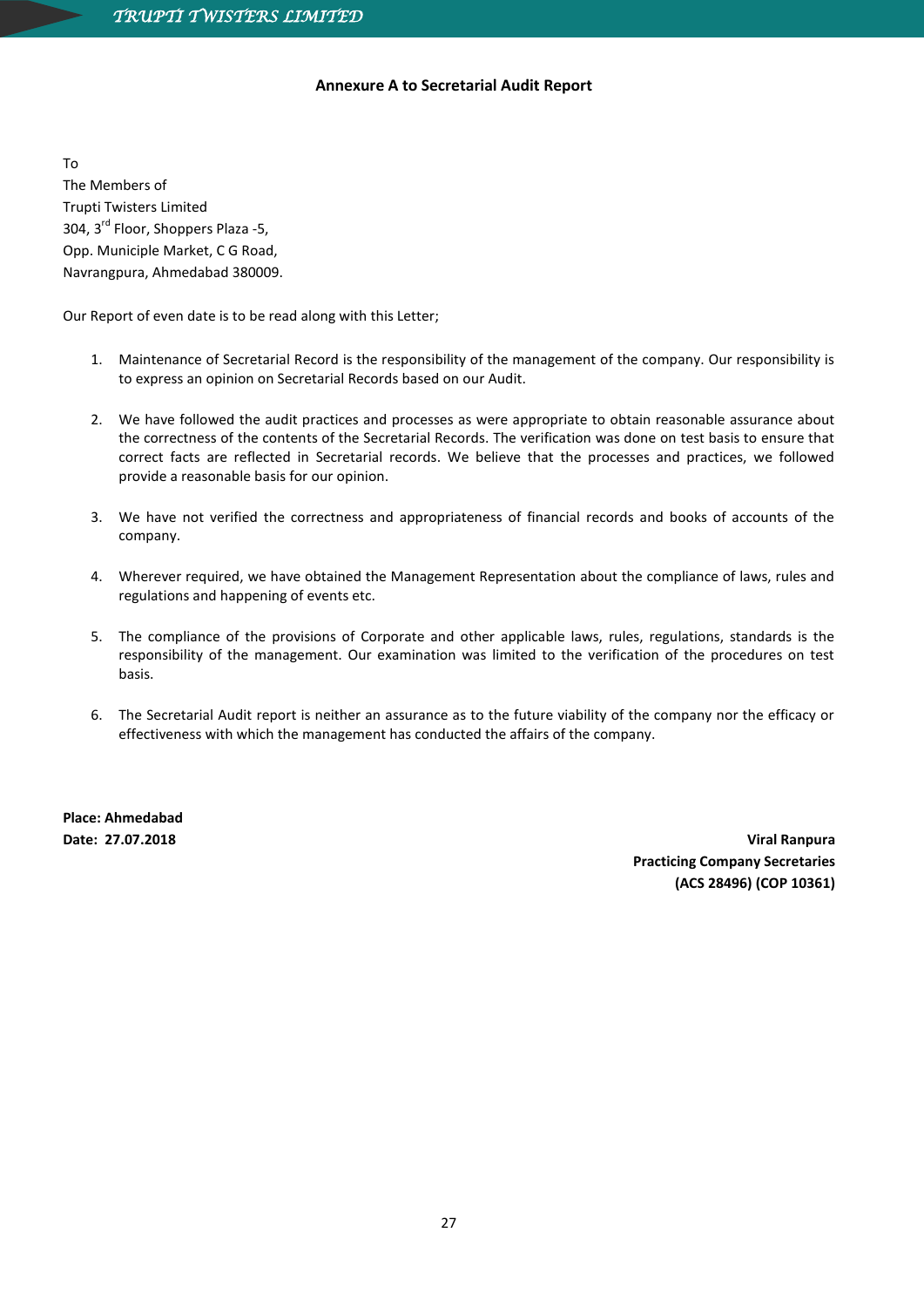# **ANNEXURE V – TO THE DIRECTORS REPORT**

# **NON APPLICABILITY OF SUBMISSION OF REPORT ON CORPORATE GOVERNANCE AS PER EXEMPTION GIVEN IN REGULATION 15 (2) (A) OF CHAPTER IV OF SEBI (LODR) REGULATIONS, 2015**

# To the Members of the **TRUPTI TWISTER LIMITED**

This is to certify that in order to comply with SEBI (Listing Obligations and Disclosure Requirements) Regulations, 2015, read with, Regulation 15 (2) (a)of Chapter IV of SEBI (Listing Obligations and Disclosure Requirements) Regulations, 2015 the Paid up capital of the Company Trupti Twister Limited is not exceeding Rs. 10 Crores i.e. Rs.3,47,89,000/- (Rupees Three Crore Forty Seven Lacs Eighty Nine Thousand only) and the Net worth is less than Rs. 25 Crores i.e. Rs. (56,62,842)/- (Rupees Fifty Six Lacs Sixty Two Thousand Eight Hundred Forty Two only) as on the last day of the previous financial year i.e. 31 $^{\text{st}}$  March, 2017. Therefore it is not required to submit Report on Corporate Governance.

**Place: Ahmedabad Date: 30 th August, 2018**  **For and on behalf of the Board**

**Mayank Devashrayee Director DIN:05313186**

**Trupti Devashrayee Director DIN:06468323**

# **DECLARATION**

All Board Members and Senior Management personnel have affirmed compliance with the code of conduct of Directors and Senior Management as approved by the Board.

**Place: Ahmedabad Date: 30 th August, 2018** **For and on behalf of the Board**

**Mayank Devashrayee Director DIN:05313186**

**Trupti Devashrayee Director DIN:06468323**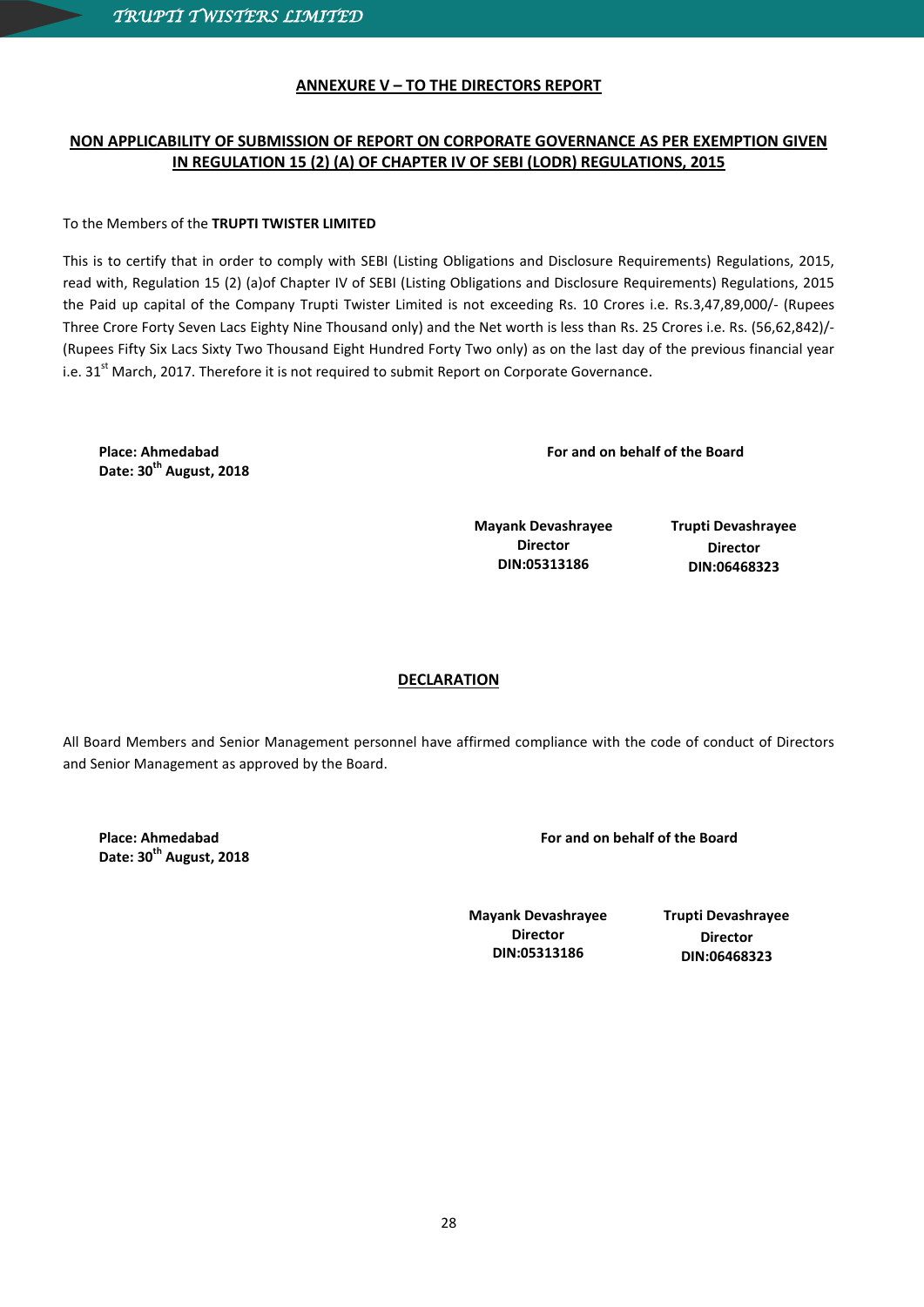# **CEO CERTIFICATION**

**To, The Board of Directors, TRUPTI TWISTERS LIMITED**

We hereby certify that:

- i. We have reviewed the financial statements and the cash flow statement of the Financial Year 2017-18 and that to the best of our knowledge and belief.
	- **a.** these statements do not contain any materially untrue statement or omit any material fact or contain statements that might be misleading;
	- **b.** these statements together present a true and fair view of the Company's affairs and are in compliance with existing accounting standards, applicable laws and regulations.
- ii. There are, to the best of our knowledge and belief, no transactions entered into by the Company during the year which are fraudulent, illegal or violated of the Company's code of conduct.
- iii. We accept responsibility for establishing and maintaining internal controls and that we have evaluated the effectiveness of the internal control systems of the Company and we hereby disclose to the Auditors and the Audit Committee that there have been no efficiencies in the design or operation of internal controls, prevailing in the company.
- iv. We hereby certify that :
	- **a.** There have been no significant changes in internal control during the year.
	- **b.** There have been no significant changes in accounting policies during the year and
	- **c.** No instances of fraud were observed in the Company by the management or an employee having a significant role in the company's internal control system.

**Place:Ahmedabad Date: 30th August, 2018** **For and on behalf of the Board**

**Mayank Devashrayee Director DIN:05313186**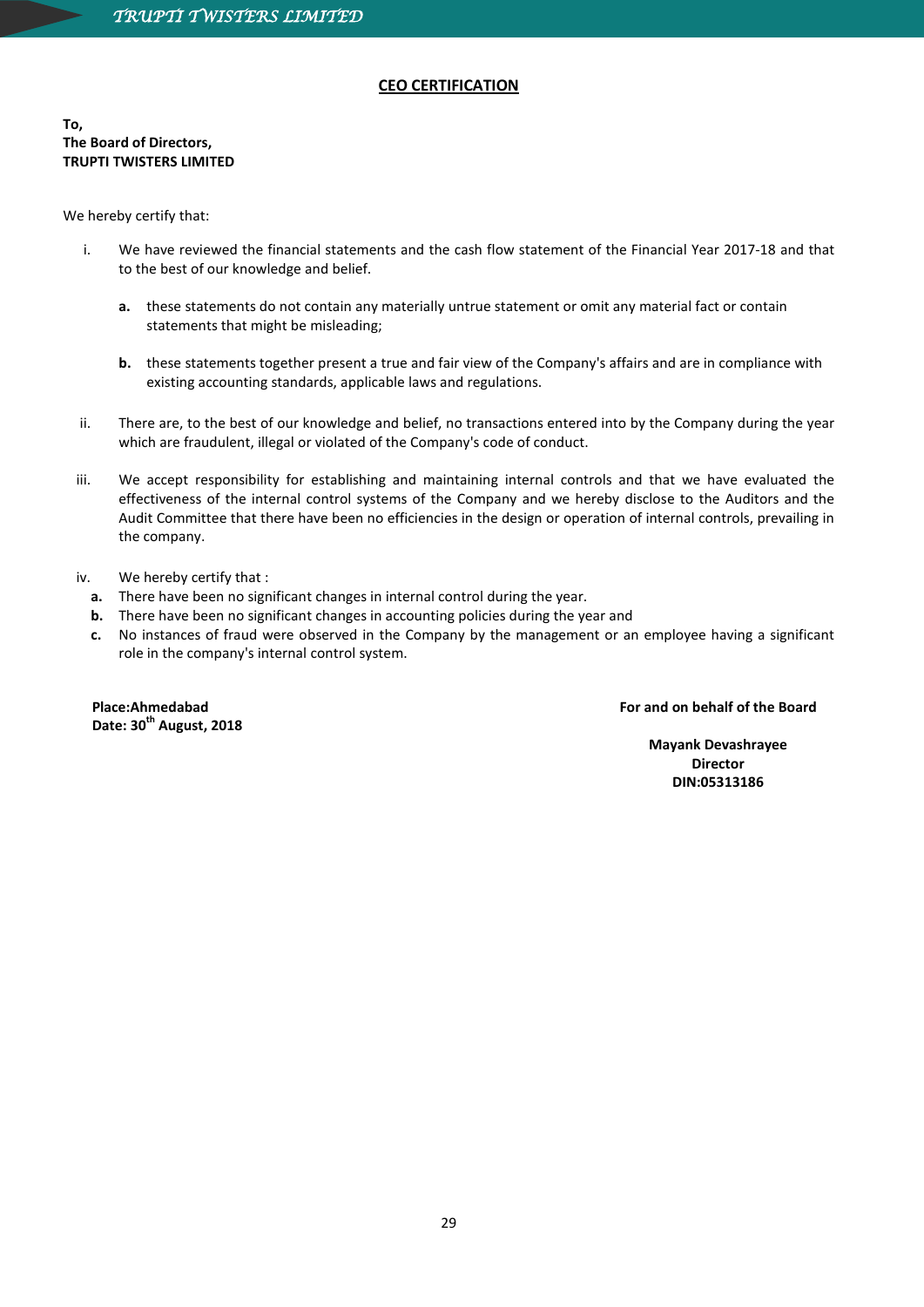# **INDEPENDENT AUDITOR'S REPORT**

To The Members of Trupti Twisters Limited

# **Report on the Financial Statements**

We have audited the accompanying Ind AS financial statements of Trupti Twisters Limited ("the Company"), which comprise the Balance Sheet as at March 31, 2018, the Statement of Profit and Loss (including Other Comprehensive Income), Cash Flow Statement and the Statement of Changes in Equity for the year then ended, and a summary of significant accounting policies and other explanatory information (hereinafter referred to as "Ind AS Financial Statements").

# **Management's Responsibility for the Financial Statements**

Management is responsible for the matters stated in section 134(5) of the Companies Act, 2013 ("the Act") with respect to the preparation of these Standalone Ind AS financial statements that give a true and fair view of the state of affairs (financial position), Profit (financial performance including Other Comprehensive Income), cash flows and Changes in Equity of the Company in accordance with the accounting principles generally accepted in India, including the Indian Accounting Standards (Ind AS) specified under Section 133 of the Act, read with Rule 7 of the Companies (Accounts) Rules, 2014.

This responsibility also includes the maintenance of adequate accounting records in accordance with the provision of the Act for safeguarding of the assets of the Company and for preventing and detecting the frauds and other irregularities; selection and application of appropriate accounting policies; making judgments and estimates that are reasonable and prudent; and design, implementation and maintenance of adequate internal financial control, that were operating effectively for ensuring the accuracy and completeness of the accounting records, relevant to the preparation and presentation of the Standalone Ind AS financial statements that give a true and fair view and are free from material misstatement, whether due to fraud or error.

# **Auditor's Responsibility**

Our responsibility is to express an opinion on these financial statements based on our audit.

In conducting our audit, we have taken into account the provisions of the Act, the accounting and auditing standards and matters which are required to be included in the audit report under the provisions of the Act and the Rules made there under.

We conducted our audit in accordance with the Standards on Auditing specified under section 143(10) of the Act. Those Standards require that we comply with ethical requirements and plan and perform the audit to obtain reasonable assurance about whether the Standalone Ind AS financial statements are free from material misstatement.

An audit involves performing procedures to obtain audit evidence about the amounts and disclosures in the Standalone Ind AS financial statements. The procedures selected depend on the auditor's judgment, including the assessment of the risks of material misstatement of the Standalone Ind AS financial statements, whether due to fraud or error. In making those risk assessments, the auditor considers internal financial control relevant to the Company's preparation of the Standalone Ind AS financial statements that give true and fair view in order to design audit procedures that are appropriate in the circumstances. An audit also includes evaluating the appropriateness of accounting policies used and the reasonableness of the accounting estimates made by Company's Directors, as well as evaluating the overall presentation of the Standalone Ind AS financial statements.

We believe that the audit evidence we have obtained is sufficient and appropriate to provide a basis for our audit opinion on the Standalone Ind AS financial statements.

# **Opinion**

In our opinion and to the best of our information and according to the explanations given to us, the Standalone Ind AS financial statements give the information required by the Act in the manner so required and give a true and fair view in conformity with the accounting principles generally accepted in India including Ind AS:

- (a) in the case of the Balance Sheet, of the state of affairs of the Company as at March 31, 2018;
- (b) in the case of the Statement of Profit and Loss, of the loss for the year ended on that date; and
- (c) in the case of the Cash Flow Statement, of the cash flows for the year ended on that date.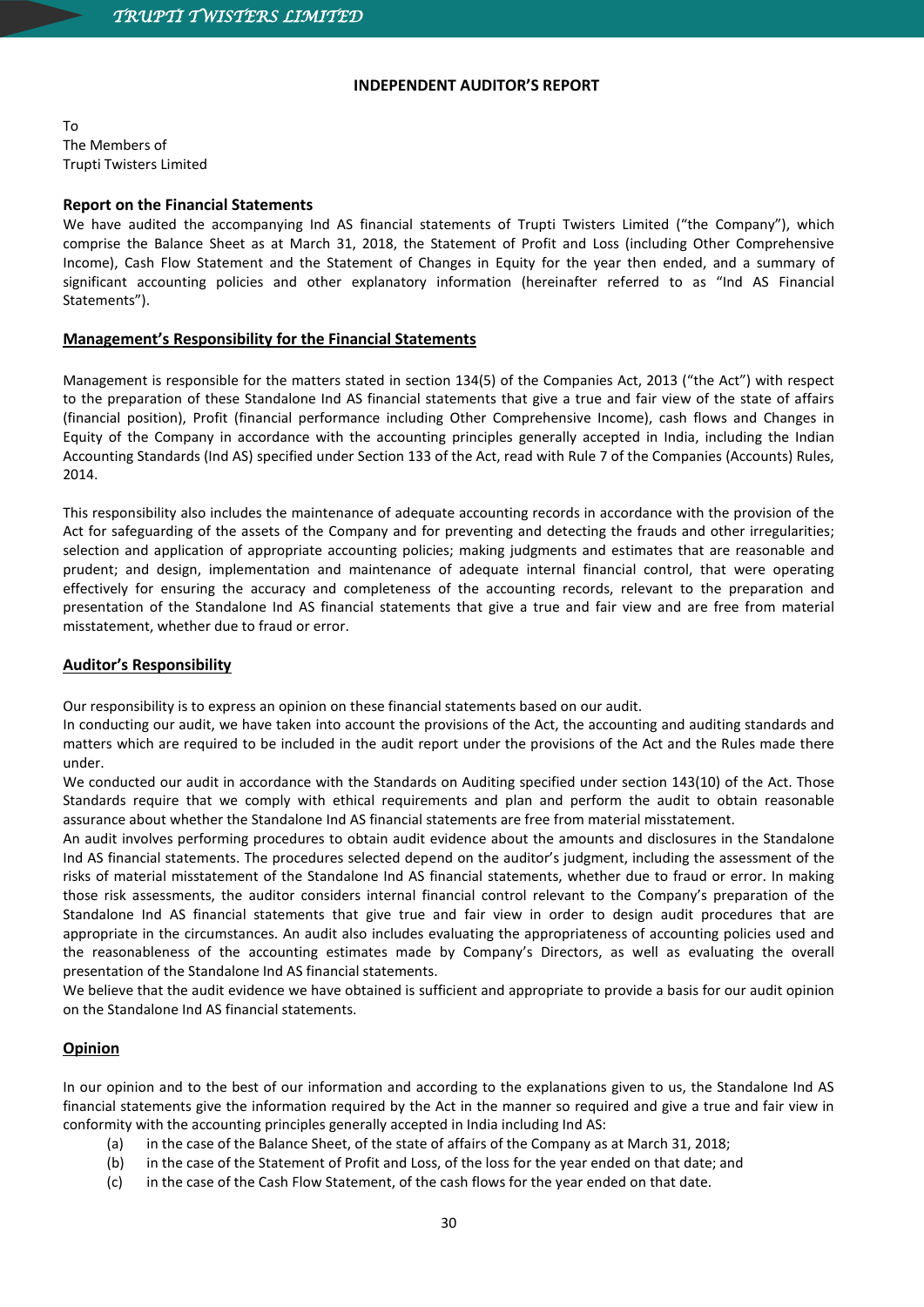# **Other Matter**

The comparative financial information of the company for the year ended  $31<sup>st</sup>$  March 2017 and the transition date opening balance sheet as 1<sup>st</sup> April 2016 included in these Ind AS financial statements, are based on the previously issued statutory financial statements prepared in accordance with the Companies (Accounting Standards), Rules, 2006 audited by another firm of auditors for the year ended on 31.03.2016 expressed an unmodified opinion on those financial statements as adjusted for the differences in the accounting principles adopted by the Company on transition to the Ind AS, which have been audited by us.

# **Report on Other Legal and Regulatory Requirements**

- 1. As required by the Companies (Auditors' Report) Order, 2016 ("the Order") issued by Central Government of India in terms of sub-Section (11) of section 143 of the Act, we give in "**Annexure-1**", a statement on the matters specified in paragraphs 3 and 4 of the Order, to the extent applicable.
- 2. As required by Section 143(3) of the Act, we report that:
	- a. we have obtained all the information and explanations which to the best of our knowledge and belief were necessary for the purpose of our audit;
	- b. in our opinion, proper books of account as required by law have been kept by the Company so far as it appears from our examination of those books;
	- c. the Balance Sheet, Statement of Profit and Loss, Cash Flow Statement and the Statement of Changes in Equity dealt with by this Report are in agreement with the books of account;
	- d. in our opinion, the aforesaid StandaloneInd AS financial statement comply with the Indian Accounting Standards specified under section 133 of the Act, read with Rule 7 of the Companies (Accounts) Rules 2014;
	- e. on the basis of written representations received from the directors as on March 31, 2018, and taken on record by the Board of Directors, none of the directors is disqualified as on March 31, 2018, from being appointed as a director in terms of section 164(2) of the Act.
	- f. with respect to the adequacy of the internal financial controls over financial reporting of the Company and the operating effectiveness of such controls, refer to our separate report in "**Annexure-2**".
	- g. With respect to the other matters to be included in the Auditor's Report in accordance with Rule 11 of the Companies (Audit and Auditors) Rules, 2014, as amended, in our opinion and to the best of our information and according to the explanations given to us:
		- i. The Company has disclosed the impact of pending litigations on its financial position in its financial statements.
		- ii. The Company has made provision, as required under the applicable law or accounting standards, for material foreseeable losses on long-term contracts including derivative contracts.
		- iii. There has been no delay in transferring amounts, required to be transferred, to the Investor Education and Protection Fund by the Company;

**Place: Ahmedabad For V. D. Shukla & Co. Date: 19.05.2018 Chartered Accountants FRN: 110240W Vimal D. Shukla (Proprietor) MRN: 036416**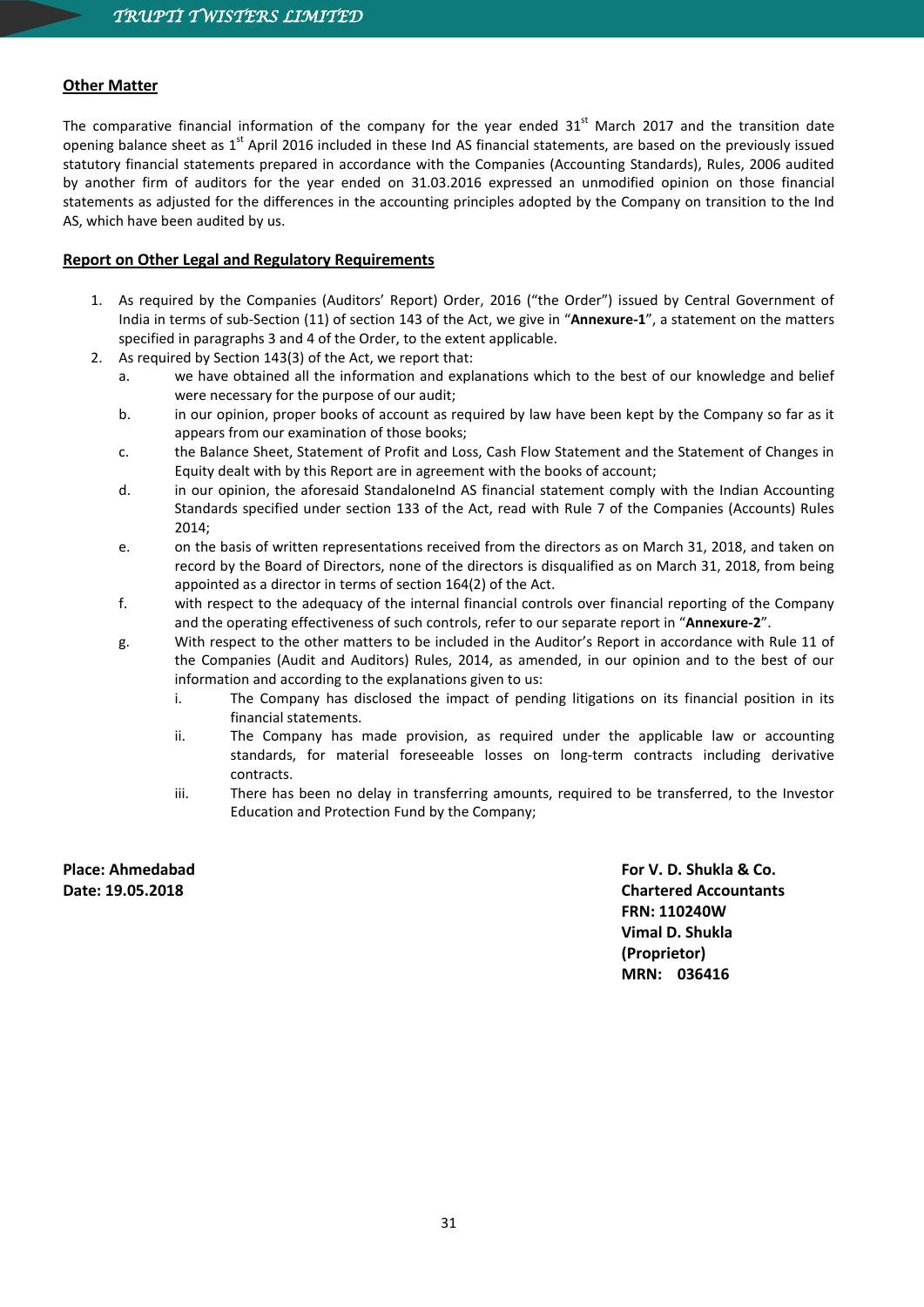# **ANNEXURE A TO THE INDEPENDENT AUDITORS' REPORT**

Referred to paragraph (f) of the Independent Auditor's report of even date to the members of Trupti Twisters Limited for the year ended March 31, 2018

Report on the Internal Financial Controls under Clause (i) of Sub-section 3 of Section 143 of the Companies Act, 2013 We have audited the internal financial controls over financial reporting of Trupti Twisters Limited as of March 31, 2018 in conjunction with our audit of the financial statements of the Company for the year ended on that date.

# **Management's Responsibility for Internal Financial Controls**

The Company's management is responsible for establishing and maintaining internal financial controls based on the internal control over financial reporting criteria established by the Company considering the essential components of internal control stated in the Guidance Note on Audit of Internal Financial Controls Over Financial Reporting issued by the Institute of Chartered Accountants of India. These responsibilities include the design, implementation and maintenance of adequate internal financial controls that were operating effectively for ensuring the orderly and efficient conduct of its business, including adherence to company's policies, the safeguarding of its assets, the prevention and detection of frauds and errors, the accuracy and completeness of the accounting records, and the timely preparation of reliable financial information, as required under the Companies Act, 2013.

# **Auditors' Responsibility**

Our responsibility is to express an opinion on the Company's internal financial controls over financial reporting based on our audit. We conducted our audit in accordance with the Guidance Note on Audit of Internal Financial Controls Over Financial Reporting and the Standards on Auditing, issued by ICAI and deemed to be prescribed under section 143(10) of the Companies Act, 2013, to the extent applicable to an audit of internal financial controls, both applicable to an audit of Internal Financial Controls and, both issued by the Institute of Chartered Accountants of India. Those Standards and the Guidance note require that we comply with ethical requirements and plan and perform the audit to obtain reasonable assurance about whether adequate internal financial controls over financial reporting was established and maintained and if such controls operated effectively in all material respects.

Our audit involves performing procedures to obtain audit evidence about the adequacy of the internal financial controls system over financial reporting and their operating effectiveness. Our audit of internal financial controls over financial reporting included obtaining an understanding of internal financial controls over financial reporting, assessing the risk that a material weakness exists, and testing and evaluating the design and operating effectiveness of internal control based on the assessed risk. The procedures selected depend on the auditor's judgment, including the assessment of the risks of material misstatement of the financial statements, whether due to fraud or error.

We believe that the audit evidence we have obtained is sufficient and appropriate to provide a basis for our audit opinion on the Company's internal financial controls system over financial reporting.

# **Meaning of Internal Financial Controls Over Financial Reporting**

A company's internal financial control over financial reporting is a process designed to provide reasonable assurance regarding the reliability of financial reporting and the preparation of financial statements for external purposes in accordance with generally accepted accounting principles. A company's internal financial control over financial reporting includes those policies and procedures that (1) pertain to the maintenance of records that, in reasonable detail, accurately and fairly reflect the transactions and dispositions of the assets of the company; (2) provide reasonable assurance that transactions are recorded as necessary to permit preparation of financial statements in accordance with generally accepted accounting principles, and that receipts and expenditures of the company are being made only in accordance with authorizations of management and directors of the company; and (3) provide reasonable assurance regarding prevention or timely detection of unauthorized acquisition, use, or disposition of the company's assets that could have a material effect on the financial statements.

# **Inherent Limitations of Internal Financial Controls Over Financial Reporting**

Because of the inherent limitations of internal financial controls over financial reporting, including the possibility of collusion or improper management override of controls, material misstatements due to error or fraud may occur and not be detected. Also, projections of any evaluation of the internal financial controls over financial reporting to future periods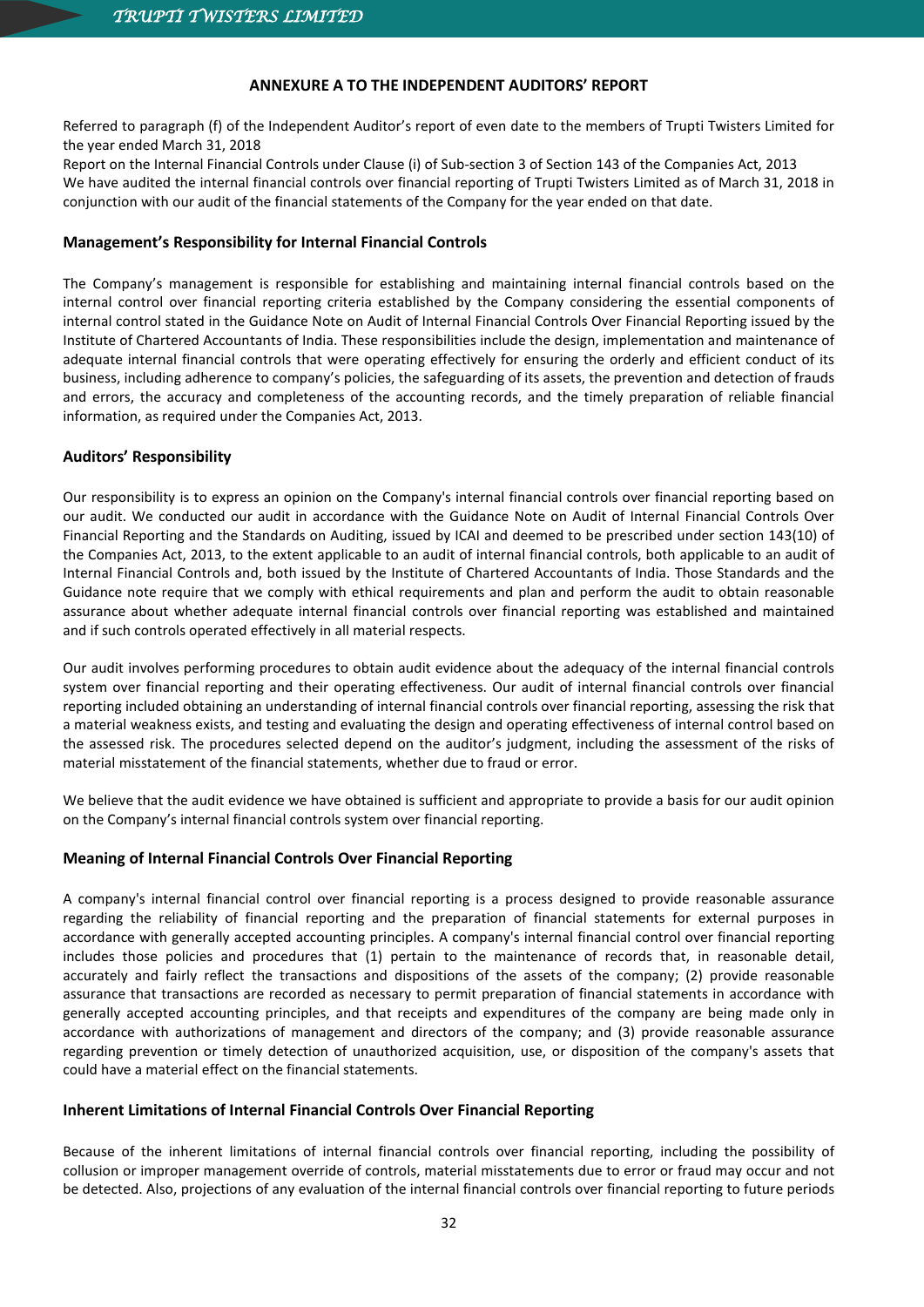are subject to the risk that the internal financial control over financial reporting may become inadequate because of changes in conditions, or that the degree of compliance with the policies or procedures may deteriorate.

# **Opinion**

In our opinion, the Company has, in all material respects, an adequate internal financial controls system over financial reporting and such internal financial controls over financial reporting were operating effectively as at March 31, 2018, based on the internal control over financial reporting criteria established by the Company considering the essential components of internal control stated in the Guidance Note on Audit of Internal Financial Controls Over Financial Reporting issued by the Institute of Chartered Accountants of India.

**Place: Ahmedabad For V. D. Shukla & Co. Date: 19.05.2018 Chartered Accountants FRN: 110240W Vimal D. Shukla (Proprietor) MRN: 036416**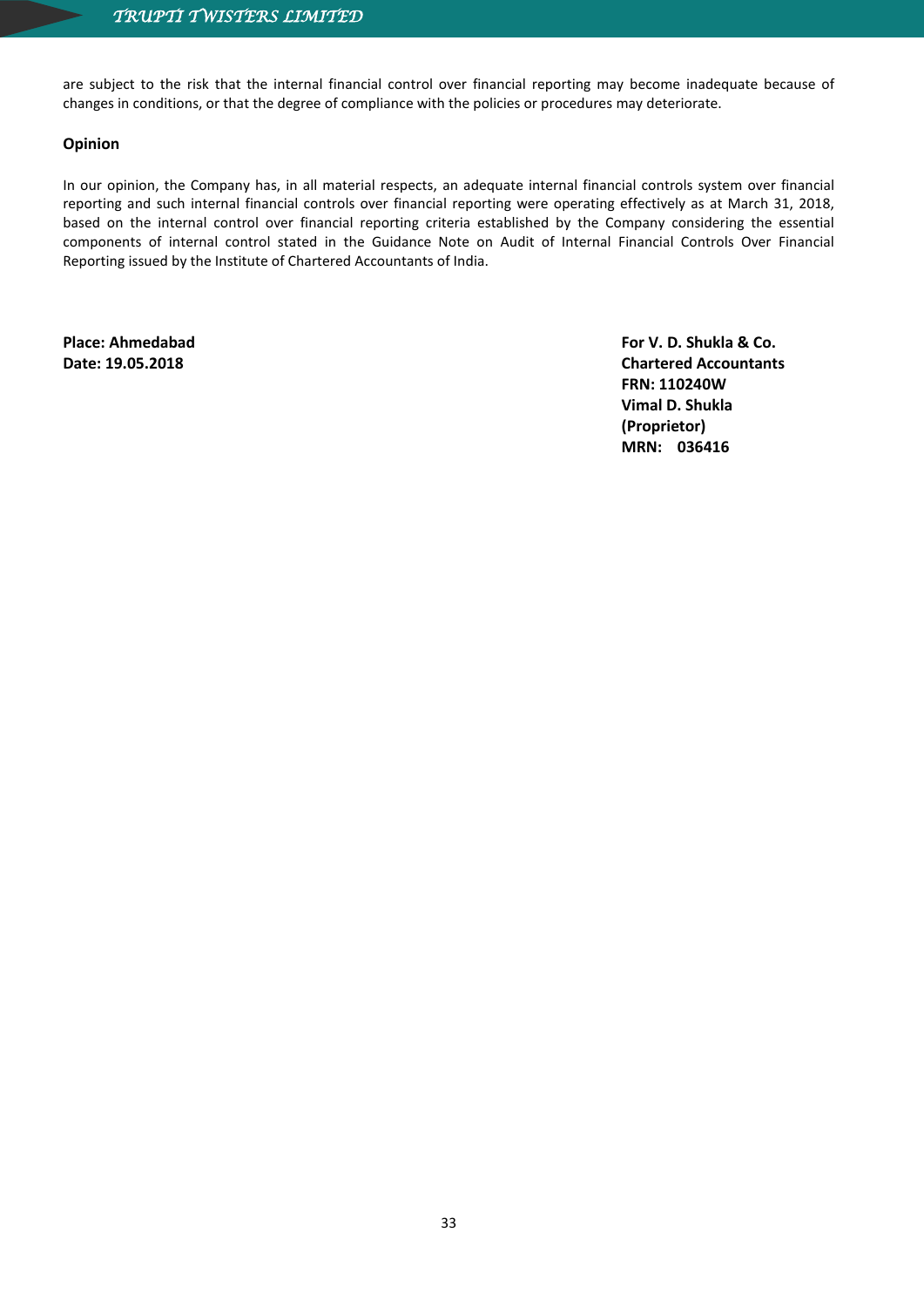# **ANNEXURE-B TO AUDIT REPORT:**

# **The Annexure-B referred to in our Audit Report of even date to the members of Trupti Twisters Ltd. on the accounts of the company for the year ended 31st March, 2018.**

On the basis of such checks as we considered appropriate and according to the information and explanation given to us during the course of our audit, we report to the extent:

# **1. In respect of Fixed Assets**

The Company does not have any fixed assets. So clauses (a), (b) & (c) are not applicable to the company

# **2. In respect of Inventory**

The inventories have been physically verified by the management at reasonable interval. In our opinion, the frequency of verification is reasonable. No material discrepancies were noticed on such physical verification.

# **3. In respect of Loans to parties covered u/s 189**

According to the information and explanations given to us, the Company has not granted any loans, secured or unsecured to companies, firms, Limited Liability Partnerships or other parties covered in the register maintained under section 189 of the Companies Act, 2013. So clauses (a), (b) & (c) are not applicable to the company.

# **4. In respect of acceptance of deposits**

In our opinion and according to the information and explanations given to us, the Company has not accepted any deposits in contravention of Directives issued by Reserve Bank of India and the provisions of section 73 to 76 or any other relevant provisions of the Act and the rules framed there under, where applicable. No order has been passed by the Company Law Board or National Company Law Tribunal or Reserve Bank of India or any court or any other tribunal..

# **5. In respect of Cost Records**

It has been explained to us that the maintenance of cost records has not been prescribed under section 148(1) of the Companies act, 2013.

# **6. In respect of Statutory Dues**

- A. According to the records of the Company, undisputed statutory dues including Provident Fund, Employees' State Insurance, Income Tax, Service Tax, Duty of Customs, Duty of Excise, VAT, Cess and any other statutory dues, to the extent applicable, have been generally regularly deposited with the appropriate authorities. According to the information and explanations given to us, no undisputed amounts payable in respect of the aforesaid dues were outstanding as at March 31, 2018 for a period of more than six months from the date they become payable;
- B. According to the information and explanations given to us, there are no dues of sales tax, income tax, custom duty, wealth tax, excise duty and Cess which have not been deposited on account of any dispute.

# **7. In respect of Default in repayment of dues to any Bank, Financial Institutions or Debenture holders**

Based on our audit procedures and according to information & explanation given to us, we are of the opinion that Company has not defaulted in repayment of dues to financial institutions, banks & government. The Company has not issued any debentures.

# **8. In respect of raising money through IPO**

The Company has not raised any money through initial public offer or further public offer (including debt instrument) and term loans.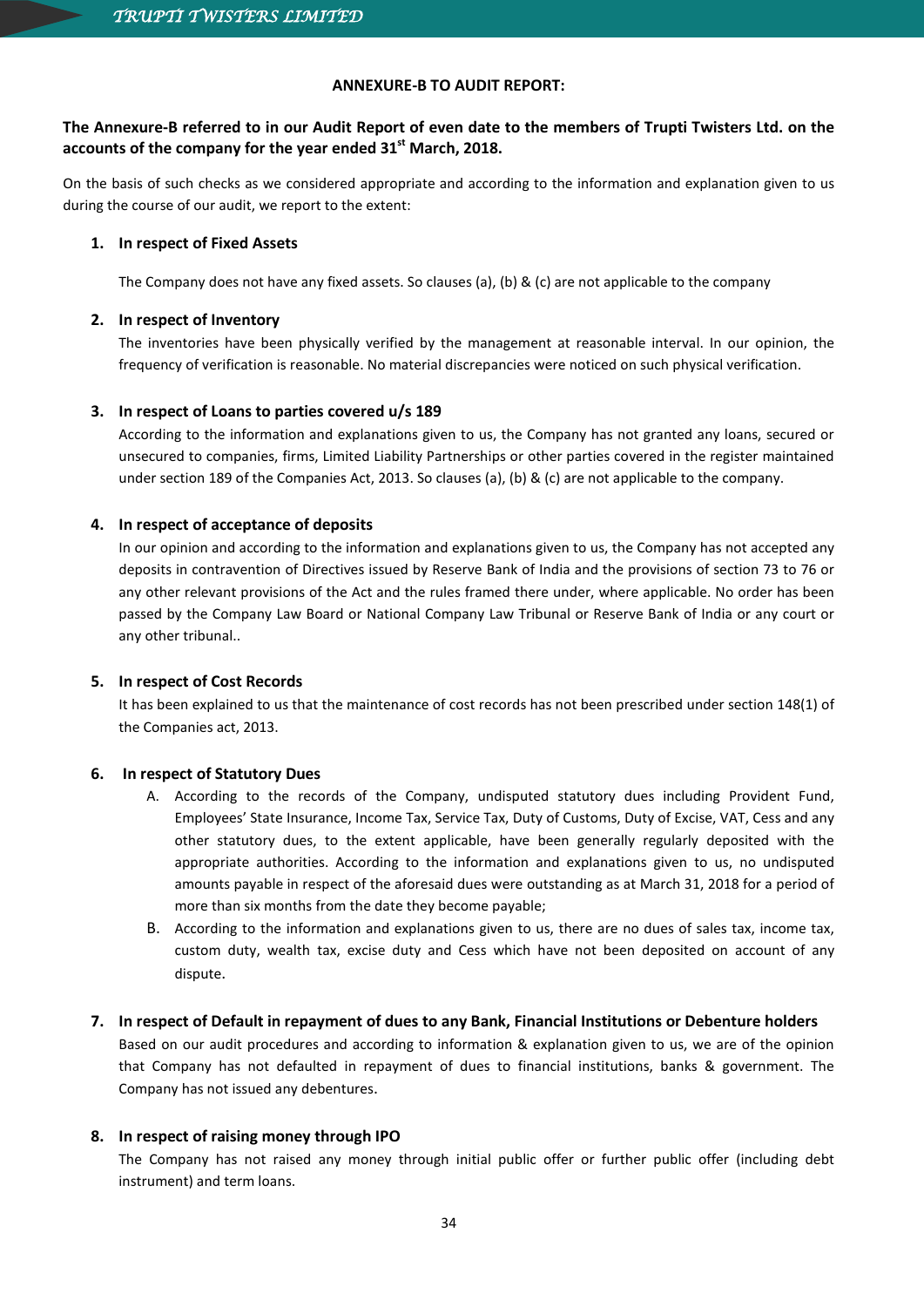# **9. In respect of reporting of Fraud**

Based upon the audit procedures performed and according to the information and explanations given to us, no fraud by the company or any fraud on the company by its officers or employees has been noticed or reported during the course of our audit that causes the financial statements to be materially misstated.

# **10. In respect of Managerial Remuneration**

No Managerial remuneration has been paid or provided by the Company during the year under review or during the previous year.

# **11. In respect of the Company being a Nidhi Company**

Company is not a Nidhi Company, so Nidhi Rules, 2014 are not applicable to it. Therefore, the provisions of clause (xii) of the Companies (Auditor's Report) Order, 2016 are not applicable to the company.

# **12. In respect of Related Party Transactions**

According to the information and explanations given to us, the Company has not entered in to any transactions with any of its related parties during the year under review or during the previous year.

# **13. In respect of preferential allotment or private placement of Securities**

The company has not made any preferential allotment or private placement of shares or fully or partly convertible debentures during the year under review.

# **14. In respect of Transactions with Director or Connected Persons**

According to the information and explanations given to us, company has not entered into any non-cash transactions with directors or person connected with him.

# **15. In respect of Registration u/s 45-IA of RBI**

Company is not required to be registered under section 45-IA of the Reserve Bank of India Act,1934.

**Place: Ahmedabad For V. D. Shukla & Co. Date: 19.05.2018 Chartered Accountants FRN: 110240W Vimal D. Shukla (Proprietor) MRN: 036416**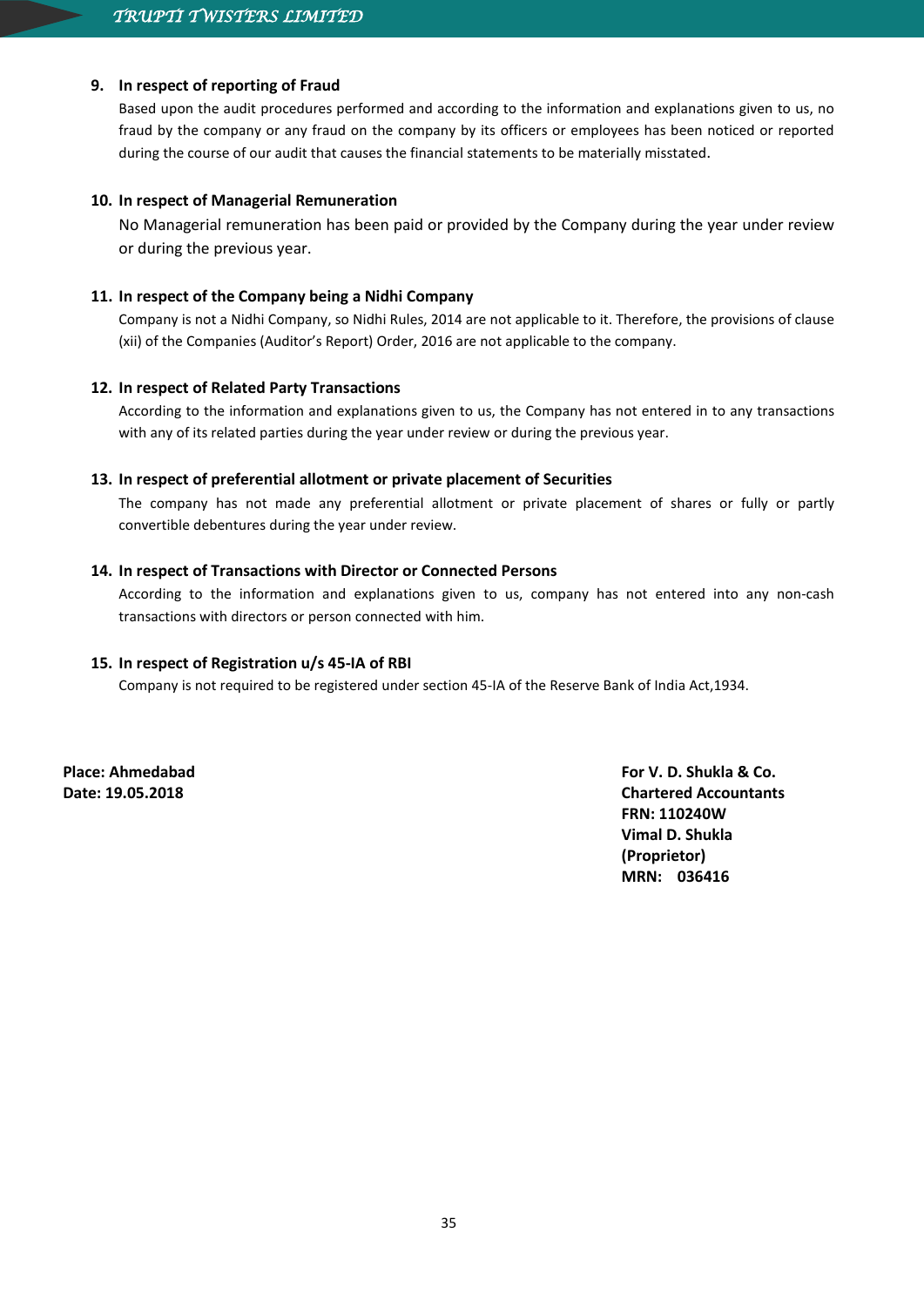# **Balance Sheet as at 31st March, 2018**

|                                               |                    |                              |                  | (Amount in Rs.)   |
|-----------------------------------------------|--------------------|------------------------------|------------------|-------------------|
| <b>Particulars</b>                            | <b>Note</b><br>No. | 31st March, 2018             | 31st March, 2017 | $1st$ April, 2016 |
| <b>I. ASSETS</b>                              |                    |                              |                  |                   |
| (1) Non-current assets                        |                    |                              |                  |                   |
| (a) Property, Plant and Equipment             |                    | $\overline{\phantom{a}}$     |                  |                   |
| (b) Capital work-in-progress                  |                    |                              |                  |                   |
| (c) Other Intangible assets                   |                    |                              |                  |                   |
| (d) Intangible assets under development       |                    |                              |                  |                   |
| (e) Investment in Subsidiary / Associate      |                    | $\qquad \qquad \blacksquare$ |                  |                   |
| (h) Financial Assets                          |                    |                              |                  |                   |
| (i) Investments                               | $\overline{2}$     | 200,000                      | 200,000          | 200,000           |
| (ii) Other Financial Assets                   |                    |                              |                  |                   |
| (j) Other Assets                              |                    |                              |                  |                   |
| <b>Total Non - Current Assets</b>             |                    | 200,000                      | 200,000          | 200,000           |
| (2) Current assets                            |                    |                              |                  |                   |
| (a) Inventories                               |                    | $\qquad \qquad -$            |                  |                   |
| (b) Financial Assets                          |                    |                              |                  |                   |
| (i) Investments                               |                    |                              |                  |                   |
| (ii) Trade receivables                        |                    |                              |                  |                   |
| (iii) Cash and cash equivalents               | 3                  | 15,633                       | 19,915           | 19,915            |
| (iv) Bank balances other than (iii) above     |                    |                              |                  |                   |
| (v) Loans                                     |                    |                              |                  |                   |
| (vi) Others Financial Assets                  |                    |                              |                  |                   |
| (c) Current Tax Assets (Net)                  |                    | $\overline{\phantom{a}}$     |                  |                   |
| (d) Other current assets                      |                    |                              |                  |                   |
| <b>Total Current Assets</b>                   |                    | 15,633                       | 19,915           | 19,915            |
| <b>Total Assets</b>                           |                    | 215,633                      | 219,915          | 219,915           |
| <b>II. EQUITY AND LIABILITIES</b>             |                    |                              |                  |                   |
| (1) Equity                                    |                    |                              |                  |                   |
| (a) Equity Share capital                      | 4                  | 34,789,000                   | 34,789,000       | 34,789,000        |
| (b) Other Equity                              | 5                  | (40, 451, 842)               | 36,091,910)      | (34, 597, 485)    |
| <b>Total Equity</b>                           |                    | (5,662,842)                  | (1,302,910)      | 191,515           |
| (2) Non-current liabilities                   |                    |                              |                  |                   |
| (a) Financial Liabilities                     |                    |                              |                  |                   |
| (i) Borrowings- Inter Corporate Deposits      |                    | $\overline{\phantom{a}}$     |                  |                   |
| (b) Provisions                                |                    |                              |                  |                   |
| (c) Deferred tax liabilities (Net)            |                    | $\overline{\phantom{a}}$     |                  |                   |
| (d) Other non-current liabilities             |                    |                              |                  |                   |
| <b>Total Non - Current Liabilities</b>        |                    |                              |                  |                   |
| (3) Current liabilities                       |                    |                              |                  |                   |
| (a) Financial Liabilities                     |                    | $\overline{\phantom{a}}$     |                  |                   |
| (i) Borrowings                                |                    |                              |                  |                   |
| (ii) Trade payables                           | 6                  | 5,858,575                    | 1,502,925        | 8,500             |
| (iii) Other financial liabilities (other than |                    |                              |                  |                   |
| those specified in item (c)                   |                    |                              |                  |                   |
| (b) Other current liabilities                 |                    | $\overline{\phantom{a}}$     |                  |                   |
| (c) Provisions                                |                    |                              |                  |                   |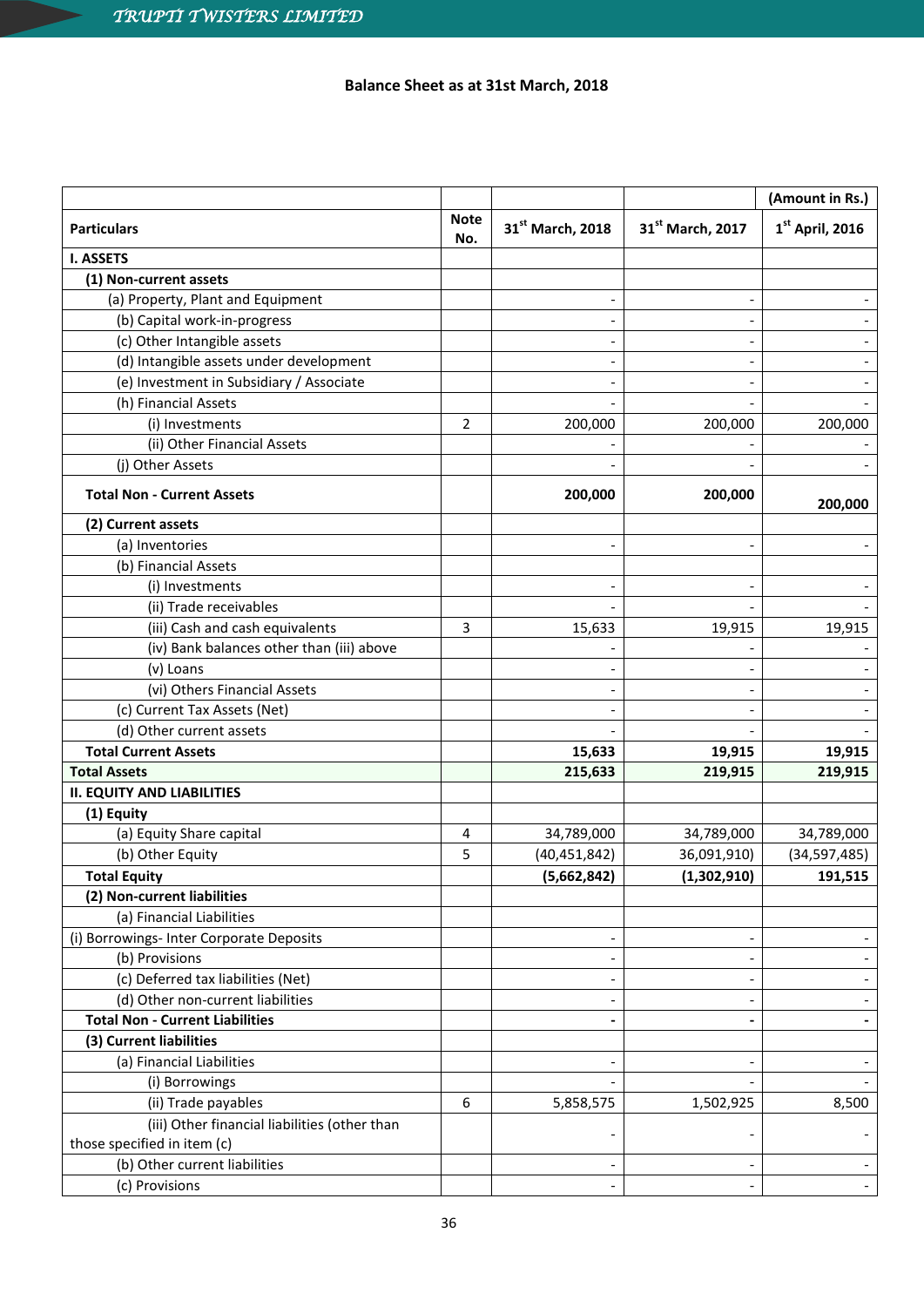| (d) Current Tax Liabilities (Net)                  | 19,900    | 19,900    | 19,900  |
|----------------------------------------------------|-----------|-----------|---------|
| <b>Total Current Liabilities</b>                   | 5,878,475 | 1,522,825 | 28,400  |
| <b>Total Equity and Liabilities</b>                | 215.633   | 219.915   | 219,915 |
| See accompanying notes to the financial statements |           |           |         |

# **For V. D. Shukla & Co.**

**Chartered Accountants FRN: 110240W Vimal D. Shukla (Proprietor) MRN: 036416**

# **For and on behalf of the Board TRUPTI TWISTERS LIMITED**

 **Malay Desai Mayank Devashryee Trupti Devashryee** 05313186

**Company Secretary Director Director Director<br>05313186 06468232** 

**Place: Ahmedabad Date: 19.05.2018**

 **Place: Ahmedabad Date: 19.05.2018**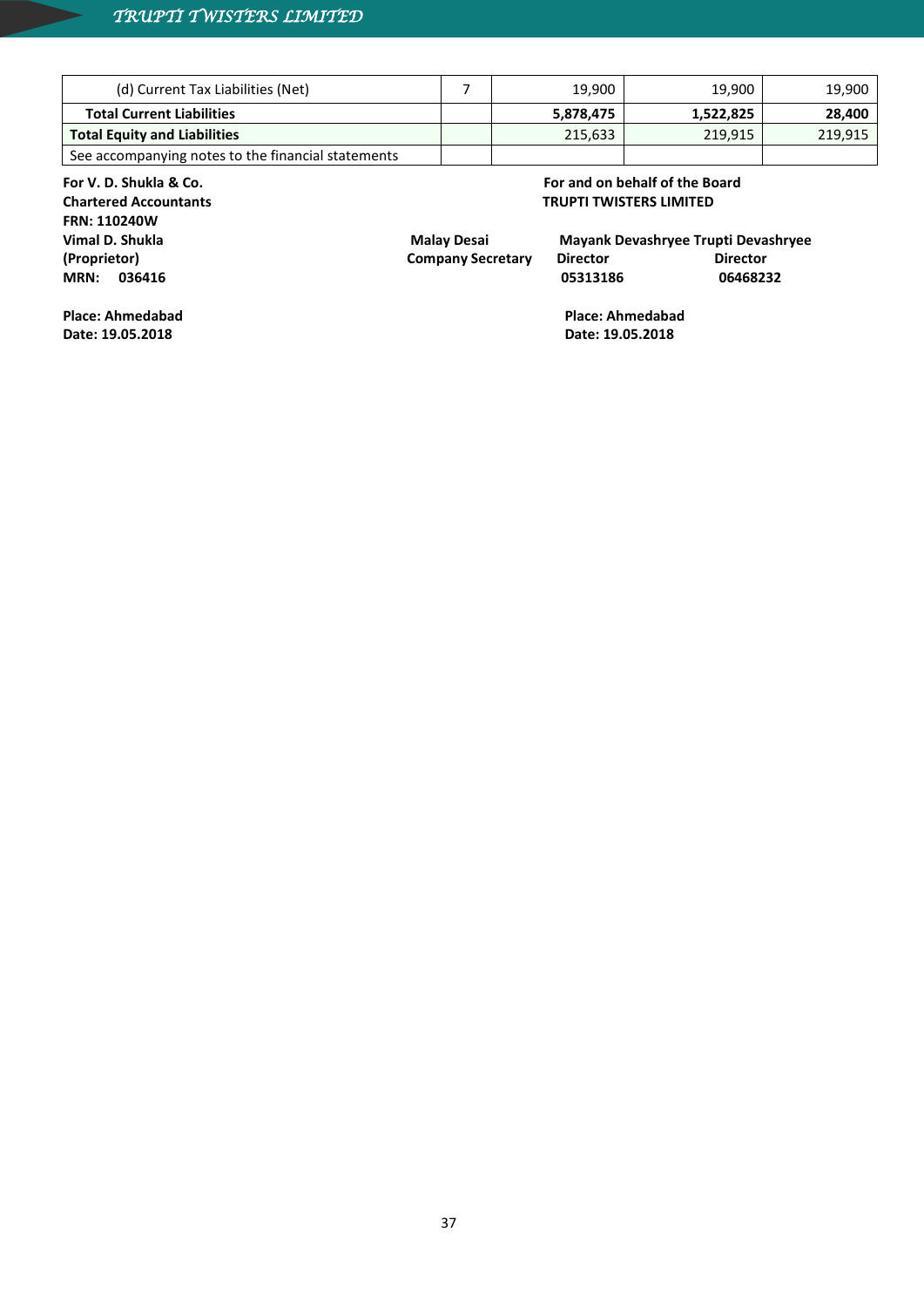# **Statement of Profit and Loss for the year ended on 31st March, 2018**

# **(Amount in Rs.) Particulars Note No. Year Ended on March, 2018 Year Ended on March, 2017 Income** I Revenue From Operations - - II Other Income - - III Total Income (I+II) - - IV **Expenses** Cost of materials consumed Purchases of Stock-in-Trade - - Changes in inventories of finished goods, Stock-in -Trade and work-in-<br>progress and the stock-in of the stock of the stock of the stock of the stock of the stock of the stock of the Employee benefits expense and the set of the set of the set of the set of the set of the set of the set of the set of the set of the set of the set of the set of the set of the set of the set of the set of the set of the s Finance costs - - Depreciation and amortization expense and amortization expense and a set of the set of the set of the set of the set of the set of the set of the set of the set of the set of the set of the set of the set of the set of the Other expenses and the set of the set of the set of the set of the set of the set of the set of the set of the set of the set of the set of the set of the set of the set of the set of the set of the set of the set of the s 4,359,932 1,494,425 Total expenses (IV) 4,359,932 1,494,425 V | Profit/(loss) before exceptional items and tax (I-IV) (4,359,932) (1,494,425) VI Exceptional Items VII Profit/(loss) before tax (V-VI) (4,359,932) (1,494,425) VIII | Tax expense: (1) Current tax  $\overline{\phantom{a}}$ (2) Deferred tax  $\overline{\phantom{a}}$  and  $\overline{\phantom{a}}$  and  $\overline{\phantom{a}}$  and  $\overline{\phantom{a}}$  and  $\overline{\phantom{a}}$  and  $\overline{\phantom{a}}$  and  $\overline{\phantom{a}}$  and  $\overline{\phantom{a}}$  and  $\overline{\phantom{a}}$  and  $\overline{\phantom{a}}$  and  $\overline{\phantom{a}}$  and  $\overline{\phantom{a}}$  and  $\overline{\phantom{a}}$  (3) Adjustment of Tax for earlier years IX Profit (Loss) for the period from continuing operations (VII-VIII)  $(4.359.932)$  (1,494,425)  $X = \begin{bmatrix} \text{Profit/(loss)} \text{ For the Period} \end{bmatrix}$  (4,359,932) (1,494,425) XI Other Comprehensive Income A (i) Items that will not be reclassified to Profit or Loss (ii) Income tax relating to items that will not be reclassified to Profit or Loss B (i) Items that will be reclassified to Profit or Loss (ii) Income tax relating to items that will be reclassified to profit or loss **Total Other Comprehensive Income (XI) (4,359,932) (1,494,425)** XII Total Comprehensive Income for the period (X+XI)(Comprising Profit (Loss) and Other Comprehensive Income for the period) (4,359,932) (1,494,425) XIII Earnings per equity share of Rs 10 each (For Continuing Operations) (1) Basic (1.25) (0.43)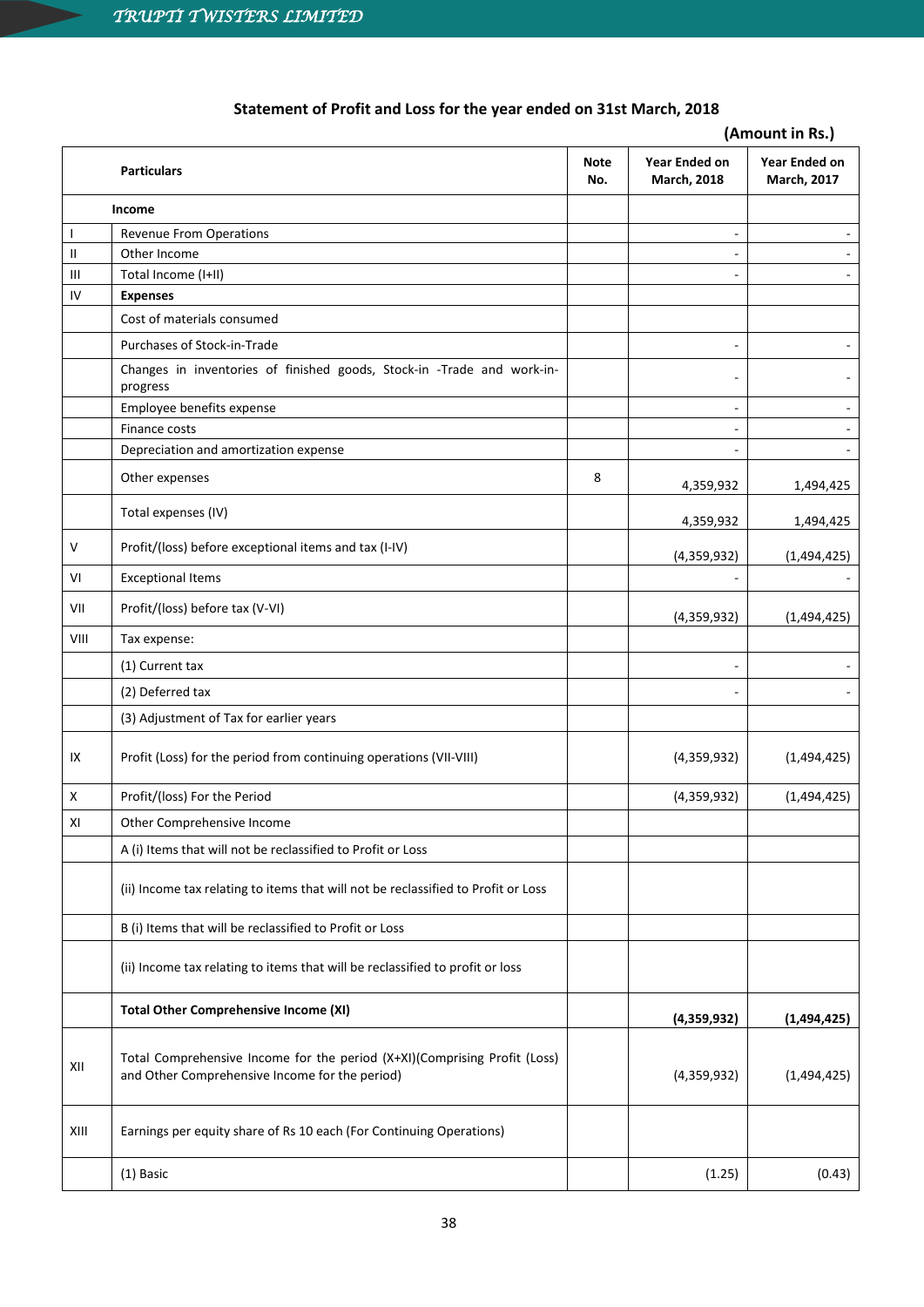|       | (2) Diluted                                                          |   | (1.25) | (0.43) |
|-------|----------------------------------------------------------------------|---|--------|--------|
| XIV   | Earnings per equity share (For Discontinued Operation)               |   |        |        |
|       | (1) Basic                                                            |   |        |        |
|       | (2) Diluted                                                          |   |        |        |
| XVIII | Earnings per equity share (For Discontinued & Continuing Operations) |   |        |        |
|       | (1) Basic                                                            |   |        |        |
|       | (2) Diluted                                                          |   | ۰      |        |
|       | <b>Significant Accounting Policies</b>                               | 1 |        |        |
|       | Notes forming part of Accounts                                       |   |        |        |
|       | See accompanying notes to the financial statements                   |   |        |        |

**For V. D. Shukla & Co. Chartered Accountants FRN: 110240W Vimal D. Shukla (Proprietor) MRN: 036416**

**Place: Ahmedabad Date: 19.05.2018**

 **For and on behalf of the Board TRUPTI TWISTERS LIMITED**

 **Malay Desai Mayank Devashryee Trupti Devashryee Company Secretary Director Director Director 05313186 06468232**

> **Place: Ahmedabad Date: 19.05.2018**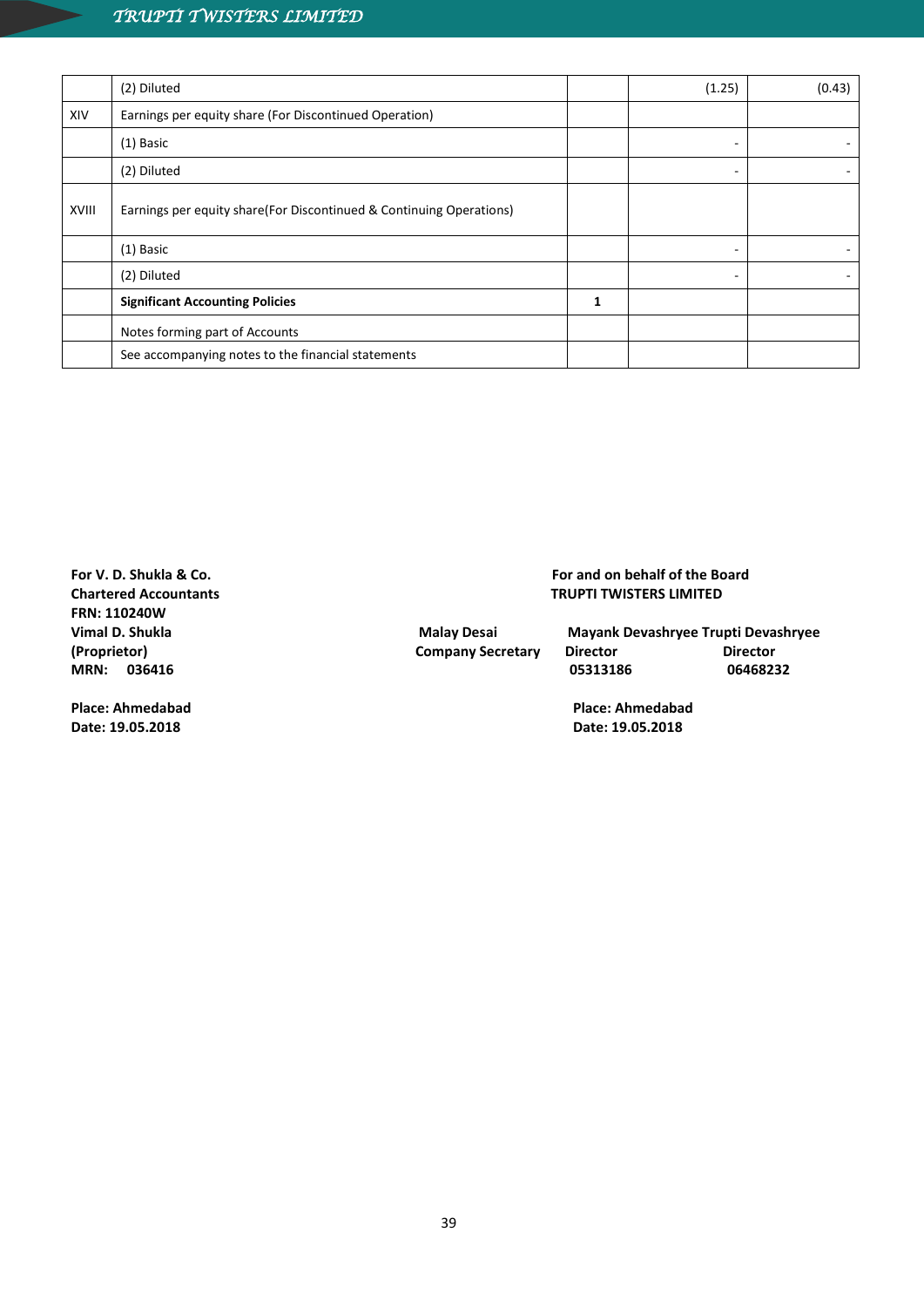# **Cash Flow Statement for the year ended on 31st March 2018**

|   | <b>PARTICULARS</b>                                                            | Year Ended on March, 2018                  |             | Year Ended on March, 2017 |                              |
|---|-------------------------------------------------------------------------------|--------------------------------------------|-------------|---------------------------|------------------------------|
| Α | <b>CASH FLOW FROM OPERATING ACTIVITIES</b>                                    |                                            |             |                           |                              |
|   | <b>Net Profit Before Tax</b>                                                  |                                            | (4,359,932) |                           | (1,494,425)                  |
|   | Adjustments for:                                                              |                                            |             |                           |                              |
|   | Depreciation                                                                  | $\overline{\phantom{a}}$                   |             |                           |                              |
|   | <b>Transfer to Reserve</b>                                                    |                                            |             |                           |                              |
|   | Preliminary Expenses w/off                                                    | $\overline{a}$                             |             |                           |                              |
|   | Provision for Professional Fees                                               | $\overline{\phantom{a}}$                   |             |                           |                              |
|   | Deferred Revenue Expenditure                                                  | $\overline{\phantom{m}}$                   |             |                           |                              |
|   | (Profit)/loss on sale of Investments                                          | $\overline{a}$                             |             |                           |                              |
|   | Interest & Finance Charges                                                    | $\overline{\phantom{a}}$                   |             |                           |                              |
|   | Interest on FD (Accrual)                                                      |                                            |             |                           |                              |
|   | Dividend Income                                                               | $\overline{\phantom{a}}$                   |             |                           |                              |
|   | <b>Operating Profit before Working Capital Changes</b>                        |                                            | (4,359,932) |                           | 1,494,425)                   |
|   | <b>Adjustments for:</b>                                                       |                                            |             |                           |                              |
|   | Decrease/(Increase) in Receivables                                            |                                            |             |                           |                              |
|   | Decrease/(Increase) in Loans & Advances                                       |                                            |             |                           |                              |
|   | Decrease/(Increase) in Inventories                                            |                                            |             |                           |                              |
|   | Increase/(Decrease) in Payables                                               | 4,355,650                                  | 4,355,650   | 1,494,425                 | 1,494,425                    |
|   |                                                                               |                                            |             |                           |                              |
|   | Cash generated from operations                                                |                                            | (4, 282)    |                           | $\blacksquare$               |
|   | Income Tax paid                                                               |                                            |             |                           | $\qquad \qquad \blacksquare$ |
|   |                                                                               |                                            |             |                           |                              |
|   | <b>Net Cash flow from Operating activities</b>                                |                                            | (4, 282)    |                           | $\blacksquare$               |
| B | <b>CASH FLOW FROM INVESTING ACTIVITIES</b><br><b>Purchase of Fixed Assets</b> |                                            |             |                           |                              |
|   | <b>Other Non Current Assets</b>                                               | $\overline{\phantom{a}}$<br>$\overline{a}$ |             |                           |                              |
|   | Increase in Investments                                                       | $\overline{\phantom{a}}$                   |             |                           |                              |
|   | Interest Income                                                               | $\overline{a}$                             |             |                           |                              |
|   | Increase in Advances & others                                                 | $\overline{\phantom{0}}$                   |             | $\overline{a}$            |                              |
|   | (Profit)/loss on sale of Investments                                          | $\overline{\phantom{0}}$                   |             |                           |                              |
|   | Sale of Investments                                                           |                                            |             |                           |                              |
|   |                                                                               |                                            |             |                           |                              |
|   | Net Cash used in Investing activities                                         |                                            |             |                           | $\qquad \qquad \blacksquare$ |
| C | <b>CASH FLOW FROM FINANCING ACTIVITIES</b>                                    |                                            |             |                           |                              |
|   | Proceeds from Long term Borrowings                                            | $\overline{\phantom{0}}$                   |             | $\overline{\phantom{a}}$  |                              |
|   | (Increase) / Decrease in Long Term Loan & Advances                            |                                            |             |                           |                              |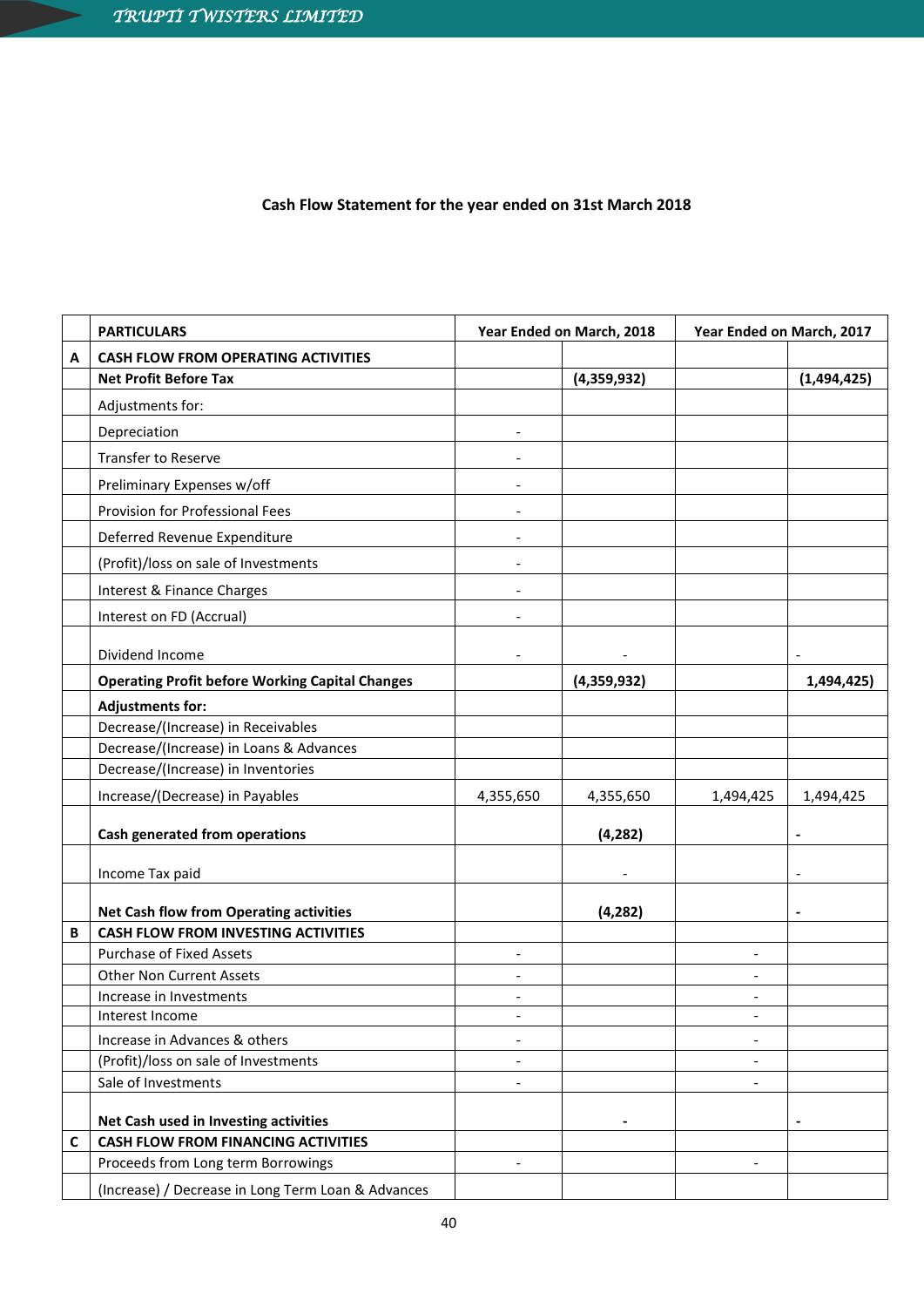| Increase in Share Capital                                  |                  |                  |                          |
|------------------------------------------------------------|------------------|------------------|--------------------------|
| Net Cash used in financing activities                      |                  |                  |                          |
| Net increase/(Decrease) in cash & Cash Equivalents         | (4, 282)         |                  | $\overline{\phantom{a}}$ |
| Cash and Cash equivalents as at 01.04.2017 &<br>01.04.2016 | 19,915           |                  | 19,915                   |
| Cash and Cash equivalents as at 31.03.2018 &<br>31.03.2017 | 15,633           |                  | 19,915                   |
| <b>Cash &amp; Cash Equivalents</b>                         | As on 31.03.2018 | As on 31.03.2017 |                          |
| Cash in Hand                                               | 215              |                  | 915                      |
| Cash at Bank                                               | 15,418           |                  | 19,000                   |
| Cash & Cash equivalents as stated 31.03.2018               | 15,633           |                  | 19,915                   |
| $N = 5$                                                    |                  |                  |                          |

NOTES :

*1. The above Cash Flow Statement has been prepared under the "Indirect Method" as set out in the Accounting Standard-3 on "Cash Flow Statement" issued by ICAI.*

*2. The previous year figures have been regrouped/restated wherever necessary to confirm to this year's classification.*

**For V. D. Shukla & Co. Chartered Accountants FRN: 110240W Vimal D. Shukla (Proprietor) MRN: 036416**

**Place: Ahmedabad Date: 19.05.2018**

 **For and on behalf of the Board TRUPTI TWISTERS LIMITED**

**Company Secretary Director<br>05313186** 

 **Malay Desai Mayank Devashryee Trupti Devashryee 05313186 06468232**

> **Place: Ahmedabad Date: 19.05.2018**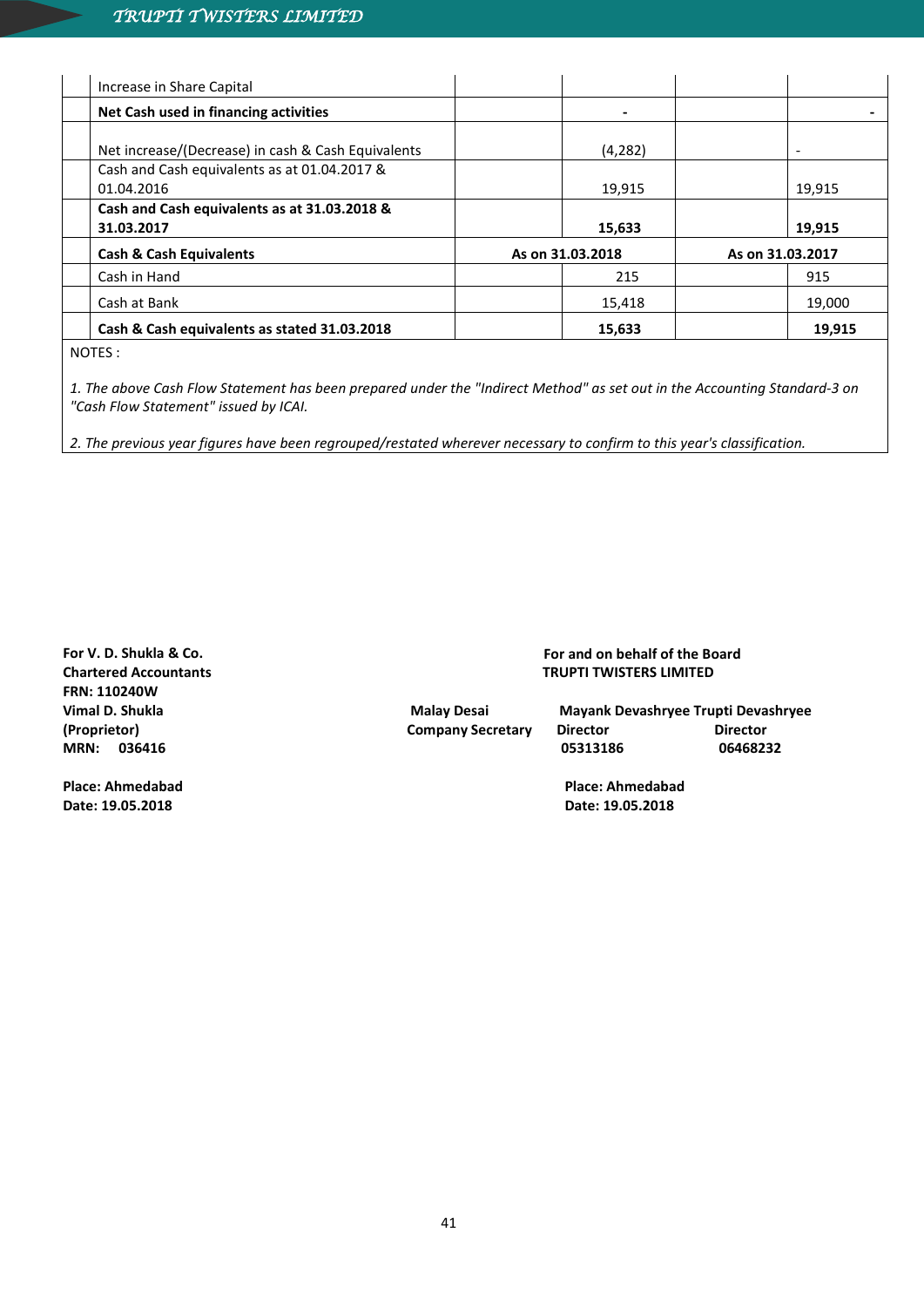*NOTE – 1 :*

*SIGNIFICANT ACCOUNTING POLICIES AND NOTES TO FINANCIAL STATEMENTS*

# 1) **SIGNIFICANT ACCOUNTING POLICIES :**

# 1.1) **Accounting Convention:**

The financial statements are prepared under the historical cost convention on the "Accrual Concept" of accountancy in accordance with the accounting principles generally accepted in India and comply with the accounting standards issued by the Institute of Chartered Accountants of India to the extent applicable and with the relevant provisions of the Companies Act, 2013.

# 1.2) **Disclosure of Accounting Policies (AS – 1) :**

The accounts are maintained on accrual basis as a going concern.

# 1.3) **Use of Estimates:**

The preparation of the Financial statements requires estimates and assumption to be made that affect the reported amount of assets and liabilities on the date of the financial statements and the reported amount of revenues and expenses during the reporting period. Difference between the actual result and estimates are recognized in the period in which the results are known / materialized.

# 1.4) **Net Profit or Loss for the Period, Prior Period Items and Changes in Accounting Policies :**

Appropriate adjustments have been made in the accounts in conformity with the standard.

# 1.5) **Revenue Recognition (AS – 9) :**

# **Sales**

Sales are recognized when goods are supplied and are recorded net of trade discounts, rebates, excise duty and Value Added Tax.

# **Interest**

Revenue is recognized on a time proportion basis taking into account the amount outstanding and the rate applicable.

# 1.6) **Related Party Disclosure (AS – 18):**

Disclosure is made as per the requirement of the standard.

# 1.7) **Accounting for Taxes on Income (AS – 22):**

Deferred tax resulting from "timing difference" between taxable incomes and accounting income is accounted for, using the tax rates and tax laws that have been enacted or substantially enacted as on the Balance Sheet date.

# 1.8) **Provisions, Contingent Liabilities and Contingent Assets (AS – 29) :**

Contingent Liabilities being a possible obligation as a result of past events the existence of which will be confirmed by the occurrence or non-occurrence of one or more future events not wholly in the control of the company. Contingent Liabilities are not recognized in the accounts.

| <u> 4. FINANCIAL ASSETS – INVESTIVIENTS</u> |                  |                  |                        |  |  |
|---------------------------------------------|------------------|------------------|------------------------|--|--|
| <b>Particulars</b>                          | 31st March, 2018 | 31st March, 2017 | <b>1st April, 2016</b> |  |  |
| NAKODA TEXTILE IND.LTD.                     | 2,00,000         | 2,00,000         | 2,00,000               |  |  |
| Total                                       | 2,00,000         | 2,00,000         | 2,00,000               |  |  |

# **2. FINANCIAL ASSETS – INVESTMENTS**

# **3. CASH AND CASH EQUIVALENTS**

| <b>Particulars</b>                            | 31st March, 2018 | 31st March, 2017 | <b>1st April, 2016</b> |
|-----------------------------------------------|------------------|------------------|------------------------|
| <b>Balance with Banks in Current Accounts</b> | 15.418           | 19.000           |                        |
| Cash on Hand                                  | 215              | 915              | 19.915                 |
| <b>Total</b>                                  | 15.633           | 19,915           | 19.915                 |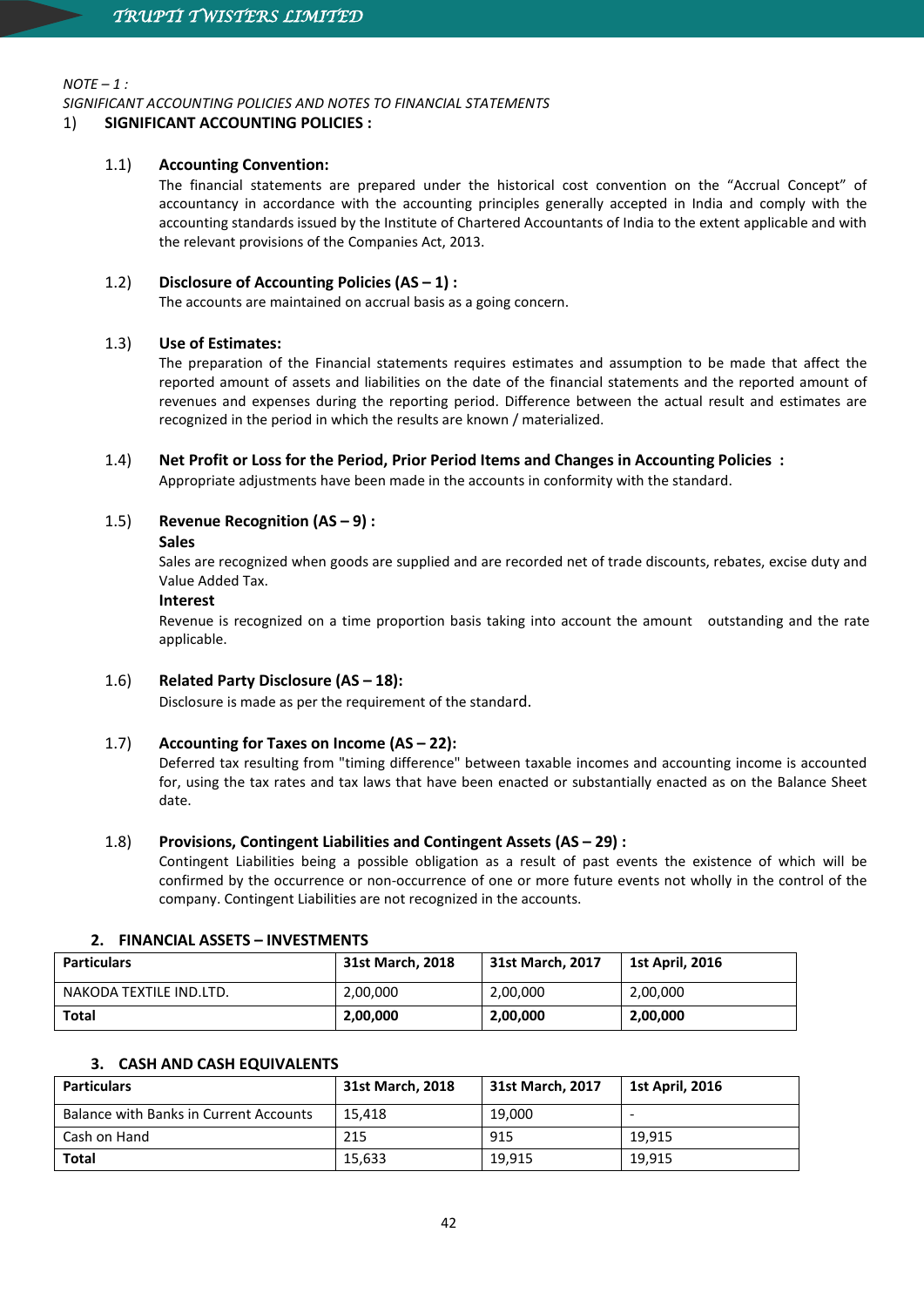# **4. SHARE CAPITAL**

| <b>Particulars</b>                         | 31st March, 2018 | 31st March, 2017 | <b>1st April, 2016</b> |
|--------------------------------------------|------------------|------------------|------------------------|
|                                            |                  |                  |                        |
| <b>AUTHORISED</b>                          |                  |                  |                        |
| 35,00,000 Equity Share (P.Y. 35,00,000     | 3,50,00,000      | 3,50,00,000      | 3,50,00,000            |
| Equity Shares) of par value of Rs. 10 each |                  |                  |                        |
|                                            | 3,50,00,000      | 3,50,00,000      | 3,50,00,000            |
| <b>Issued Share Capital</b>                |                  |                  |                        |
| Equity Share Capital at the beginning of   | 3,48,00,000      | 3,48,00,000      | 3,48,00,000            |
| the<br>34,80,000<br>period<br>accounting   |                  |                  |                        |
| (Previous Year 34,80,000) equity shares of |                  |                  |                        |
| Rs.10 each fully paid up                   |                  |                  |                        |
|                                            | 3,48,00,000      | 3,48,00,000      | 3,48,00,000            |
| Subscribed & Paid-up Capital               |                  |                  |                        |
| Equity Share Capital at the beginning of   | 3,47,89,000      | 3,47,89,000      | 3,47,89,000            |
| the<br>34,78,900<br>accounting<br>period   |                  |                  |                        |
| (Previous Year 34,78,900) equity shares of |                  |                  |                        |
| Rs.10 each fully paid up                   |                  |                  |                        |
| <b>Total</b>                               | 3,47,89,000      | 3,47,89,000      | 3,47,89,000            |

# **The reconciliation of the number of Equity Shares outstanding as at 31.03.2018 and 31.03.2017 is set out below:**

|                                                     |                        | 31 <sup>st</sup> March, 2018 | 31 <sup>st</sup> March, 2017 |                    | $1st$ April, 2016        |                    |
|-----------------------------------------------------|------------------------|------------------------------|------------------------------|--------------------|--------------------------|--------------------|
| <b>Particulars</b>                                  | No of<br><b>Shares</b> | <b>Share</b><br>Value        | No. of<br><b>Shares</b>      | <b>Share Value</b> | No. of<br><b>Shares</b>  | <b>Share Value</b> |
| Number of shares at<br>the beginning of the<br>year | 34,80,000              | 34,80,0000                   | 34,80,000                    | 3,48,00,000        | 34,80,000                | 3,48,00,000        |
| Shares<br>Add:<br>issued<br>during the year         |                        |                              | $\overline{\phantom{0}}$     |                    | $\overline{\phantom{a}}$ |                    |
| Number of shares at<br>the end of the year          | 34,80,000              | 34,80,0000                   | 34,80,000                    | 3,48,00,000        | 34,80,000                | 3,48,00,000        |

# **The details of shareholder holding more than 5% Equity Shares:**

| Name of Share               | 31 <sup>st</sup> March, 2018 |           | 31 <sup>st</sup> March, 2017 |           | $1st$ April, 2016 |           |
|-----------------------------|------------------------------|-----------|------------------------------|-----------|-------------------|-----------|
| <b>Holders</b>              | No. of shares                | Amount    | No. of shares                | Amount    | No. of shares     | Amount    |
| Mayank Devashrayee          | 3,12,500                     | 31,25,000 | 3,12,500                     | 31,25,000 | 3,12,500          | 31,25,000 |
| Trupti Devashrayee          | 2,77,500                     | 27,75,000 | 2,77,500                     | 27,75,000 | 2,77,500          | 27,75,000 |
| Mayank Devashrayee<br>(HUF) | 2,60,000                     | 26,00,000 | 2,60,000                     | 26,00,000 | 2,60,000          | 26,00,000 |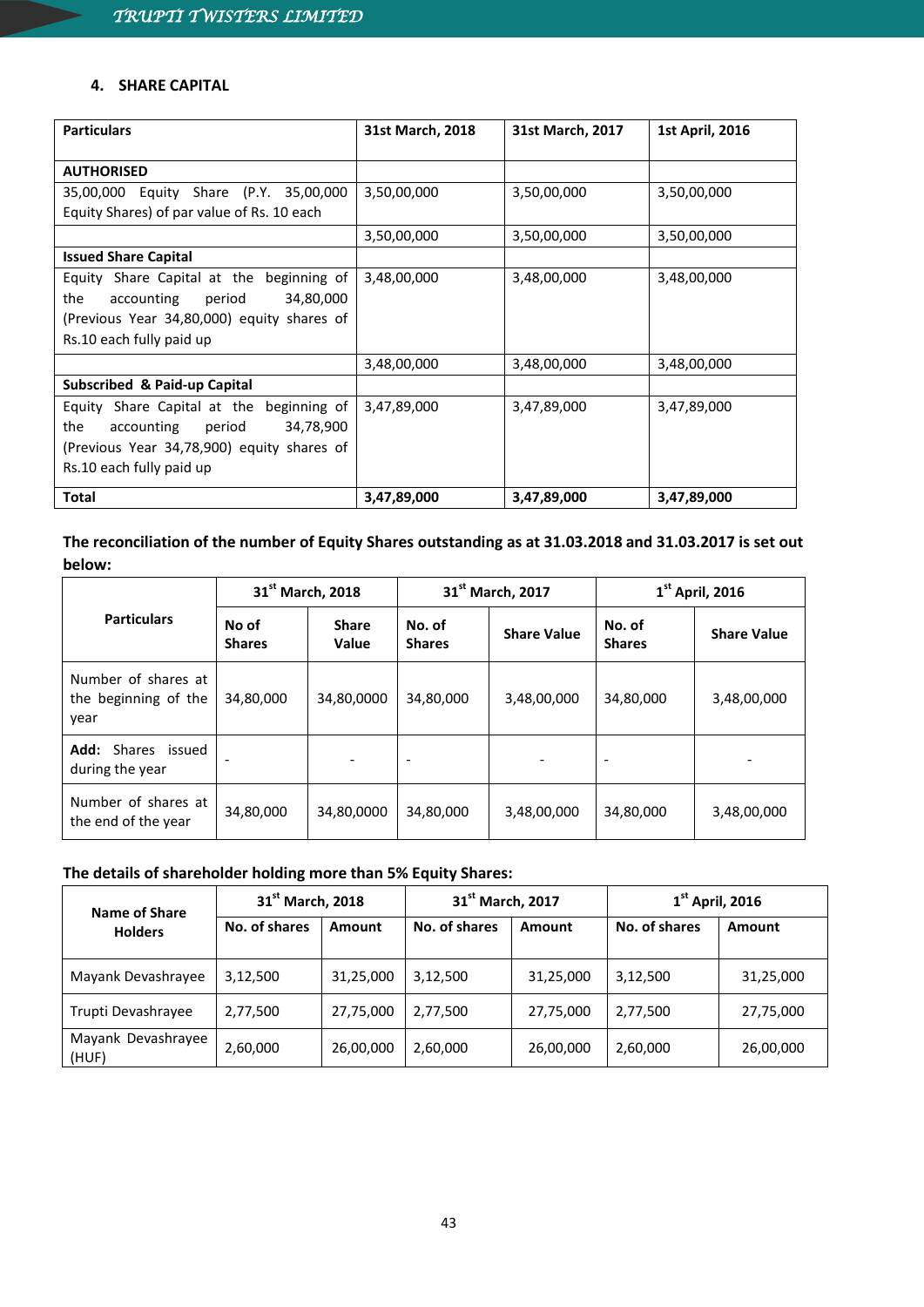# **5. OTHER EQUITY**

| <b>Particulars</b>                                                | 31st March, 2018 | 31st March, 2017 | 1st April, 2016 |
|-------------------------------------------------------------------|------------------|------------------|-----------------|
| <b>Retained Earnings</b>                                          |                  |                  |                 |
| As per Last year accounts                                         | (36,091,910)     | (34,597,485)     | (18,671,799)    |
| Add: Surplus during the year                                      | (4,359,932)      | (1,494,425)      | (15, 925, 686)  |
|                                                                   | (40, 451, 842)   | (36,091,910)     | (34, 597, 485)  |
| Less: Redemption Reserve for Non<br>Convertible Preference Shares |                  |                  |                 |
| As per Last year accounts                                         |                  |                  |                 |
|                                                                   | (40,451,842)     | (36,091,910)     | (34,597,485)    |
| Total                                                             | (40, 451, 842)   | (36,091,910)     | (34, 597, 485)  |

# **6. TRADE PAYABLES**

| <b>Particulars</b> | 31st March, 2018 | 31st March, 2017 | <b>1st April, 2016</b> |
|--------------------|------------------|------------------|------------------------|
| Trade Payables     | 58,58,575        | 15,02,925        | 85,00                  |
| <b>Total</b>       | 58,58,575        | 15,02,925        | 85,00                  |

# **Notes:**

- 1. Balances of Creditors are subject to confirmation and reconciliation, if any and they are stated in the Balance Sheet if realized in the ordinary course of business. The provision for all known liabilities is adequate and not in excess of the amount reasonably necessary.
- 2. The company has not received information from the suppliers regarding their status under The Micro, Small & Medium Enterprises Development Act, 2006. Hence, disclosures, if any relating to amounts unpaid as at the balance sheet date together with interest paid or payable as per the requirement under the said Act, have not been made.

# **7. CURRENT TAX LIABILITIES**

| <b>Particulars</b>  | 31st March, 2018 | 31st March, 2017 | <b>1st April, 2016</b> |
|---------------------|------------------|------------------|------------------------|
| Current Tax Payable | 19.900           | 19,900           | 19,900                 |
| <b>Total</b>        | 19,900           | 19,900           | 19,900                 |

# **8. ADMINISTRATION & OTHERS EXPENSES**

| <b>Particulars</b>                      | 2017-18                   | 2016-17                  |
|-----------------------------------------|---------------------------|--------------------------|
|                                         | Rs.                       | Rs.                      |
| <b>Audit Fees</b>                       | 8,500                     | 8,500                    |
| Advertisement Exp                       | 5,093                     |                          |
| <b>Bank Charges</b>                     | 708                       |                          |
| Bonus Exp                               | 15,000                    |                          |
| CDSL/ NSDL Fees                         | 58,710                    |                          |
| Legal And Professional Fees             | 765                       | 640                      |
| Misc. Exp                               | 1,600                     |                          |
| <b>Office Expenses</b>                  |                           | 347,000                  |
| Out of Pocket Expenses                  |                           | 44,005                   |
| Postage and Courier Expenses            | $\overline{\phantom{a}}$  | 69,650                   |
| <b>Revocation Fees</b>                  | 3,540,000                 | $\overline{\phantom{a}}$ |
| ROC and BSE Filling Fees                | 576,671                   | 929,700                  |
| <b>Salary Expense</b>                   | 146,000                   | 75,000                   |
| <b>Stationery and Printing Expenses</b> | 2,135                     | 19,930                   |
| Website Maintenance Exp                 | 4,750                     | $\overline{\phantom{a}}$ |
|                                         | <b>TOTAL</b><br>4,359,932 | 1,494,425                |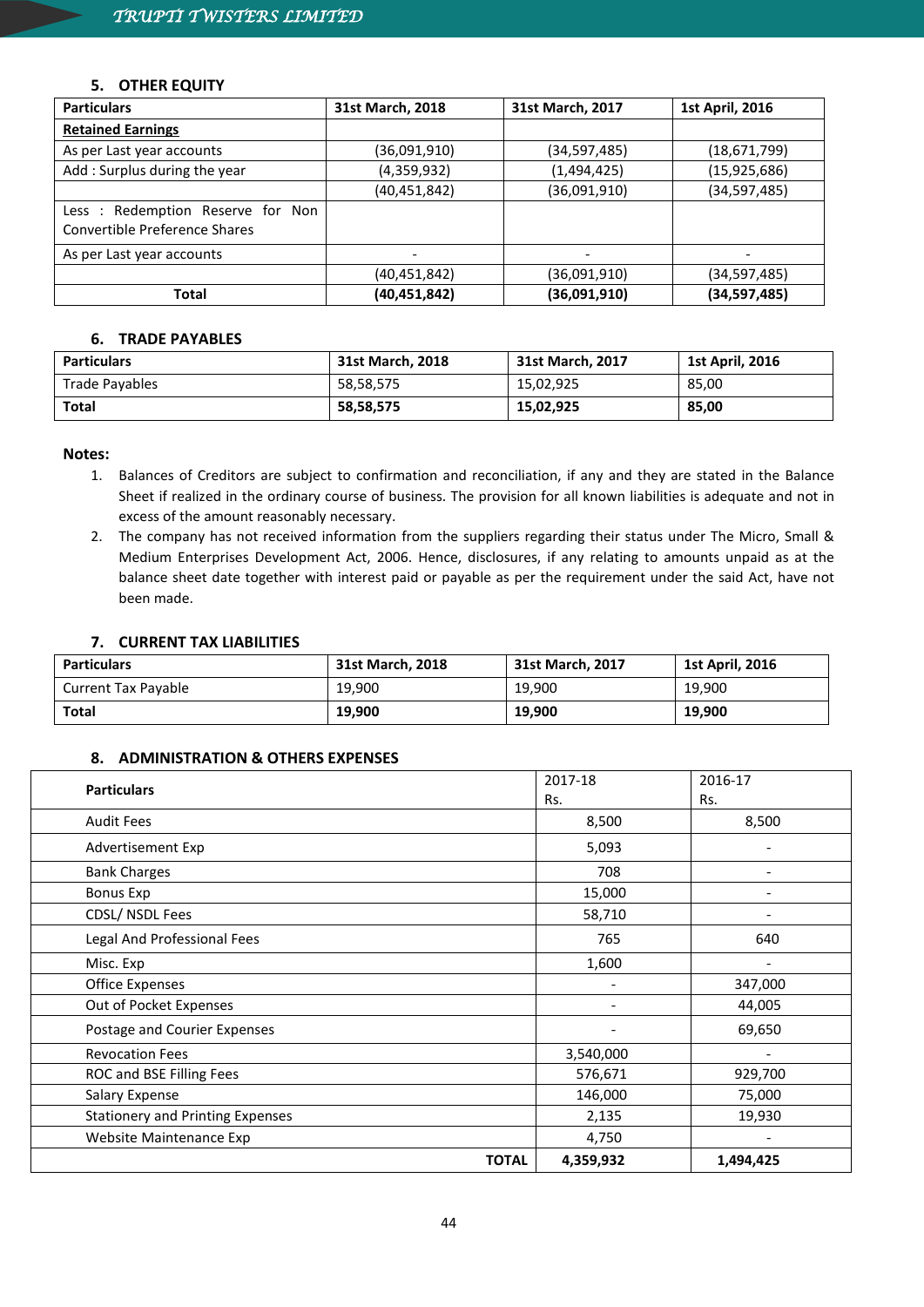- 9. The Debit and Credit balances of debtors, creditors, loans and advances are subject to confirmation and reconciliation.
- 10. Earning Per Share

| <b>Particulars</b>                                                         |           | 2017-18     | 2016-17       |
|----------------------------------------------------------------------------|-----------|-------------|---------------|
| <b>Basic</b>                                                               |           |             |               |
| Profit attributable to equity shareholders                                 | <b>Rs</b> | (4,359,932) | (14, 94, 425) |
| Nominal Value of equity share                                              | Rs.       | 10          | 10            |
| Weighted average number of ordinary equity shares -For Basic<br><b>EPS</b> | Nos.      | 34,78,900   | 34,78,900     |
| <b>Basic EPS</b>                                                           | Rs.       | (1.25)      | (0.43)        |
| Diluted EPS                                                                | Rs.       | (1.25)      | (0.43)        |

11. Figures have been rounded off to the nearest rupee.

**For V. D. Shukla & Co. For Trupti Twisters Limited Chartered Accountants FRN: 110240W Vimal D. Shukla Malay Desai Mayank Devashrayee Trupti Devashrayee Place- Ahmedabad Place- Ahmedabad Date- 19.05.2018 Date- 19.05.2018**

**Proprietor Company Secretary Director Director Mem. No.: 036416 DIN: 05313186 DIN:06468232**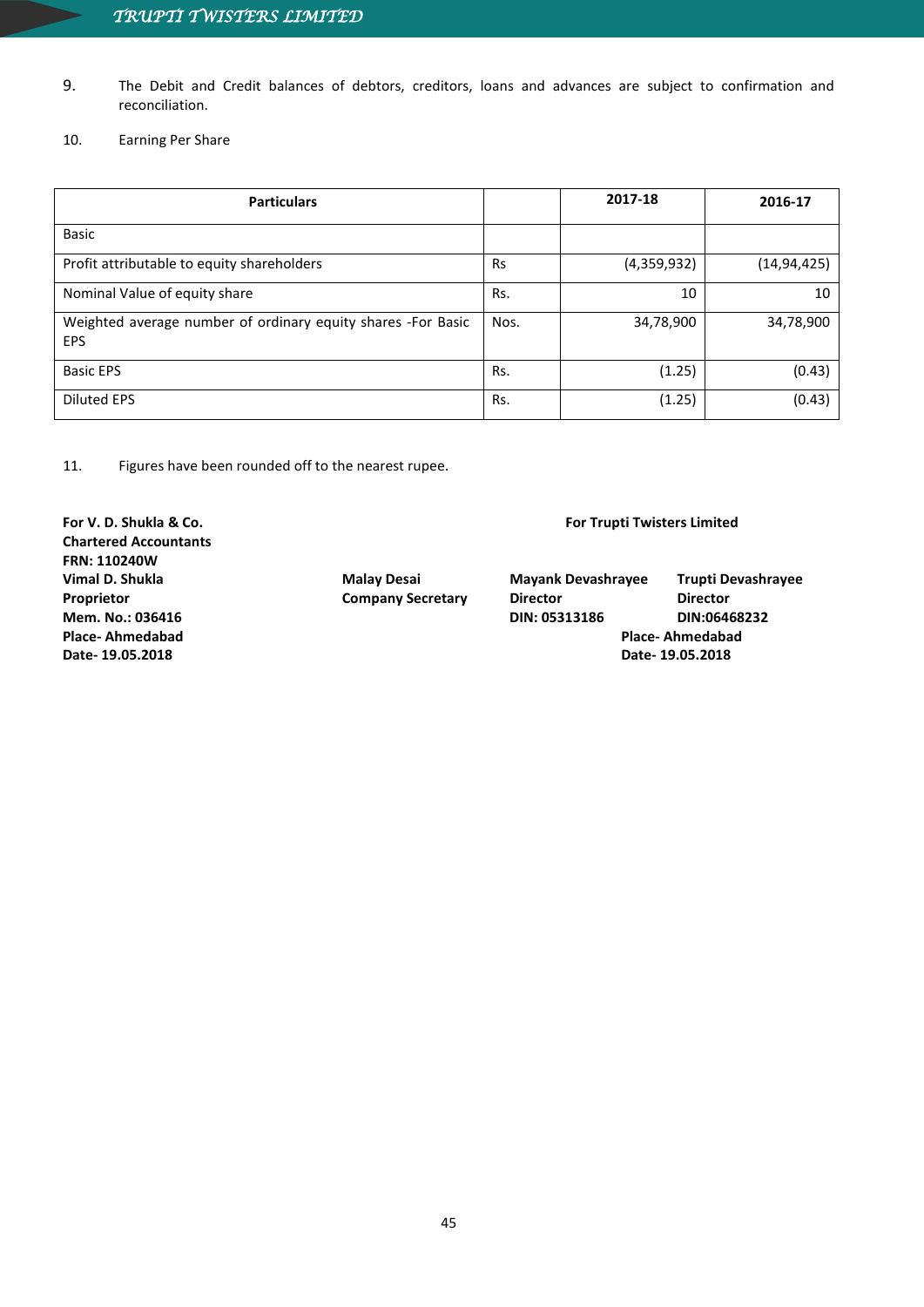# **TRUPTI TWISTERS LIMITED**

304, 3<sup>rd</sup> Floor, Shoppers Plaza-5, Email id: [truptitwister@gmail.com](mailto:truptitwister@gmail.com) Opp. Municipal Market, C.G. Road, Navarangpura, Ahmedabad, Website: [www.truptitwisters.com](http://www.truptitwisters.com/) **CIN: L17119GJ1988PLC096379**

# **ATTENDENCE SLIP**

This attendance slip duly filled in is to be handed over at the entrance of the meeting hall.

| <b>For Demat Shares</b> | For physical Shares  |
|-------------------------|----------------------|
| DP ID:                  | Regd. Folio No:      |
| Client ID:              | Nos. of shares held: |

Full Name of the Member attending:

Name of the Proxy : \_

.

(To be filled in if proxy has been duly deposited with the Company)

I, hereby record my presence at the Annual General Meeting of the company to be held on Thursday 27<sup>th</sup> September, 2018 at 10.30 a.m. at 22, New York Tower –B, Nr. Thaltej Cross Roads, S.G.Highway, Thaltej, Ahmedabad - 380054,

(Members' / Proxy's signature)

\_\_\_\_\_\_\_\_\_\_\_\_\_\_\_\_\_\_\_\_\_\_\_\_\_\_\_\_\_\_\_\_\_\_\_\_\_\_\_\_\_\_\_\_\_

(To be signed at the time of handing over this slip)

\*Persons attending the Annual General Meeting are required to bring their Annual Report.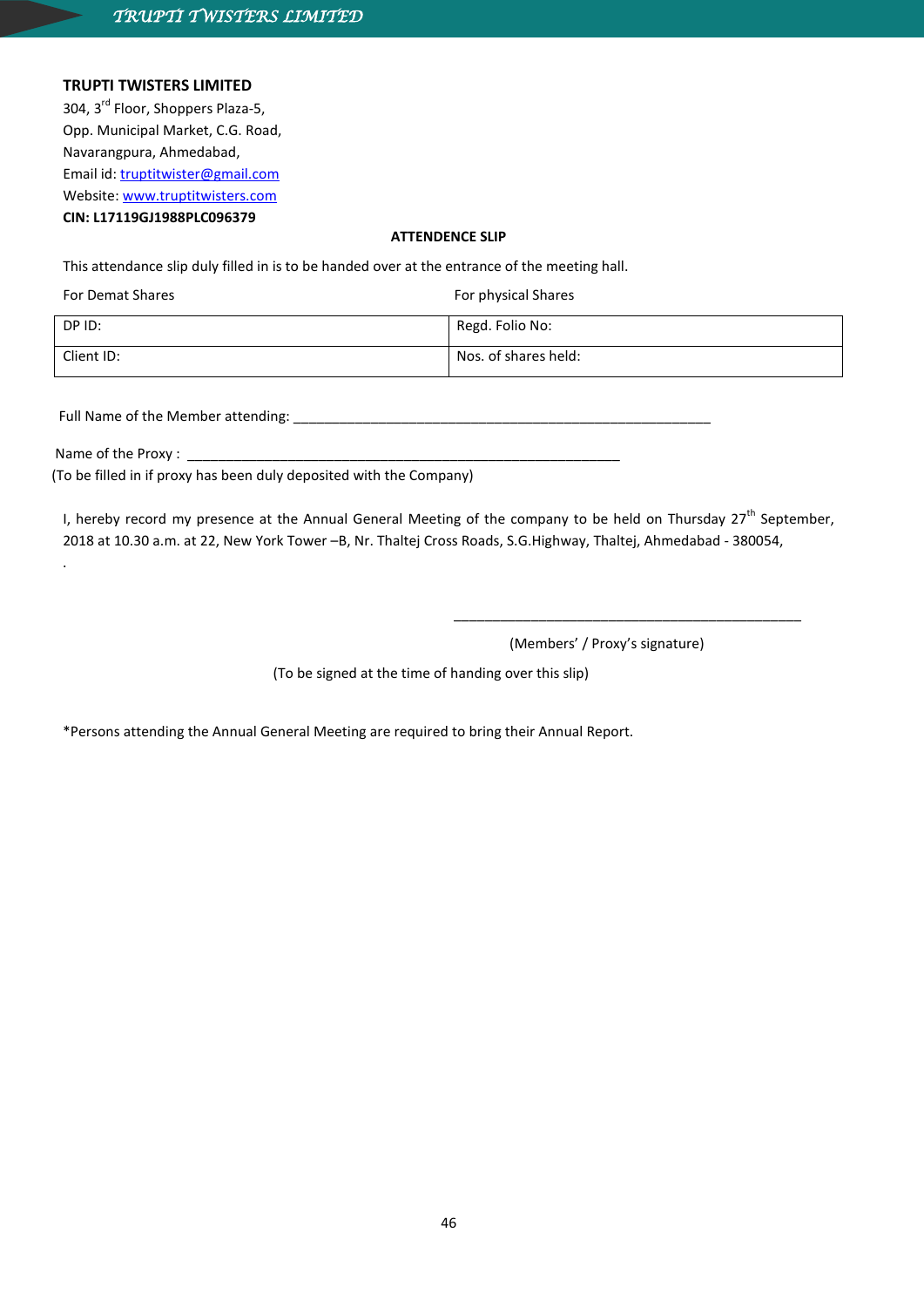# **TRUPTI TWISTERS LIMITED**

# **CIN: L17119GJ1988PLC096379**

304, 3<sup>rd</sup> Floor, Shoppers Plaza-5, Opp. Municipal Market, C.G. Road, Navarangpura, Ahmedabad, Email id: truptitwister@gmail.com

Website: [www.truptitwisters.com](http://www.truptitwisters.com/)

Annual General Meeting  $-27<sup>th</sup>$  September 2018

**PROXY FORM**

[Pursuant to section 105 (6) of the Companies Act, 2013 and rule 19 (3) of the Companies (Management and Administration) Rules, 2014]

| Name of the member (s):   |                                                                 |
|---------------------------|-----------------------------------------------------------------|
| Registered address:       |                                                                 |
| E-mail Id:                |                                                                 |
| Folio No. / Client Id:    |                                                                 |
| DP Id:                    |                                                                 |
| I/We, being the member of | Equity shares of Pervasive Commodities Limited, hereby appoint: |

| Name:                | Email id:  |  |
|----------------------|------------|--|
| Address:             | Signature: |  |
| Or failing him / her |            |  |
| Name:                | Email id:  |  |
| Address:             | Signature: |  |

as my/ our proxy to attend and vote (on a poll) for me/us and on my/our behalf at the **Annual General Meeting** of the Company, to be held on the Thursday 27<sup>th</sup> September, 2018 at 10.30 a.m. at 22, New York Tower –B, Nr. Thaltej Cross Roads, S.G.Highway, Thaltej, Ahmedabad - 380054, and at any adjournment thereof in respect of such resolutions as are indicated overleaf:

| Sr. No | <b>Resolution</b>                                                                                               |     | Vote - Refer Note 4 |         |
|--------|-----------------------------------------------------------------------------------------------------------------|-----|---------------------|---------|
|        | <b>RESOLUTIONS</b>                                                                                              | For | <b>Against</b>      | Abstain |
|        | Adoption of the Financial Statements of the Company and reports of the<br>Auditors and the Directors thereon.   |     |                     |         |
|        | Reappointment of Ms. Trupti Devashrayee, a Director liable to retire by<br>Rotation.                            |     |                     |         |
|        | Re-Appointment of M/s V D Shukla & Co., Chartered Accountant,<br>Ahmedabad as Statutory Auditor for FY 2018 19. |     |                     |         |

Signed this \_\_\_\_\_\_\_\_\_\_\_\_ day of \_\_\_\_\_\_\_\_\_\_\_\_\_\_\_\_, 2018

Affix Revenue Stamp of not less than Re. 1/-

Signature of Member(s)

\_\_\_\_\_\_\_\_\_\_\_\_\_

\_\_\_\_\_\_\_\_\_\_\_\_\_\_\_

Signature of Proxy Holder

**Notes:**

- 1. For the resolutions, Explanatory Statement and Notes, please refer to the Notice of the 30<sup>th</sup> Annual General Meeting.
- 2. This form of proxy in order to be effective should be duly completed and deposited at the Registered Office of the Company, not less than 48 hours before the commencement of the Meeting.
- 3. A Proxy need not be a member of the Company.
- 4. It is optional to indicate your preference. If you leave 'for', 'against' or 'abstain' column blank against any or all of the resolutions, your proxy will be entitled to vote in any manner as he/she may deem appropriate.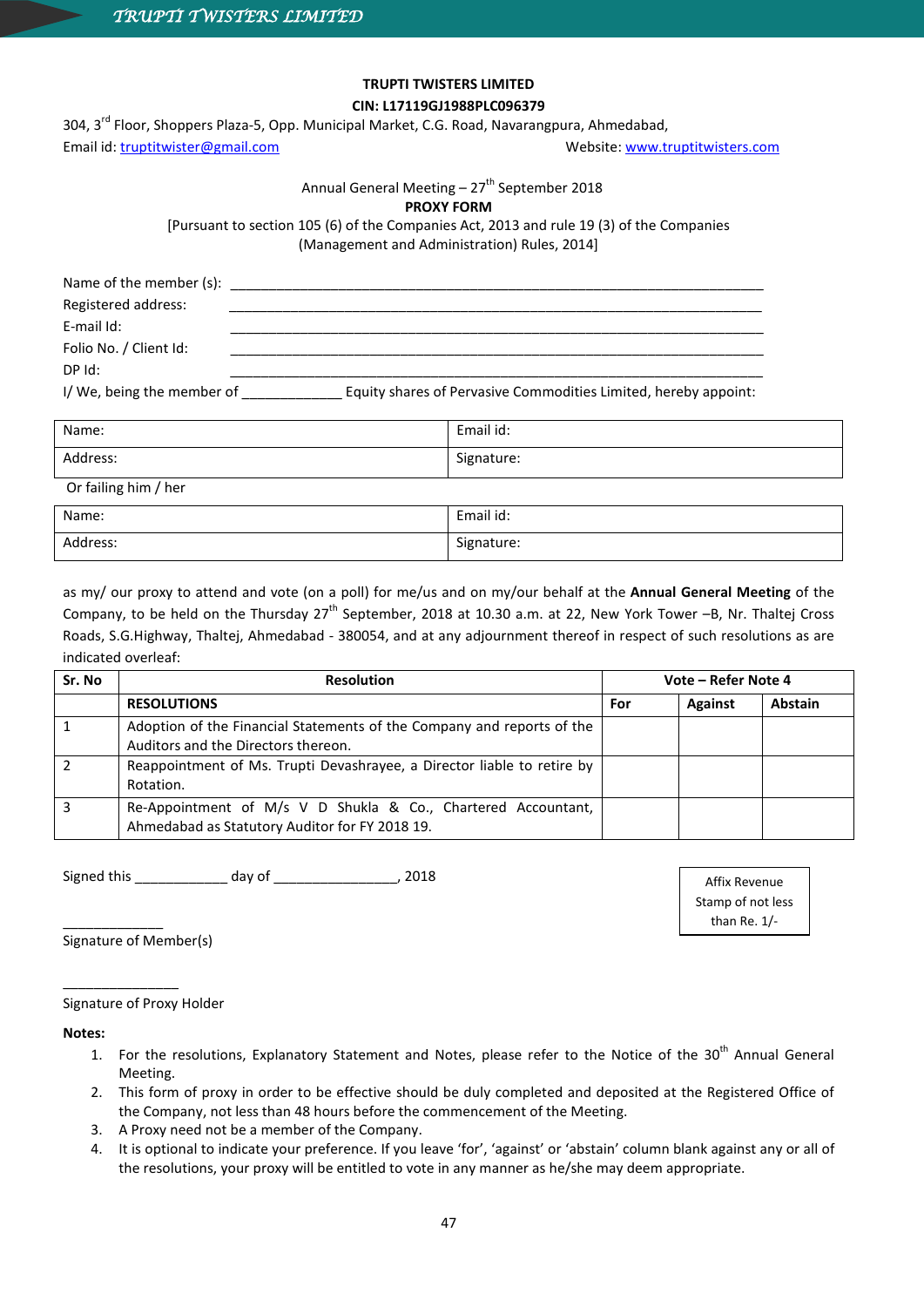Anushruti Apartments

भुक्तिधाम देशसर

 $\blacksquare$ 

Muktidham Jain Temple

Vinay Vidhya Mandir

its



 $\blacksquare$ 

DTDC - Thaltej

Ahmedabad

**Busker's Corner** 

Jay Ambertan

ATM

ઇચીચી બેંક

Hari Om Park હરિ ઓમ પાર્ક

 $\circ$ 

**ICICI BANK ATM** 

Amc Garden

New York Tower B

 $-$ યુ યોક

हैंऽ सेन्टर

e Private Limited

ઓટોમોટિવ્સ..

टोई

**Torque Automotives** 

# **MAP For AGM Place**